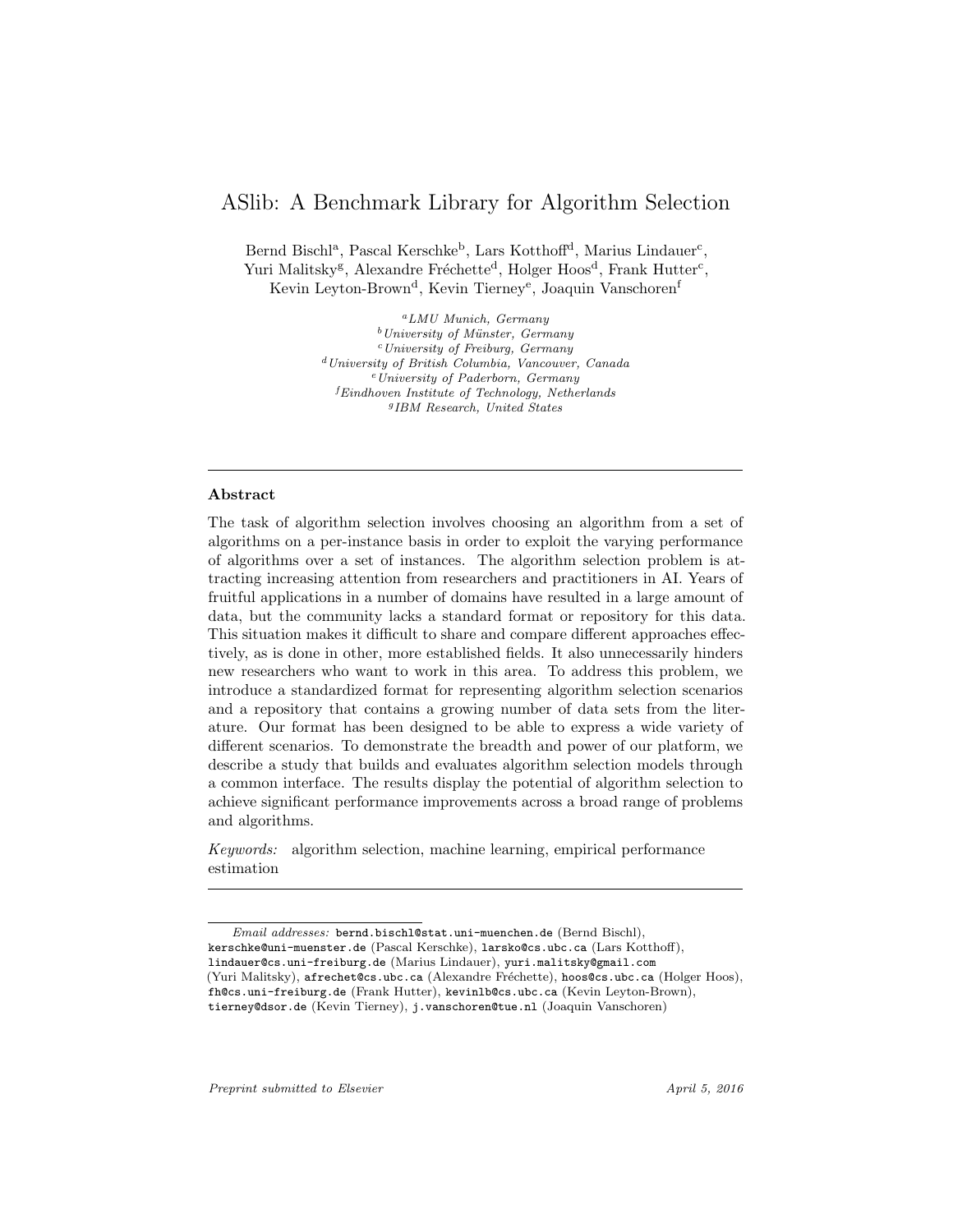### **1. Introduction**

Although NP-complete problems are widely believed to be intractable in the worst case, it is often possible to solve even very large instances of such problems that arise in practice. This is fortunate, because such problems are ubiquitous in Artificial Intelligence applications. There has thus emerged a large subfield of AI devoted to the advancement and analysis of heuristic algorithms for attacking hard computational problems. Indeed, quite surprisingly, this subfield has made consistent and substantial progress over the past few decades, with the newest algorithms quickly solving benchmark problems that were beyond reach until recently. The results of the international SAT competitions provide a paradigmatic example of this phenomenon. Indeed, the importance of this competition series has gone far beyond documenting the progress achieved by the SAT community in solving difficult and application-relevant SAT instances—it has been instrumental in driving research itself, helping the community to coalesce around a shared set of benchmark instances and providing an impartial basis for determining which new ideas yield the biggest performance gains.

The central premise of events like the SAT competitions is that the research community ought to build, identify and reward single solvers that achieve strong across-the-board performance. However, this quest appears quixotic: most hard computational problems admit multiple solution approaches, none of which dominates all alternatives across multiple problem instances. In particular, this fact has been observed to hold across a wide variety of AI applications, including propositional satisfiability (SAT) [[120\]](#page-35-0), constraint satisfaction (CSP) [\[79](#page-32-0)], planning [\[42](#page-29-0), [45](#page-29-1)], and supervised machine learning [[26,](#page-27-0) [104,](#page-34-0) [112](#page-35-1)]. An alternative is to accept that no single algorithm will offer the best performance on all instances, and instead aim to identify a portfolio of complementary algorithms and a strategy for choosing between them [\[85](#page-32-1)]. To see the appeal of this idea, consider the results of the sequential application (SAT+UNSAT) track of the 2014 SAT Competition.<sup>[1](#page-1-0)</sup> The best of the 35 submitted solvers, Lingeling ayv [\[9](#page-26-0)], solved 77% of the 300 instances. However, if we could somehow choose the best among these 35 solvers on a per-instance basis, we would be able to solve 92% of the instances.

Research on this *algorithm selection problem* [[85\]](#page-32-1) has demonstrated the practical feasibility of using machine learning for this task. In fact, although practical algorithm selectors occasionally choose suboptimal algorithms, their performance can get close to that of an oracle that always makes the best choice. The area began to attract considerable attention when methods based on algorithm selection began to outperform standalone solvers in SAT competitions [[118\]](#page-35-2). Algorithm selectors have since come to dominate the state of the art on many other problems, including CSP [\[79](#page-32-0)], planning [[42\]](#page-29-0), Max-SAT [\[71](#page-31-0)], QBF [\[83](#page-32-2)], and ASP [[31\]](#page-28-0).

To date, much of the progress in research on algorithm selection has been

<span id="page-1-0"></span> $1$ <http://www.satcompetition.org/2014/results.shtml>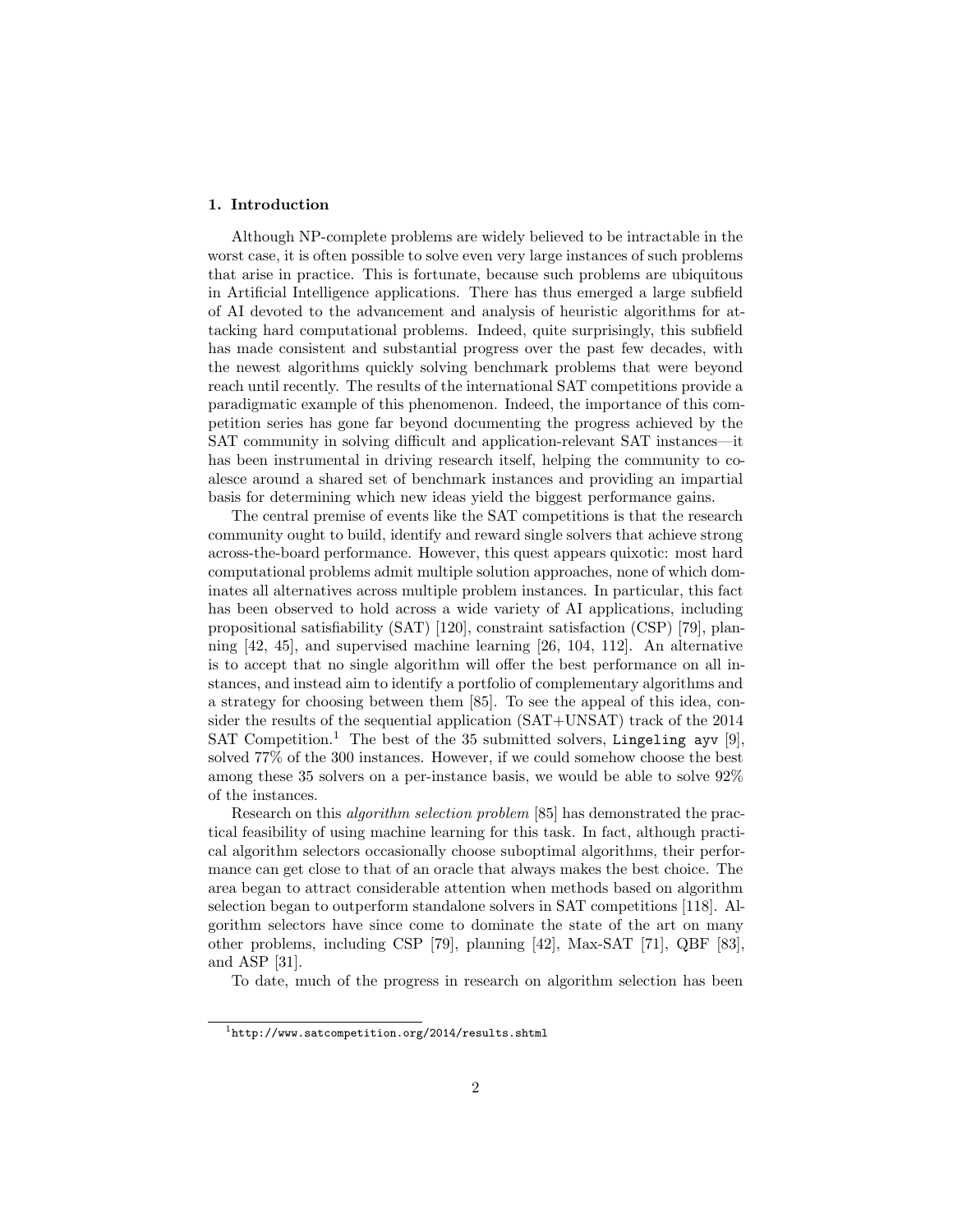demonstrated in algorithm competitions originally intended for non-portfoliobased ("standalone") solvers. This has given rise to a variety of challenges for the field. First, benchmarks selected for such competitions tend to emphasize problem instances that are currently hard for existing standalone algorithms (to drive new research on solving strategies) rather than the wide range of both easy and hard instances that would be encountered in practice (which would be appropriately targeted by researchers developing algorithm selectors). Relatedly, benchmark sets change from year to year, making it difficult to assess the progress of algorithm selectors over time. Second, although competitions often require entrants to publish their source code, none require entries based on algorithm selectors to publish the code used to *construct* the algorithm selector (e.g., via training a machine learning model) or to adhere to a consistent input format. Third, overwhelming competition victories by algorithm selectors can make it more difficult for new standalone solver designs to get the attention they deserve and can thus create resentment among solver authors. Such concerns have led to a backlash against the participation of portfolio-based solvers in competitions; for example, starting in 2013 solvers that explicitly combine more than two component algorithms have been excluded from the SAT competitions. For similar reasons, there is a specific prize for non-portfolio solvers in the learning track of the International Planning Competition [\[107](#page-34-1)].

The natural solution to these challenges is to evaluate algorithm selectors on their own terms rather than trying to shoehorn them into competitions intended for standalone solvers. This article, written by a large set of authors active in research on algorithm selectors, aims to advance this goal by introducing a set of specifications and tools designed to standardize and facilitate such evaluations. Specifically, we propose a benchmark library, called ASlib, tailored to the cross-domain evaluation of algorithm selection techniques. In Section [3](#page-6-0), we provide a summary of the data format specification used in ASlib that covers a wide variety of foreseeable evaluations. To date, we have instantiated this specification with benchmarks from six different problem domains, which we describe in Section [4](#page-8-0). However, we intend for ASlib to grow and evolve over time. Thus, our article is accompanied by an online repository (<http://aslib.net>), which accepts submissions from any researcher. Indeed, we already included scenarios that have been submitted by contributors outside the core group of ASlib maintainers.

Our system automatically checks newly submitted datasets to verify that they adhere to the specifications and then provides an overview of the data, including the results of some straightforward algorithm selection approaches based on regression, clustering and classification. We provide some examples of these automatically-generated overviews and benchmark results in Sections [5](#page-12-0) and [6.](#page-16-0) All code used to parse the format files, explore the algorithm selection scenarios and run benchmark machine learning models on them is publicly available in a new R package dubbed *aslib*. [2](#page-2-0) In Section [7](#page-23-0), we discuss two recent

<span id="page-2-0"></span> $2$ This package is currently hosted at  $https://github.com/coseal/aslib-r.$  $https://github.com/coseal/aslib-r.$  We will submit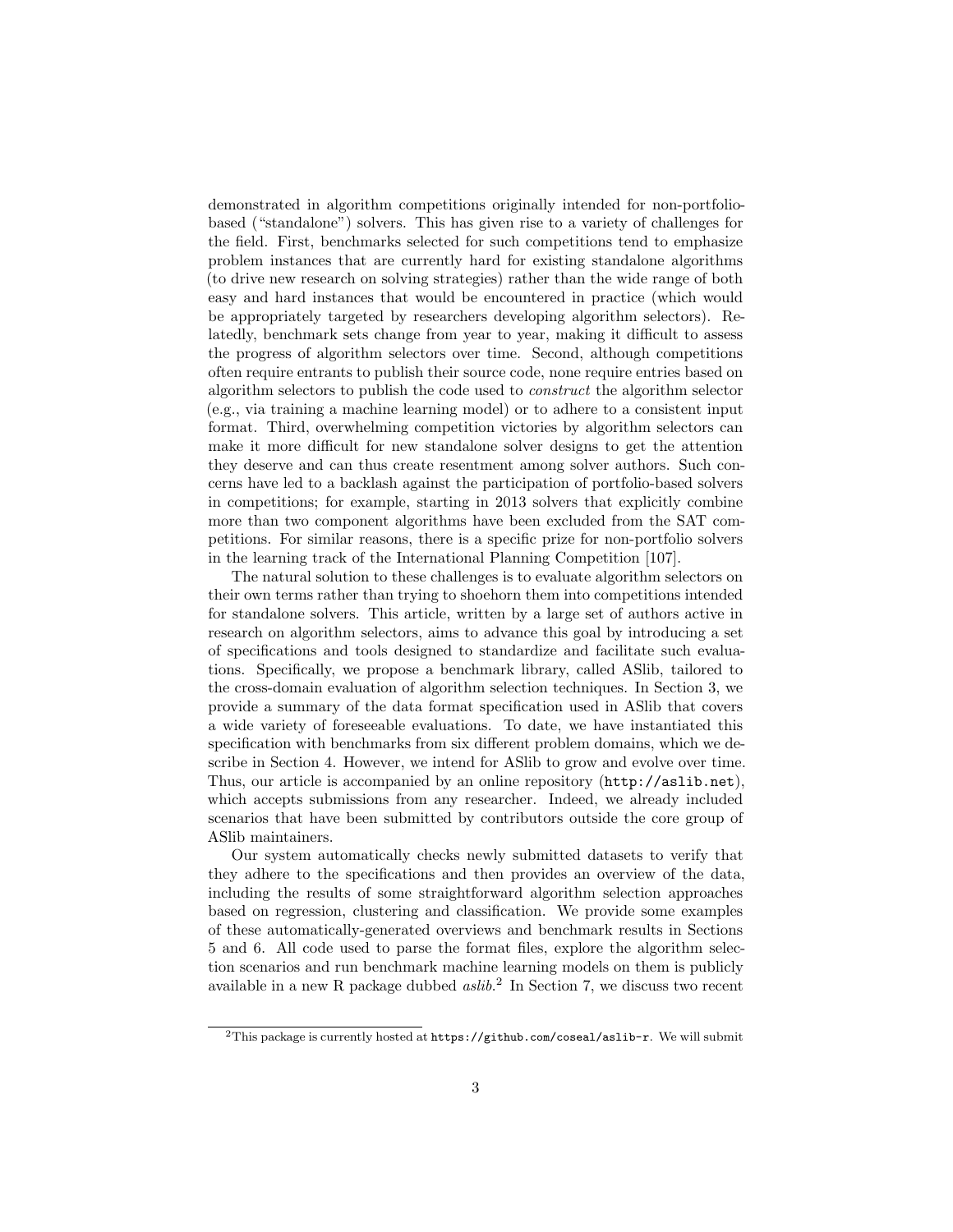examples of competition settings using ASlib, along with their advantages and disadvantages.

Overall, our main objective in creating ASlib is the same as that of an algorithm competition: to allow researchers to compare their algorithms systematically and fairly, without having to replicate someone else's system or to personally collect raw data. We hope that it will help the community to obtain an unbiased understanding of the strengths and weaknesses of different methodologies and thus to improve the current state of the art in per-instance algorithm selection.

#### **2. Background**

Rice [\[85](#page-32-1)] was the first to formalize the idea of selecting among different algorithms on a per-instance basis. While he referred to the problem simply as *algorithm selection*, we prefer the more precise term *per-instance algorithm selection*, to avoid confusion with the (simpler) task of selecting one of several given algorithms to optimize performance on a given set or distribution of instances.

**Definition 1** (Per-instance algorithm selection problem)**.** *Given*

- *• a set I of problem instances drawn from a distribution D,*
- *• a space of algorithms A, and*
- *a performance measure*  $m: \mathcal{I} \times \mathcal{A} \rightarrow \mathbb{R}$ ,

*the* per-instance algorithm selection problem *is to find a mapping*  $s : \mathcal{I} \to \mathcal{A}$  *that optimizes* <sup>E</sup>*<sup>i</sup>∼Dm*(*i, s*(*i*))*, i.e., the expected performance measure for instances i distributed according to D, achieved by running the selected algorithm s*(*i*) *for instance i.*

In practice, the mapping *s* is often implemented by using so-called instance features, i.e., characterizations of the instances  $i \in \mathcal{I}$ . These instance features are then mapped to an algorithm using machine learning techniques. However, the computation of instance features incurs additional costs, which have to be considered in the performance measure *m*.

There are many ways of tackling per-instance algorithm selection and related problems. Almost all contemporary approaches use machine learning to build predictors of the behaviour of given algorithms as a function of instance features. This general strategy may involve a single learned model or a complex combination of several, which, given a new problem instance to solve, is used to decide which algorithm or which combination of algorithms to choose.

it to the official R package server CRAN alongside the final version of this article.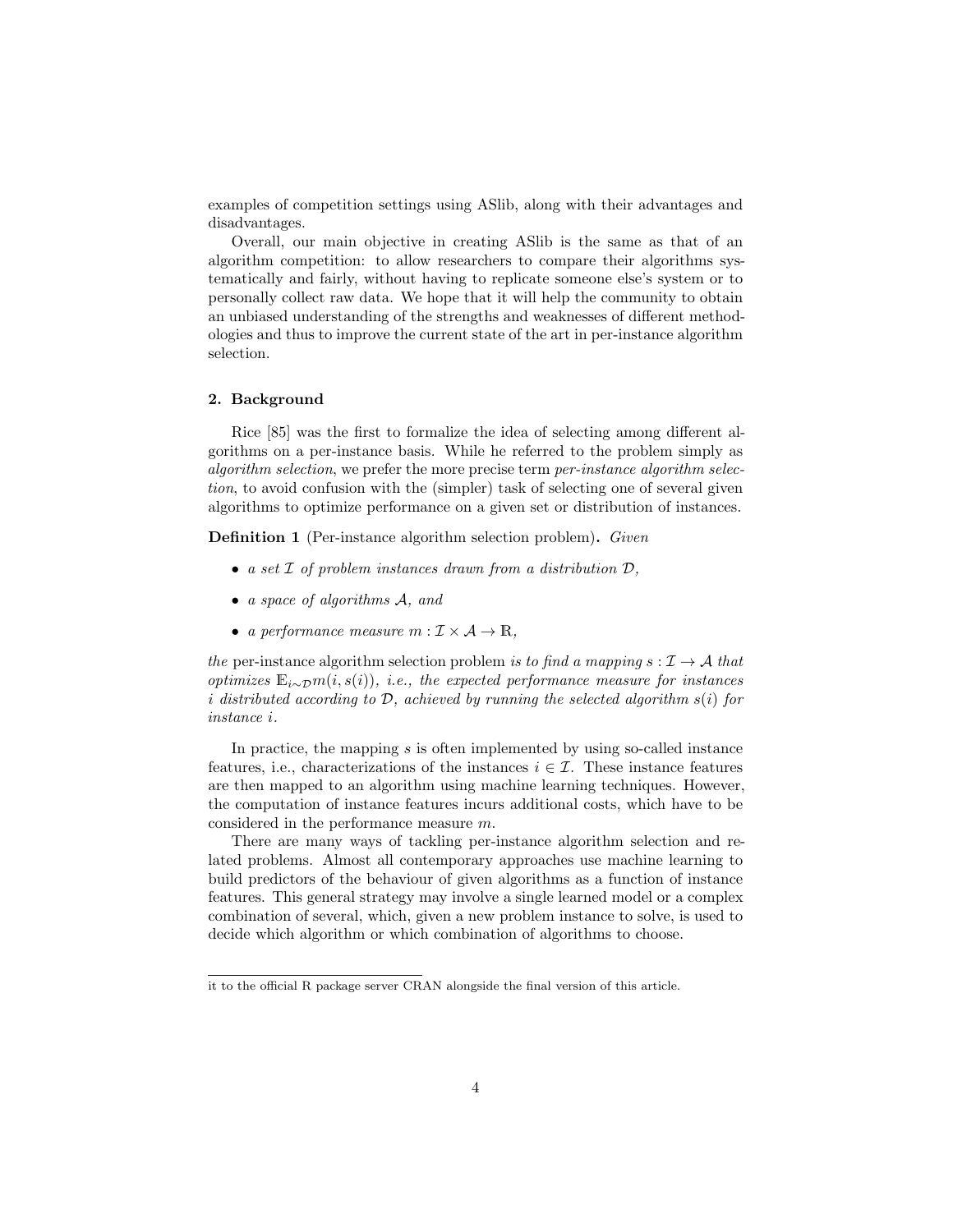#### *2.1. What to select and when*

It is perhaps most natural to select a single algorithm for solving a given problem instance. This approach is, e.g., used in the SATzilla [[77](#page-32-3), [118\]](#page-35-2), ArgoSmArT [[75\]](#page-32-4), SALSA [[22\]](#page-27-1) and Eureka [[19\]](#page-27-2) systems. Its main disadvantage is that there is no way of mitigating a poor selection—the system cannot recover if the algorithm it chose for a problem instance exhibits poor performance.

Alternatively, we can seek a schedule that determines an ordering and time budget according to which we run all or a subset of the algorithms in the portfolio; usually, this schedule is chosen in a way that reflects the expected performance of the given algorithms (see, e.g., [\[44](#page-29-2), [45,](#page-29-1) [56,](#page-30-0) [79](#page-32-0), [83](#page-32-2)]). Under some of these approaches, the computation of the schedule is treated as an optimization problem that aims to maximize, e.g., the number of problem instances solved within a timeout. For stochastic algorithms, the further question of whether and when to restart an algorithm arises, opening the possibility of schedules that contain only a single algorithm, restarted several times (see, e.g., [[18](#page-27-3), [28](#page-28-1), [37,](#page-28-2) [99](#page-33-0)]). Instead of performing algorithm selection only once before starting to solve a problem, selection can also be carried out repeatedly while the instance is being solved, taking into account information revealed during the algorithm run. Such methods monitor the execution of the chosen algorithm(s) and take remedial action if performance deviates from what is expected [[29](#page-28-3), [67](#page-31-1), [72\]](#page-31-2), or perform selection repeatedly for subproblems of the given instance [[5,](#page-26-1) [64](#page-31-3), [65](#page-31-4), [90](#page-33-1)].

#### <span id="page-4-0"></span>*2.2. How to select*

The kinds of decisions the selection process is asked to produce drive the choice of machine learning models that perform the selection. If only a single algorithm should be run, we can train a classification model that makes exactly that prediction. This renders algorithm selection conceptually quite simple only a single machine learning model needs to be trained and run to determine which algorithm to choose (see, e.g., [[33,](#page-28-4) [39,](#page-29-3) [73\]](#page-31-5)).

There are alternatives to using a classification model to select a single algorithm to be run on a given instance, such as using regression models to predict the performance of each algorithm in the portfolio. This regression approach was adopted by several systems [[74,](#page-32-5) [77,](#page-32-3) [87](#page-33-2), [92](#page-33-3), [118](#page-35-2)]. Other approaches include the use of clustering techniques to partition problem instances in feature space and make decisions for each partition separately [[57,](#page-30-1) [97](#page-33-4)], hierarchical models that make a series of decisions [\[46](#page-29-4), [116](#page-35-3)], cost-sensitive support vector machines [[15\]](#page-26-2) and cost-sensitive decision forests [[119](#page-35-4)].

#### *2.3. Selection enablers*

In order to make their decisions, algorithm selection systems need information about the problem instance to solve and the performance of the algorithms in the given portfolio. The extraction of this information—the features used by the machine learning techniques used for selection—incurs overhead not required when only a single algorithm is used for all instances regardless of instance characteristics. It is therefore desirable to extract information as cheaply as possible,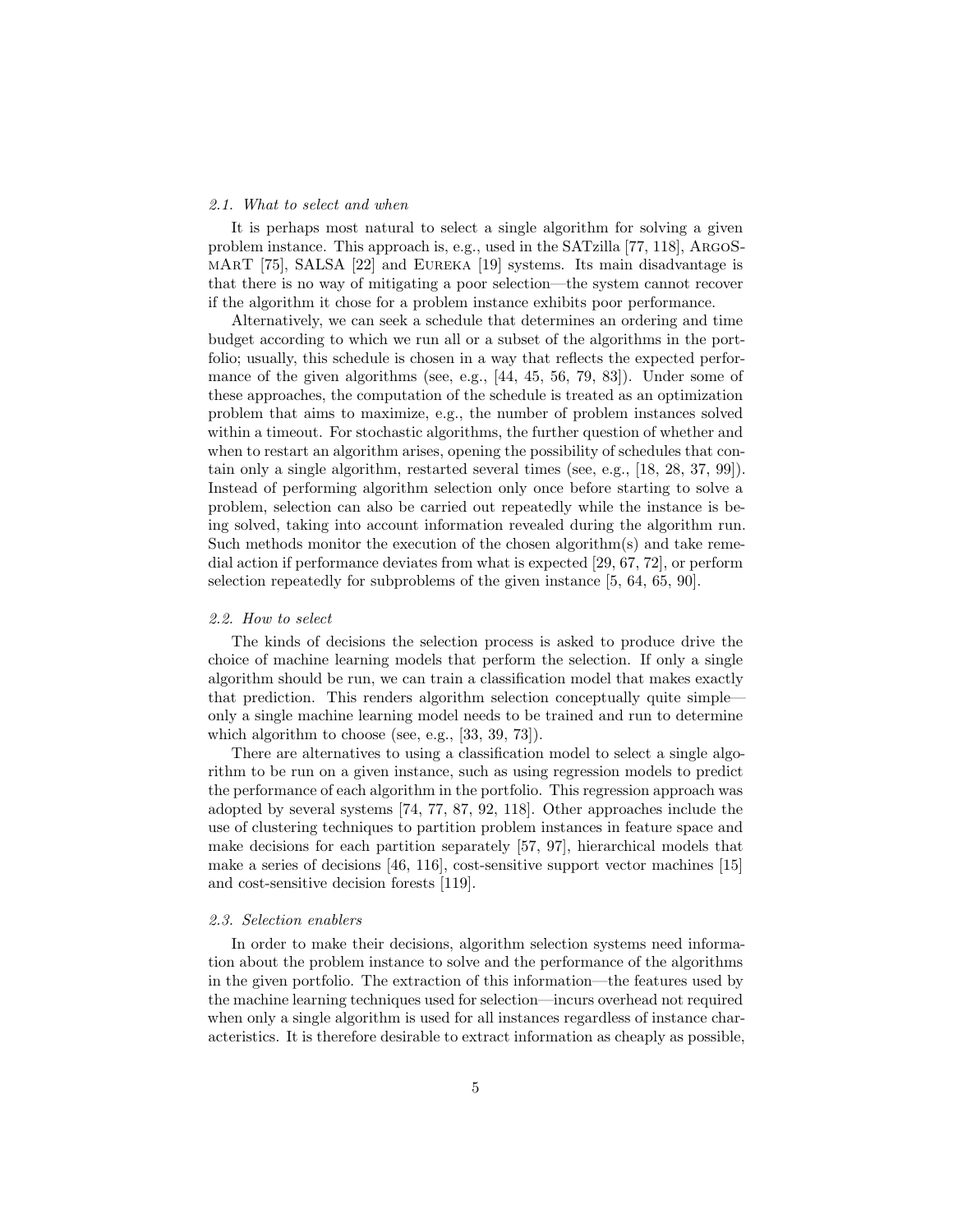thus ensuring that the performance benefits of using algorithm selection are not outweighed by this overhead.

Some approaches use only past performance of the algorithms in the portfolio as a basis for selecting the one(s) to be run on a given problem instance  $[29, 69]$  $[29, 69]$  $[29, 69]$ [92,](#page-33-3) [98](#page-33-5)]. This approach has the benefit that the required data can be collected with minimal overhead as algorithms are executed. It can work well if the performance of the algorithms is similar on broad ranges of problem instances. However, when this assumption is not satisfied (as is often the case), more informative features are needed.

Turning to richer instance-specific features, commonly used features include the number of variables of a problem instance and properties of the variable domains (e.g., the list of possible assignments in constraint problems, the number of clauses in SAT, the number of goals in planning). Deeper analysis can involve properties of graph representations derived from the input instance (such as the constraint graph [[33,](#page-28-4) [68](#page-31-6)]) or properties of encodings into different problems (such as SAT features for SAT-encoded planning problems [[25](#page-27-4)]).

In addition, features can be extracted from short runs of one or more solvers on the given problem instance. Examples of such probing features include the number of search nodes explored within a certain time, the fraction of partial solutions that are disallowed by a certain constraint or clause, the average depth reached before backtracking is required, or characteristics of local minima found quickly using local search. Probing features are usually more expensive to compute than the features that can be obtained from shallow analysis of the instance specification, but they can also be more powerful and have thus been used by many authors (see, e.g., [\[54](#page-30-2), [78](#page-32-6), [79](#page-32-0), [82](#page-32-7), [118\]](#page-35-2)). For continuous blackbox optimization, algorithm selection can be performed based on Exploratory Landscape Analysis [[15,](#page-26-2) [60,](#page-30-3) [74\]](#page-32-5). The approach defines a set of numerical features (of different complexities and computational costs) to describe the landscapes of such optimization problems. Examples range from simple features that describe the distribution of sampled objective values to more expensive probing features based on local search.

Finally, in the area of meta-learning (learning about the performance of machine learning algorithms; for an overview, see, e.g, [\[17](#page-27-5)]), these features are known as *meta-features*. They include statistical and information-theoretical measures (e.g., variable entropy), landmarkers (measurements of the performance of fast algorithms [[80\]](#page-32-8)), sampling landmarkers (similar to probing features) and model-based meta-features [\[111](#page-34-2)]. These meta-features, and the past performance measurements of many machine learning algorithms, are available from the online machine learning platform OpenML [[113\]](#page-35-5). In contrast to ASlib, however, OpenML is not designed to allow cross-domain evaluation of algorithm selection techniques.

### *2.4. Algorithm Selection and Algorithm Configuration*

A problem closely related to algorithm selection is the algorithm configuration problem: given a parameterized algorithm *A*, a set of problem instances *I* and a performance measure *m*, find a parameter setting of *A* that optimizes *m* on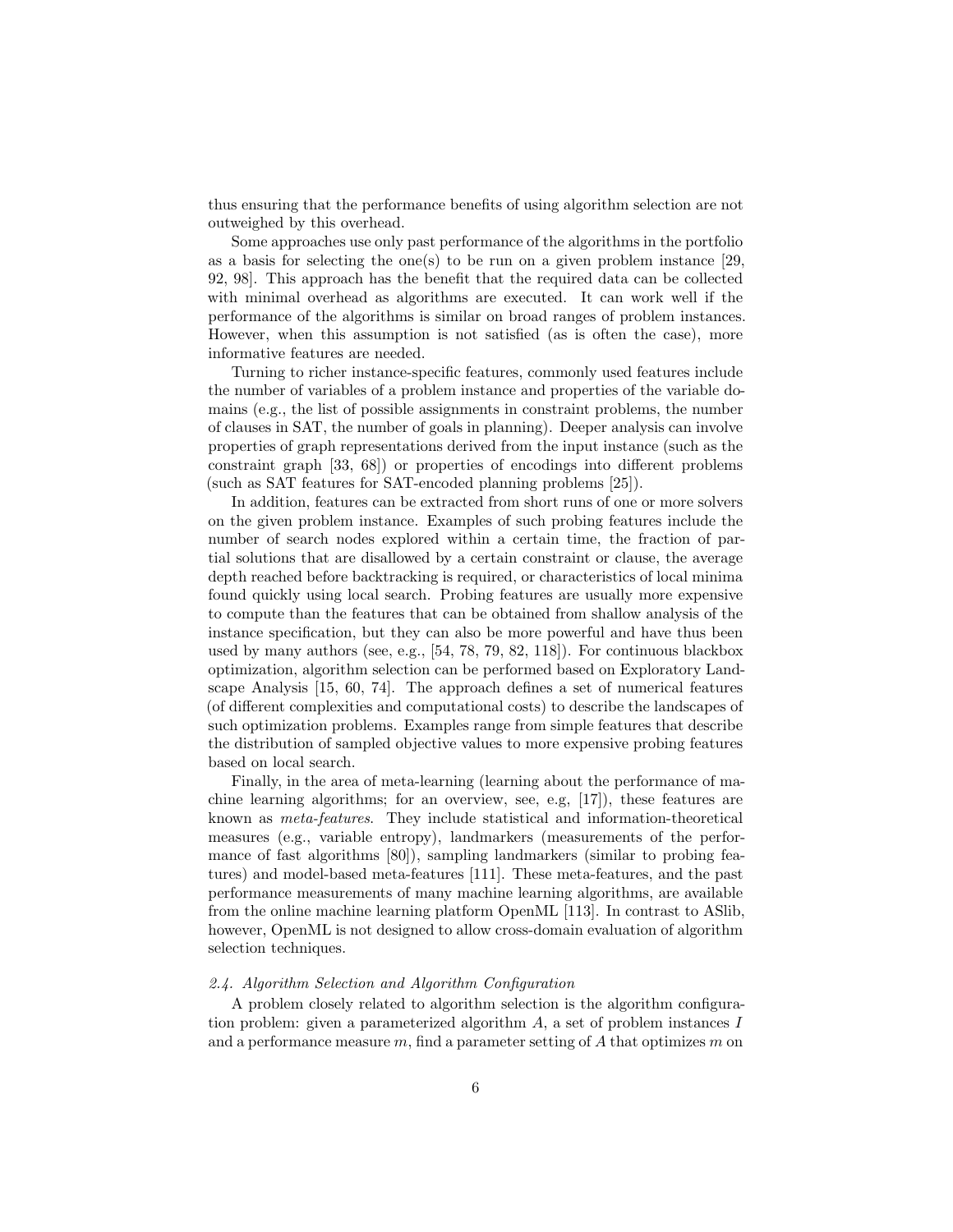*I* (see [[52\]](#page-30-4) for a formal definition). While algorithm selection operates on finite (usually small) sets of algorithms, algorithm configuration operates on the combinatorial space of an algorithm's parameter settings. General algorithm configuration methods, such as ParamILS [\[52](#page-30-4)], GGA [[4\]](#page-26-3), I/F-Race [\[11](#page-26-4)], and SMAC [\[50](#page-30-5)], have yielded substantial performance improvements (sometimes orders of magnitude speedups) of state-of-the-art algorithms for several benchmarks, including SAT-based formal verification [[47\]](#page-29-5), mixed integer programming [[49\]](#page-29-6), AI planning [[88](#page-33-6), [109\]](#page-34-3), the combined selection and hyperparameter optimization of machine learning algorithms [[104\]](#page-34-0), and joint architecture and hyperparameter search in deep learning [\[23](#page-27-6)]. Algorithm configuration and selection are complementary since configuration can identify algorithms with peak performance for homogeneous benchmarks and selection can then choose from among these specialized algorithms. Consequently, several possibilities exist for combining algorithm configuration and selection  $[3, 27, 48, 57, 71, 89, 117, 119]$  $[3, 27, 48, 57, 71, 89, 117, 119]$  $[3, 27, 48, 57, 71, 89, 117, 119]$  $[3, 27, 48, 57, 71, 89, 117, 119]$  $[3, 27, 48, 57, 71, 89, 117, 119]$  $[3, 27, 48, 57, 71, 89, 117, 119]$  $[3, 27, 48, 57, 71, 89, 117, 119]$  $[3, 27, 48, 57, 71, 89, 117, 119]$  $[3, 27, 48, 57, 71, 89, 117, 119]$  $[3, 27, 48, 57, 71, 89, 117, 119]$  $[3, 27, 48, 57, 71, 89, 117, 119]$  $[3, 27, 48, 57, 71, 89, 117, 119]$  $[3, 27, 48, 57, 71, 89, 117, 119]$  $[3, 27, 48, 57, 71, 89, 117, 119]$  $[3, 27, 48, 57, 71, 89, 117, 119]$  $[3, 27, 48, 57, 71, 89, 117, 119]$ . The algorithm configuration counterpart of ASlib is AClib [[53](#page-30-6)] (<http://aclib.net>). In contrast to ASlib, it is infeasible in AClib to store performance data for all possible parameter configurations, which often number more than  $10^{50}$ . Therefore, an experiment on AClib includes new (expensive) runs of the target algorithms with different configurations and hence, experiments on AClib are a lot more costly than experiments on ASlib, where no new algorithm runs are necessary.<sup>[3](#page-6-1)</sup> Furthermore, in contrast to AClib, ASlib does not include the actual instances and binaries of the algorithms. Therefore, ASlib does not provide a way to generate new performance data, as is required in AClib as a consequence of the need to assess the performance of new target algorithm configurations arising within the configuration process. However, ASlib and AClib can be combined by generating actual performance data based on the resources in AClib and then creating an ASlib scenario which selects between different solver configurations on a per-instance basis.

A full coverage of the wide literature on algorithm selection is beyond the scope of this article, but we refer the interested reader to recent survey articles on the topic [\[63](#page-31-7), [91](#page-33-8), [93,](#page-33-9) [108\]](#page-34-4).

### <span id="page-6-0"></span>**3. Summary of Format Specification**

We propose a data format specification for algorithm selection scenarios, i.e., instances of the per-instance algorithm selection problem. This format and the resulting data repository allow a fair and convenient scientific evaluation and comparison of algorithm selectors.

The format specification assumes a generic approach to algorithm selection, depicted in Figure [1.](#page-7-0) The general approach is as follows.

<span id="page-6-1"></span><sup>3</sup> In algorithm configuration, this need for expensive runs indeed causes a problem for research. One way of mitigating it is offered by fast-to-evaluate surrogate algorithm configuration benchmarks [[24](#page-27-7)].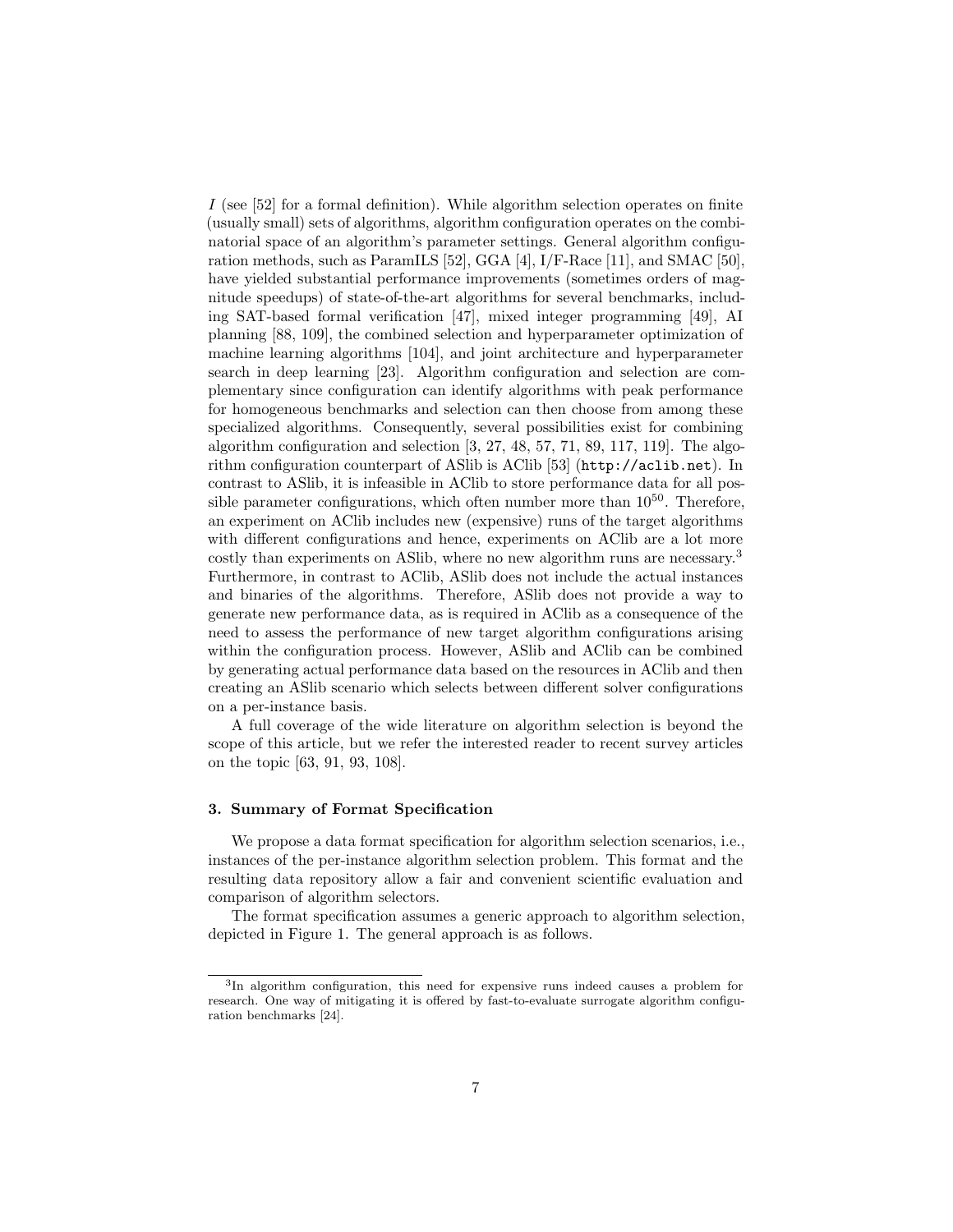<span id="page-7-0"></span>

Figure 1: Algorithm Selection workflow.

- 1. A vector of instance features  $f(i) \in \mathcal{F}$  of *i* is computed. Feature computation may occur in several stages, each of which produces a group of (one or more) features. Furthermore, later stages may depend on the results of earlier ones. Each feature group incurs a cost, e.g., runtime. If no features are required, the cost is 0 (this occurs, e.g., for variants of algorithm selection that compute static schedules).
- 2. A machine learning technique *s* selects an algorithm  $a \in \mathcal{A}$  based on the feature vector from Step 1.
- 3. The selected algorithm *a* is applied to *i*.
- 4. Performance measure *m* is evaluated, taking into account feature computation costs and the performance of the selected algorithm.
- 5. Some algorithm selectors do not select a single algorithm, but compute a schedule of several algorithms: they apply *a* to *i* for a resource budget  $r \in$  $\mathcal{R}$  (e.g., CPU time), evaluate the performance metric, evaluate a stopping criterion, and repeat as necessary, taking observations made during the run of *a* into account.[4](#page-7-1)

The purpose of our library is to provide all information necessary for performing algorithm selection experiments using the given scenario data. The user does not need to actually run algorithms on instances, as all performance data is already precomputed. This drastically reduces the time required for executing studies, i.e., the runtime of studies is now dominated by the time required for learning *s* and not by applying algorithms to instances (e.g., solving SAT problems). It also means that results are perfectly reproducible; for example,

<span id="page-7-1"></span><sup>&</sup>lt;sup>4</sup>In principle, the workflow can be arbitrarily more complex, e.g., alternating between computing further features and running selected algorithms.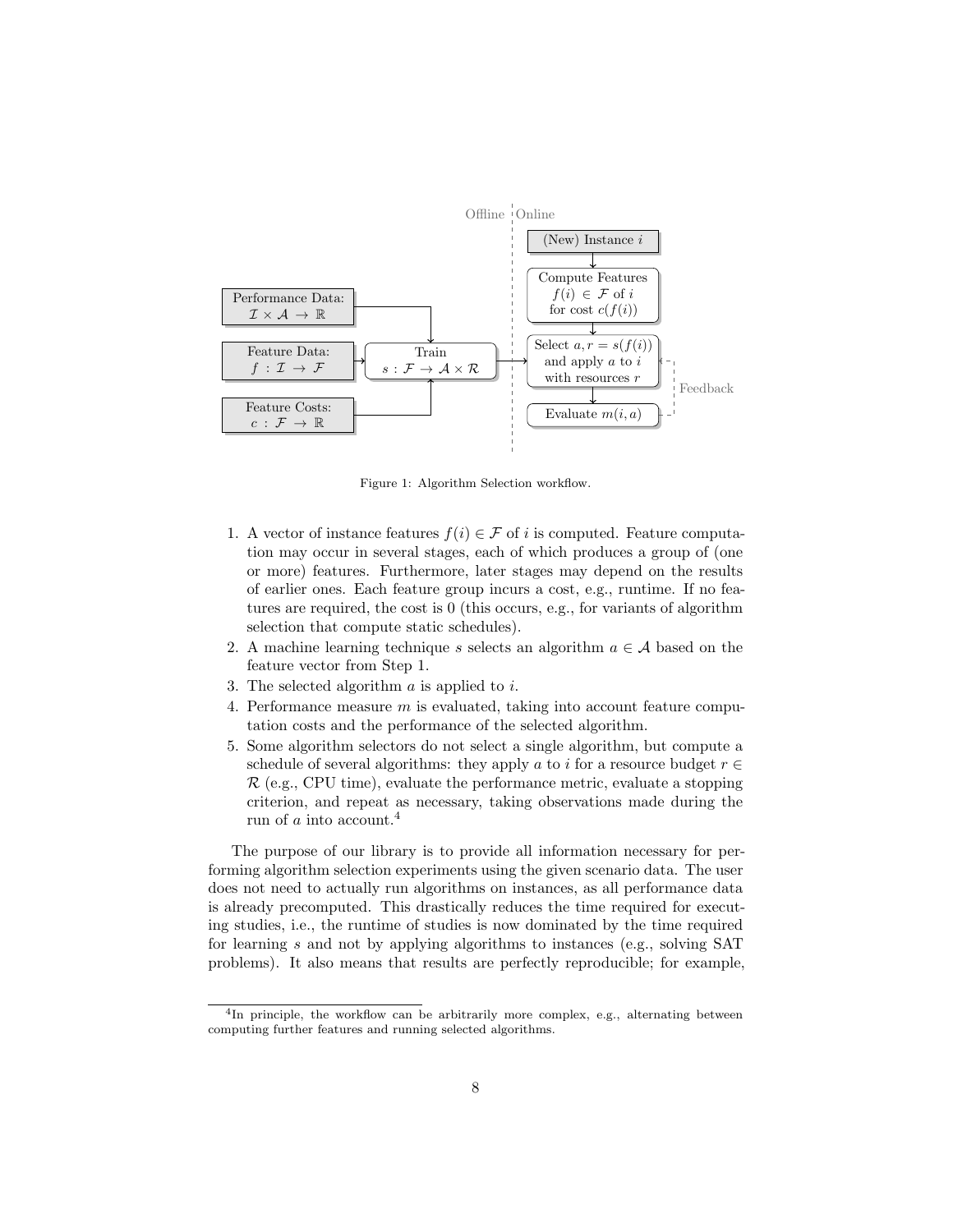the runtimes of algorithms do not depend on the hardware used; rather, they can be simply looked up in the performance data for a scenario.

Table [1](#page-8-1) shows the basic structure of a scenario definition in ASlib; the complete specification with all details can be found in an accompanying technical report [[12\]](#page-26-5) and on our online platform.

<span id="page-8-1"></span>

| Table 1: Overview of a scenario in the ASI ib format.                                                                                                                                                                                                 |
|-------------------------------------------------------------------------------------------------------------------------------------------------------------------------------------------------------------------------------------------------------|
| Mandatory Data.                                                                                                                                                                                                                                       |
| • The meta information file is a global description file containing gen-<br>eral information about the scenario, including the name of the scenario,<br>performance measures, algorithms, features and limitations of compu-<br>tational resources.   |
| • The <i>algorithm performance</i> file contains performance measurements<br>with possible repetitions and completion status of the algorithm runs.<br>The performance metric can be arbitrary, e.g., runtime, solution quality,<br>accuracy or loss. |
| • The <i>instance feature</i> file contains the feature vectors for all instances.<br>Another file contains technical information about errors encountered<br>or instances solved during feature computation.                                         |
| The <i>cross-validation</i> file describes how to split the instance set into<br>training and test sets to apply a standard machine learning approach<br>to obtain an unbiased estimate of the performance of an algorithm<br>selector.               |
| • A human-readable $README$ file explains the origin and meaning of<br>the scenario, as well as the process of data generation.                                                                                                                       |
| Optional Data.                                                                                                                                                                                                                                        |
| $\bullet$ The <i>feature costs</i> file contains the costs of the feature groups, i.e., sets<br>of features computed together.                                                                                                                        |
| $\bullet$ The ground truth file specifies information on the instances and their                                                                                                                                                                      |

- respective solutions (e.g., SAT or UNSAT). *•* The *literature references* file in BibTeX format includes information on the context in which the data set was generated and previous studies
	- in which it was used.

# <span id="page-8-0"></span>**4. Algorithm Selection Scenarios Provided in ASlib Release 2.0**

The set of algorithm selection scenarios in release version 2.0 of our library, shown in Table [2](#page-9-0), has been assembled to represent a diverse set of selection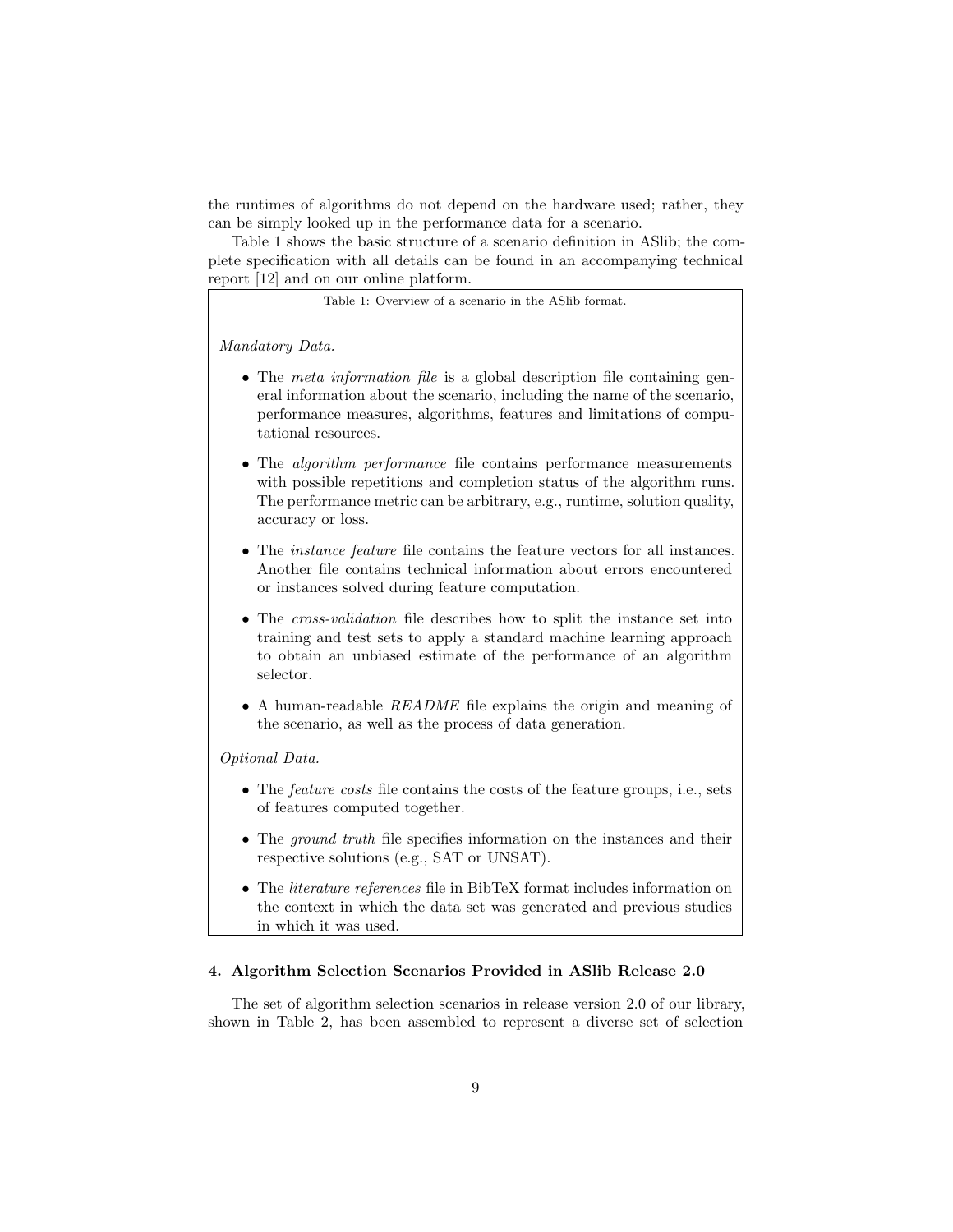<span id="page-9-0"></span>

| scenario                | #I   | # $\mathcal{A}$ | #F  | $\# \mathcal{F}_g$ | Costs    | Literature                   |
|-------------------------|------|-----------------|-----|--------------------|----------|------------------------------|
| SAT11-HAND              | 296  | 15              | 115 | 10                 | √        | [118]                        |
| SAT11-INDU              | 300  | 18              | 115 | 10                 | ✓        | [118]                        |
| SAT11-RAND              | 600  | 9               | 115 | 10                 | ✓        | [118]                        |
| SAT12-ALL               | 1614 | 31              | 115 | 10                 | ✓        | $[121]$                      |
| SAT <sub>12</sub> -HAND | 767  | 31              | 115 | 10                 | √        | $[121]$                      |
| SAT12-INDU              | 1167 | 31              | 115 | 10                 | √        | $[121]$                      |
| SAT12-RAND              | 1362 | 31              | 115 | 10                 | ✓        | $[121]$                      |
| SAT15-INDU              | 300  | 28              | 54  | 1                  | $\times$ |                              |
| QBF-2011                | 1368 | 5               | 46  | 1                  | X        | [83]                         |
| QBF-2014                | 1254 | 14              | 46  | 1                  | $\times$ |                              |
| MAXSAT12-PMS            | 876  | 6               | 37  | 1                  | ✓        | $\left\lceil 71\right\rceil$ |
| MAXSAT15-PMS-INDU       | 601  | 29              | 37  | 1                  | $\times$ |                              |
| $CSP-2010$              | 2024 | $\overline{2}$  | 17  | 1                  | X        | $\left[ 33\right]$           |
| $CSP-MZN-2013$          | 4642 | 11              | 155 | $\overline{2}$     | ✓        | $\left\lceil 2 \right\rceil$ |
| PROTEUS-2014            | 4021 | 22              | 198 | 4                  | ✓        | [46]                         |
| ASP-POTASSCO            | 1294 | 11              | 138 | 5                  | ✓        | [43]                         |
| PREMAR-ASTAR-2015       | 527  | 4               | 22  | 3                  | ×        | <b>105</b>                   |

Table 2: Overview of algorithm selection scenarios in the ASLib with the number of instances  $\#I$ , number of algorithms  $\#A$ , number of features  $\#F$ , number of feature processing groups  $#F_g$  and availability of feature costs.

problem settings that covers a wide range of problem domains, types of algorithms, features and problem instances. Our scenarios include both problems that have been broadly studied in the context of algorithm selection techniques (such as SAT and CSP), as well as more recent ones (such as the container pre-marshalling problem). Most of our scenarios were taken from publications that report performance improvements through algorithm selection and consist of algorithms where the virtual best solver (VBS)<sup>[5](#page-9-1)</sup> is significantly better than the single best solver.<sup>[6](#page-9-2)</sup> Therefore, these are problems on which it makes sense to seek performance improvements via algorithm selection. All scenarios are available on our online platform (<http://www.aslib.net/>).

We now briefly describe the scenarios we included and what makes them interesting.

### *4.1. SAT: Propositional Satisfiability*

The propositional satisfiability problem (SAT) is a classic NP-complete problem that consists of determining the existence of an assignment of values to variables of a Boolean formula such that the formula is true. It is widely studied,

<span id="page-9-1"></span><sup>5</sup>The VBS is defined as a solver that perfectly selects the best solver from *<sup>A</sup>* on a perinstance basis.

<span id="page-9-2"></span> ${}^{6} \mathrm{The}$  single best solver has the best performance averaged across all instances.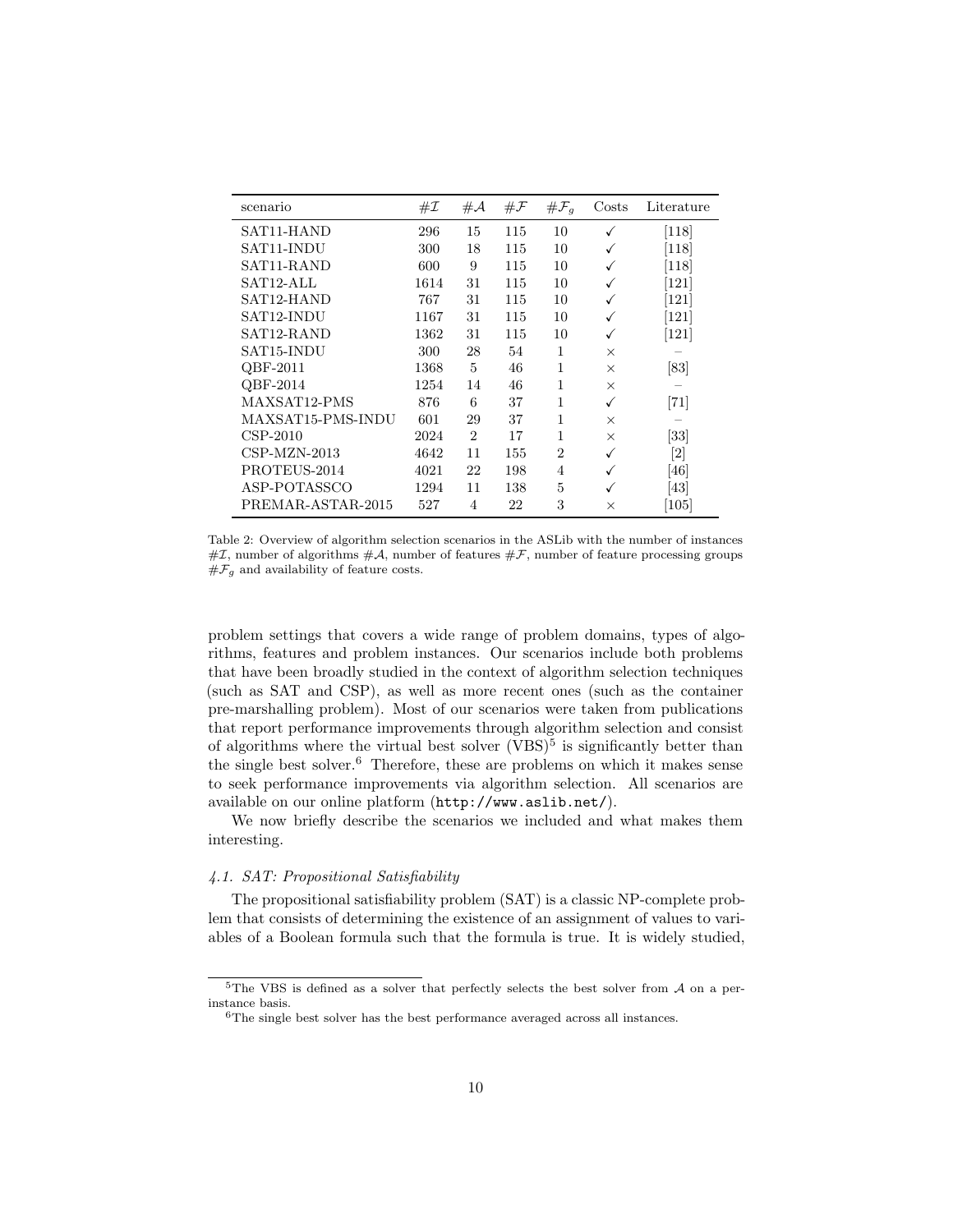with many applications including formal verification [[81\]](#page-32-9), scheduling [\[20](#page-27-8)], planning [[59\]](#page-30-7) and graph coloring [\[110](#page-34-6)]. Our SAT data mainly stems from different iterations of the SAT competition,<sup>[7](#page-10-0)</sup> which is split into three tracks: industrial (INDU), crafted (HAND), and random (RAND).

The SAT scenarios are characterized by a high level of maturity and diversity in terms of their solvers, features and instances. Each SAT scenario involves a highly diverse set of solvers, many of which have been developed for several years. In addition, the set of SAT features is probably the best-studied feature set among our scenarios; it includes both static and probing features that are organized into as many as ten different feature groups. The instance sets used in our various SAT scenarios range from randomly-generated ones to real-world instances submitted by industry.

#### *4.2. QBF: Quantified Boolean Formula*

A quantified Boolean formula (QBF) is a formula in propositional logic with universal or existential quantifiers on each variable in the formula. A QBF solver finds a set of variable assignments that makes the formula true or proves that no such set can exist. This is a PSPACE-complete problem for which solvers exhibit a wide range of performance characteristics. Our QBF-2011 data set comes from the QBF Solver Evaluation 2010[8](#page-10-1) and consists of instances from the main, small hard, 2QBF and random tracks. Our QBF-2014 data set comes from the application track of the QBF Gallery 2014<sup>[9](#page-10-2)</sup>. The instance features were computed using the AQME system and are described in more detail by Pulina et al. [[83\]](#page-32-2). The solvers for QBF-2011 come from the AQME system as well, whereas the solvers for QBF-2014 are the ones submitted to the application track of the QBF Gallery.

### *4.3. MAXSAT: Maximum Satisfiability*

MaxSAT is the optimization version of the previously introduced SAT problem, and aims to find a variable assignment that maximizes the number of satisfied clauses. The MaxSAT problem representation can be used to effectively encode a number of real-world problems, such as FPGA routing [[115](#page-35-8)], and software package installation [\[6](#page-26-6)], among others, as it permits reasoning about both optimality and feasibility. The particular scenarios focus on the partial MaxSAT (PMS) problem [[10\]](#page-26-7).

The MAXSAT12-PMS scenario is composed of a collection of random, crafted and industrial instances from the 2012 MaxSAT Evaluation [[7](#page-26-8)]. The techniques used to solve the various instances in this scenario are very complementary to each other, leading to a substantial performance gap between the single best and the virtual best solver. Furthermore, because there are only six solvers

<span id="page-10-0"></span><sup>7</sup><http://www.satcompetition.org/>

<span id="page-10-1"></span><sup>8</sup>[http://www.qbflib.org/index\\_eval.php](http://www.qbflib.org/index_eval.php)

<span id="page-10-2"></span> $^9$  <http://qbf.satisfiability.org/gallery/>  $\,$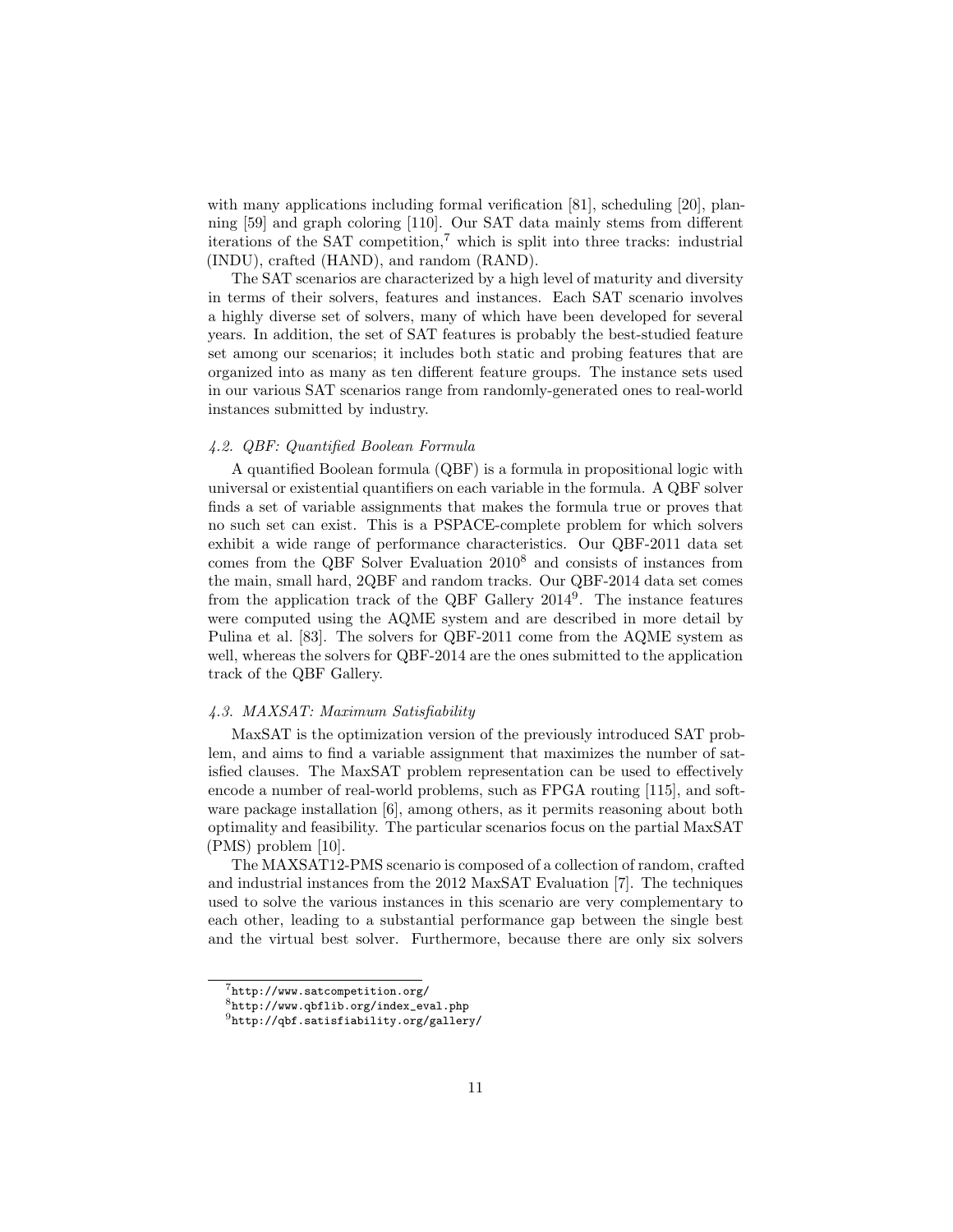with very different performance characteristics, algorithm selection approaches must be very accurate in their choices, as any mistake is heavily penalized.

The more recent MAXSAT15-PMS-INDU was built on the performance data of the industrial track on partial MAXSAT problems from the 2015 MAXSAT Evaluation.[10](#page-11-0) With 29 algorithms, it provides a larger set of solvers than MAXSAT12-PMS. However, there are different parameterizations of the same solvers, e.g., four different variants of *ahms*, such that there are some subsets of strongly correlated solvers. The performance gap between the single best and virtual best solver is larger in MAXSAT12-PMS than in MAXSAT15-PMS-INDU.

#### *4.4. CSP: Constraint solving*

Constraint Satisfaction Problem (CSP; [[100\]](#page-34-7)) is concerned with finding solutions to constraint satisfaction problems—a task that is NP-complete. Learning in the context of constraint solving is a technique by which previously unknown constraints that are implied by the problem specification are uncovered during search and subsequently used to speed up the solving process.

The scenario CSP-2010 contains only two solvers: one that employs lazy learning [[33,](#page-28-4) [35](#page-28-6)] and one that does not [\[34](#page-28-7)]. The data set is heavily biased towards the non-learning solver, such that the baseline (the single best solver) is very good already. Improving on this is a challenging task and harder than in many of the other scenarios. Furthermore, both solvers share a common core, which results in a scenario that directly evaluates the efficacy of a specific technique in different contexts.

The more recent scenario CSP-MZN-2013 provides a larger set of instances, algorithms and instance features. Instances and algorithms come from the MiniZinc challenge 2012 and the International Constraint Solver Competitions (ICSC) in 2009. Specifically, the instances come from the MiniZinc 1*.*6 benchmark suite and the algorithms in the scenario participated in the MiniZinc Challenge 2012. Algorithms, instances and instance features are described in more detail in [[1,](#page-25-2) [2\]](#page-25-1).

Our final CSP scenario PROTEUS comes from [[46\]](#page-29-4) and includes an extremely diverse mix of well-known CSP solvers alongside competition-winning SAT solvers that have to solve (converted)  $XCSP$  instances<sup>[11](#page-11-1)</sup>. The SAT solvers can accept different conversions of the CSP problem into SAT (see, e.g., [[66,](#page-31-8) [101](#page-34-8), [102\]](#page-34-9)), which in our format are provided as separate algorithms. This scenario is the only one in which solvers are tested with varying "views" of the same problem. The features of this scenario are also unique in that they include both the SAT and CSP features for a given instance. This potentially provides additional information to the selection approach that would normally not be available for solving CSPs. An algorithm selection system has a very high degree of flexibility

<span id="page-11-1"></span><span id="page-11-0"></span> $^{10}\mathrm{http://www.maxsat.udl.cat/15/results/index.html}$  $^{10}\mathrm{http://www.maxsat.udl.cat/15/results/index.html}$  $^{10}\mathrm{http://www.maxsat.udl.cat/15/results/index.html}$ 

<sup>11</sup>The XCSP instances are taken from [http://www.cril.univ-artois.fr/~lecoutre/](http://www.cril.univ-artois.fr/~lecoutre/benchmarks.html) [benchmarks.html](http://www.cril.univ-artois.fr/~lecoutre/benchmarks.html) as described in [\[46\]](#page-29-4).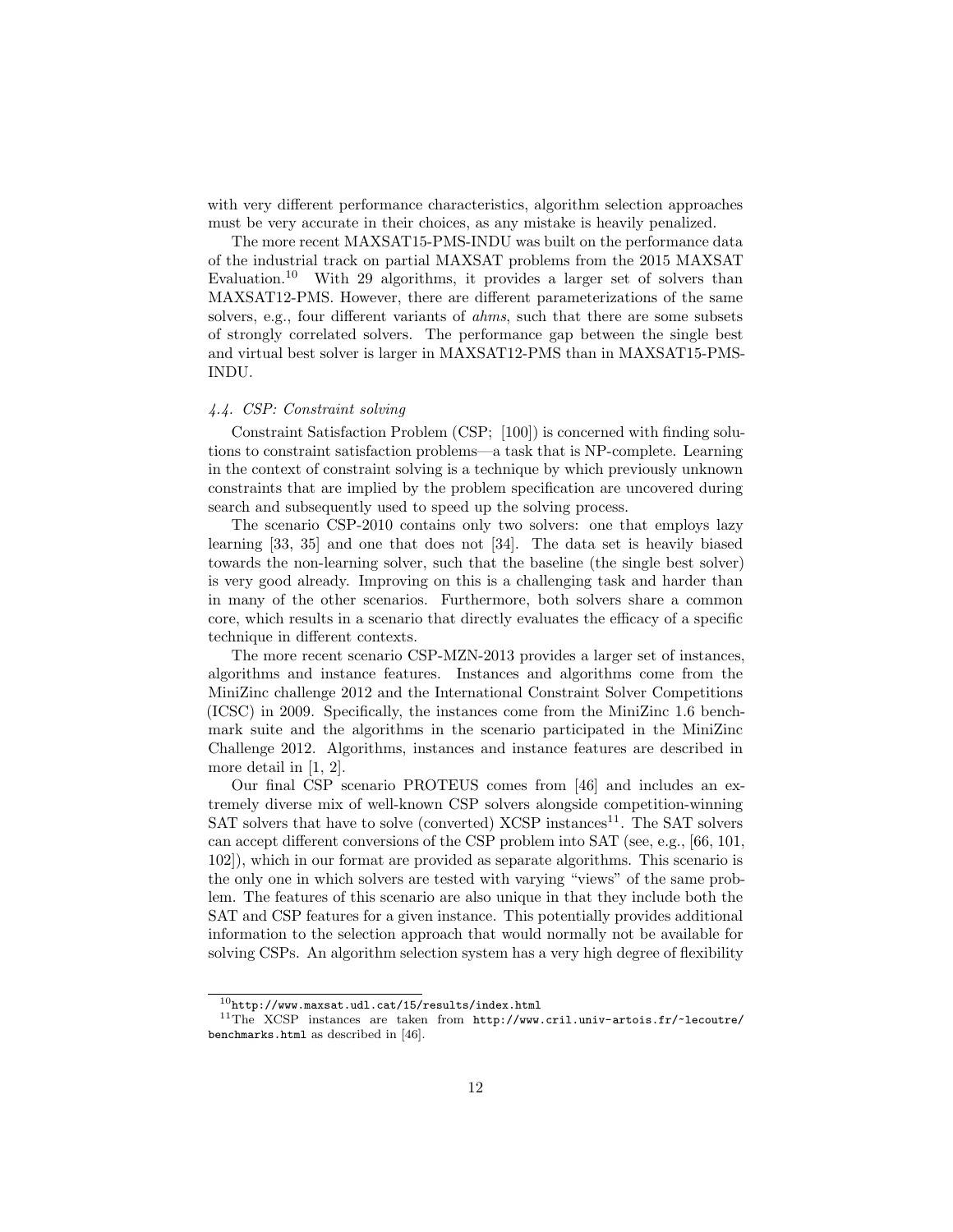here and may choose to perform only part of the possible conversions, thereby reducing the set of solvers and features, but also reducing the overhead of performing the conversions and feature computations. There are also synergies between feature computation and algorithm runs that can be exploited, e.g., if the same conversion is used for feature computation and to run the chosen algorithm then the cost of performing the conversion is only incurred once. In other cases, where features are computed on one representation and another one is solved, conversion costs are incurred both during feature computation and the running of the algorithm.

### *4.5. ASP: Answer Set Programming*

Answer Set Programming (ASP, [[8,](#page-26-9) [30\]](#page-28-8)) is a form of declarative programming with roots in knowledge representation, non-monotonic reasoning and constraint solving. In contrast to many other constraint solving domains (e.g., the satisfiability problem), ASP provides a rich yet simple declarative modeling language in which problems up to  $\Delta_3^p$  (disjunctive optimization problems) can be expressed. ASP has proven to be efficiently applicable to many real-world applications, e.g., product configuration [\[95](#page-33-10)], decision support for NASA shuttle controllers [\[76](#page-32-10)], synthesis of multiprocessor systems [[55\]](#page-30-8) and industrial team building [\[38](#page-28-9)].

In contrast to the other scenarios, the algorithms in the scenario ASP-POTASSCO were automatically constructed by an adapted version of *Hydra* [\[117\]](#page-35-6), i.e., the set of algorithms consists of complementary configurations of the solver *clasp* [\[32](#page-28-10)]. The instance features were generated by a light-weight version of *clasp*, including static and probing features organized into feature groups; they were previously used in the algorithm selector *claspfolio* [\[31](#page-28-0), [43](#page-29-8)].

#### *4.6. PREMAR-ASTAR-2015: Container pre-marshalling*

The container pre-marshalling problem (CPMP) is an NP-hard container stacking problem from the container terminals literature [\[96](#page-33-11)]. We constructed an algorithm selection scenario from two recent  $A^*$  and IDA\* approaches for solving the CPMP presented in [[106\]](#page-34-10), using instances from the literature. The scenario is described in detail in [[105\]](#page-34-5).

The pre-marshalling scenario differs from other scenarios in that the set of algorithms is highly homogeneous. All of the algorithms are parameterizations of a single symmetry breaking heuristic, either using the  $A^*$  or IDA\* search techniques, which stands in sharp contrast to the diversity of solvers present in most other scenarios. The scenario represents a real-world, time-sensitive problem from the operations research literature, where algorithm selection techniques can have a large impact.

#### <span id="page-12-0"></span>**5. Automated Exploratory Data Analysis**

The online platform for our benchmark repository offers not only the scenario data files themselves. It also provides many tables and figures that summarize them. These pages are automatically generated and currently consist (among others) of the following parts: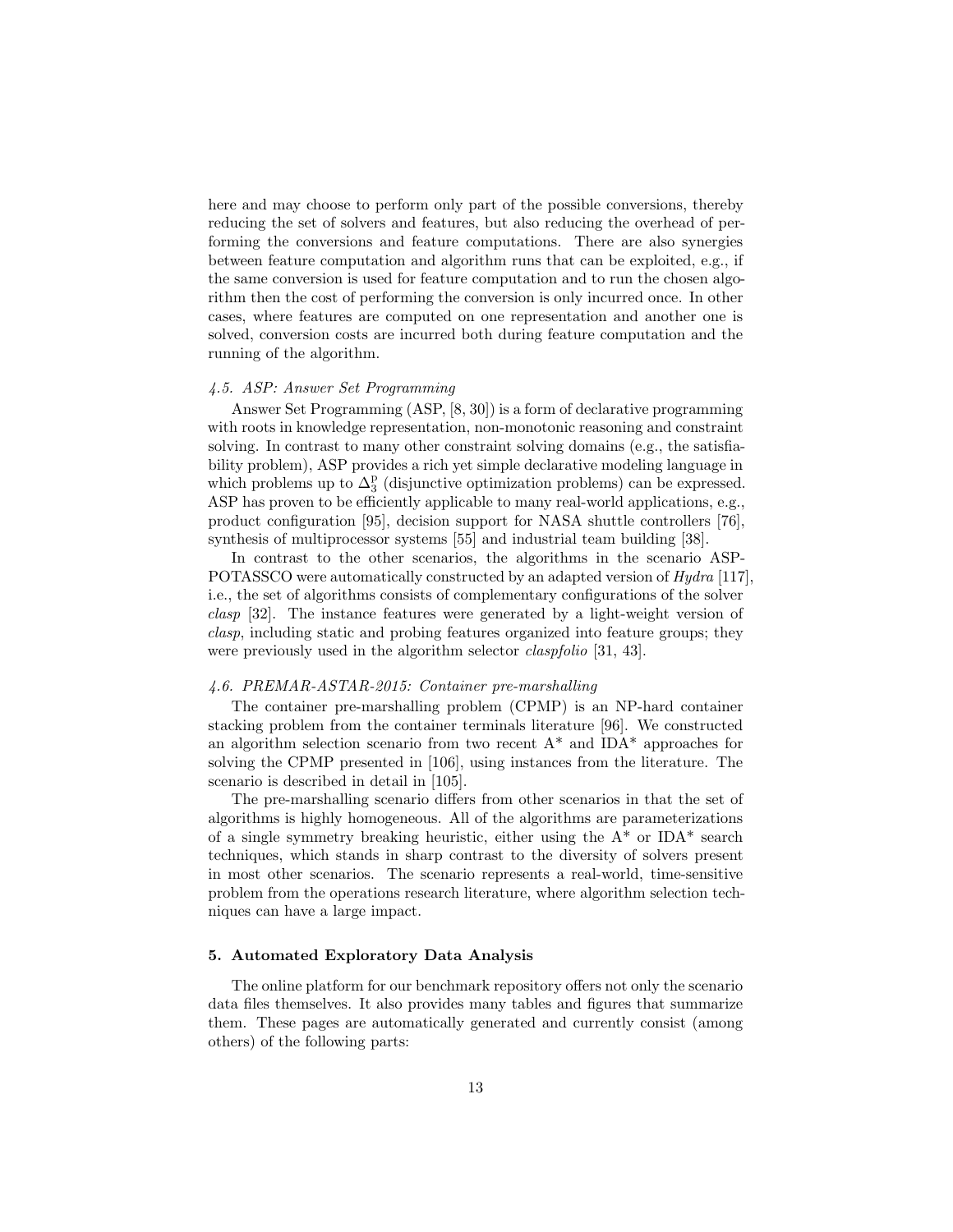- an overview table that lists, for example, the number of instances, algorithms and features for all available scenarios, similar to Table [2](#page-9-0);
- a summary of the algorithms' performance and run status data;
- *•* a summary of the feature values, as well as the run status and costs of the feature groups;
- benchmark results for standard machine learning models for each scenario; see Section [6.](#page-16-0)

Presenting this additional data offers the following advantages:

- Researchers can quickly understand which scenarios are available and select those best suited to their needs.
- Data can quickly be sanity-checked. It is common that data collection errors occur when scenario data is gathered and submitted for the first time.
- *•* Interesting or challenging properties of the data sets become visible, providing the researcher with a quick and informative first impression.

The platform's **summary page for the algorithms** starts with a table listing summary statistics regarding their performance (e.g., mean values and standard variations) and run status (e.g., how many runs were successful). We also indicate whether one algorithm is dominated by another, i.e., an algorithm *a*<sup>1</sup> dominates another algorithm *a*<sup>2</sup> if and only if *a*<sup>1</sup> has performance at least equal to that of  $a_2$  on all instances, and  $a_1$  outperforms  $a_2$  on at least one instance. This is useful, because there is no reason to include a dominated algorithm in a portfolio. Various visualizations, such as box plots, scatter plot matrices, correlation plots and density plots enable further inspection of the performance distribution and correlation between algorithms, allowing the reader to better understand the strengths and weaknesses of each algorithm. All of our plots can be configured to use log scales, which often improves visual understanding of heavy-tailed distributions (e.g., runtime distributions of hard combinatorial solvers [[36\]](#page-28-11)).

Figure [2](#page-14-0) shows boxplots and cumulative distribution functions for the algorithms in the QBF-2011 scenario as an example. The boxplots summarize the runtimes of an algorithm by drawing a box between the 25%- and 75%-quantile of the sample, i.e., the smallest values that are greater or equal to 25% and 75% of the runtimes. In addition, each box contains a line showing the median runtime, as well as so-called whiskers, i.e., lines that connect the box with runtimes that are within 150% of the interquartile range (the length of the box) below the 25%- or above the 75%-quantile, respectively. Observations with even more extreme runtimes are considered to be outliers and are depicted by a single point per outlier. The cumulative distribution function plots on the other hand show runtimes on all instances for the algorithm. Each point within the plot consists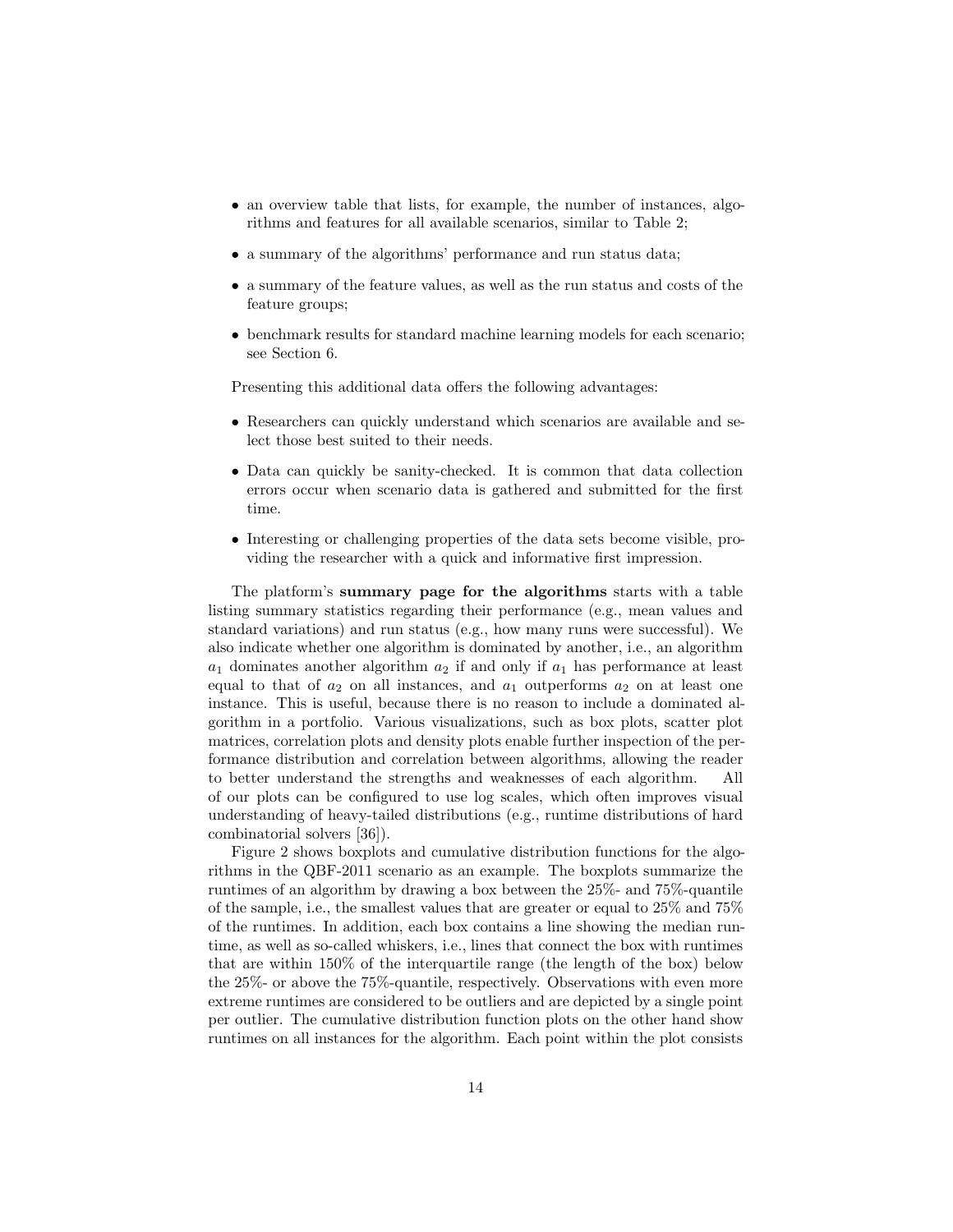<span id="page-14-0"></span>

Figure 2: Algorithm performance distributions of the QBF-2011 scenario: Boxplots (left) and cumulative distribution functions (right); both on a log scale.

of the observed runtime on the x-axis and the corresponding cumulative density, i.e., the percentage of instances that were solved at this or a smaller runtime, on the y-axis.

Such plots show the location of the mean, distribution spread, density multimodality and other properties of the distribution. In addition, they reveal how long it took an algorithm to solve the given instances. For example, for the QBF-2011 scenario in Figure [2](#page-14-0), one can see that the algorithm *quantor* finds a solution very quickly on a few instances, i.e., it solves approximately 5% of the instances in less than a second. However, if it does not succeed quickly, it often does not succeed at all—it solved less than 30% of all the instances. In contrast, *sSolve* usually needs longer to find a solution, but by the time it does, it is one of the best algorithms. Such behavior can indicate that the algorithm requires a 'warm-up' stage, which should be considered when deploying it.

The left panel of Figure [3](#page-15-0) shows pairwise scatterplots of the QBF-2011 scenario, allowing an easy comparison of algorithm pairs on all instances from a given scenario. Each point represents a problem instance within the scenario, and from the location of the point cloud one can see whether an algorithm is dominant over the majority of instances, or whether relative performance strongly varies across instances. The first case can be identified by a cloud that is located either in the upper-left or lower-right corner of a single scatterplot. In such a case, the dominated algorithm could be discarded from the portfolio. However, if this type of dominance relationship is not present, there is the potential to realize performance improvements by means of per-instance algorithm selection.

Because detecting correlation in algorithm performance is also of interest when analyzing the strengths and weaknesses of a given portfolio-based solver [[120\]](#page-35-0), we also present a correlation matrix, cf. Figure [3](#page-15-0) (right panel). Algorithms that have a (high) positive correlation are more likely to be redundant in a portfolio, whereas pairs with a (high) negative correlation are more likely to complement each other. We calculate Spearman's correlation coefficient between ranks. Blue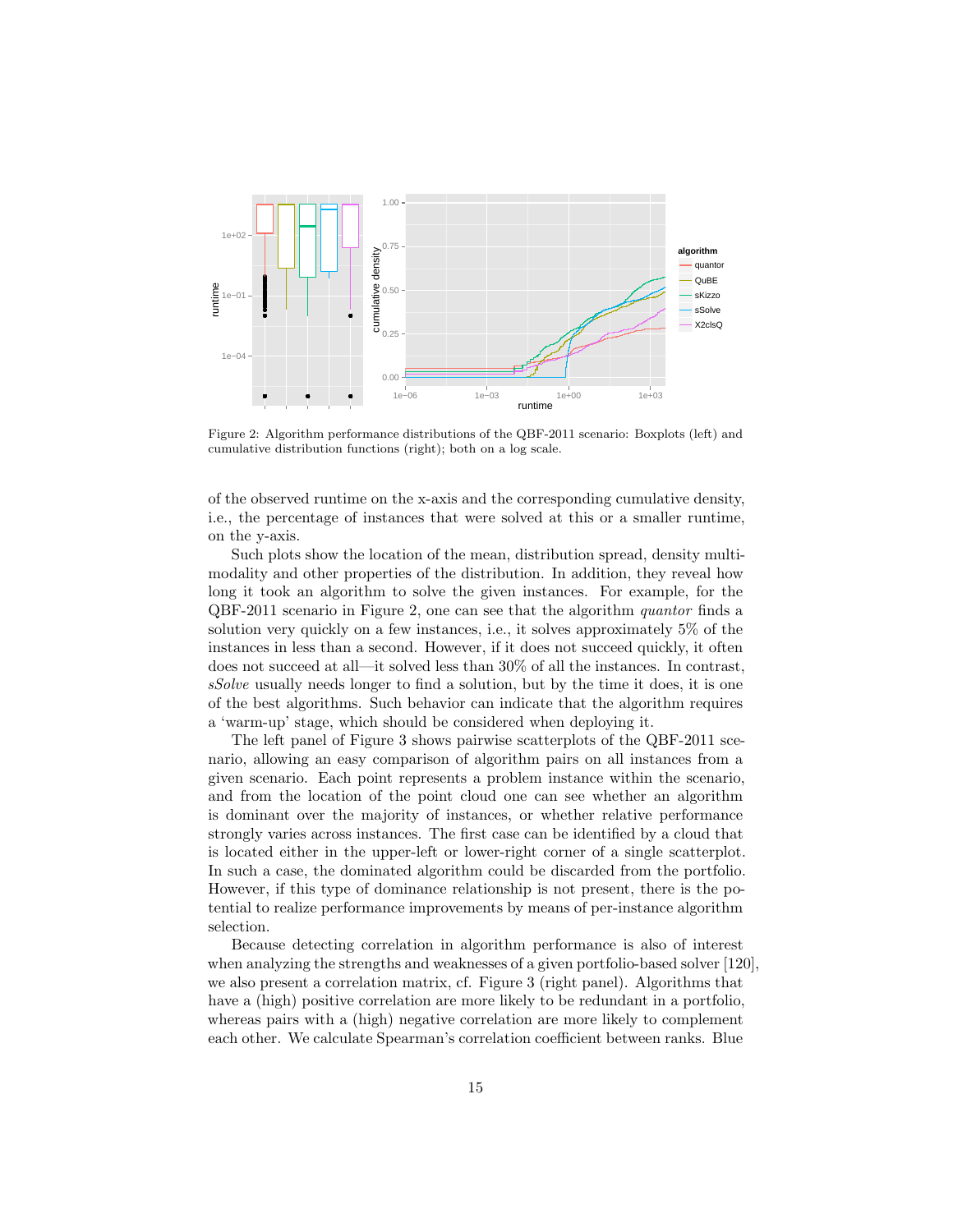<span id="page-15-0"></span>

Figure 3: Pairwise correlations among algorithms of the QBF-2011 scenario: A scatter plot matrix on a log scale (left) and the plot of a correlation matrix (right).

boxes represent positive correlation, red boxes represent negative correlation, and shading indicates the strength of correlation. The algorithms are also clustered according to these values (using Ward's method [114]) and then sorted. such that similar algorithms appear together in blocks. This type of clustering allows the identification of algorithms with highly correlated performance.

Figure 4 shows the correlation between algorithms for the SAT12-ALL scenario. The plot reveals four groups of algorithms (*minisatpsm* to *restartsat*, sattimep to tnm, marchrw and the three mphaseSAT-algorithms) with high correlations within each group. It may be desirable to include just a single representative from each group, reducing the size of the entire portfolio from 31 to four algorithms.

As we do with algorithm runs, we characterise the features by giving summary statistics of the feature values, the run status and the cost of the feature groups. Table 3 shows the summary of the feature groups for the SAT12-RAND scenario. In this scenario, all 115 features have the feature group "Pre" as a requirement. While this preprocessing group succeeded in all cases, one other group did not: the feature group "CG" (which computes clause graph features) failed in 37.37% of cases due to exceeding time or memory limits, and even for instances where it succeeded, it was quite expensive (8.79 seconds on average). Such information is useful to understand the behavior of the features: how risky is it to compute a feature group, and how much time must one invest in order to obtain the corresponding features?

We also check whether instances occur with exactly the same feature values, indicating that the experimenter might have erroneously run on the same instance twice.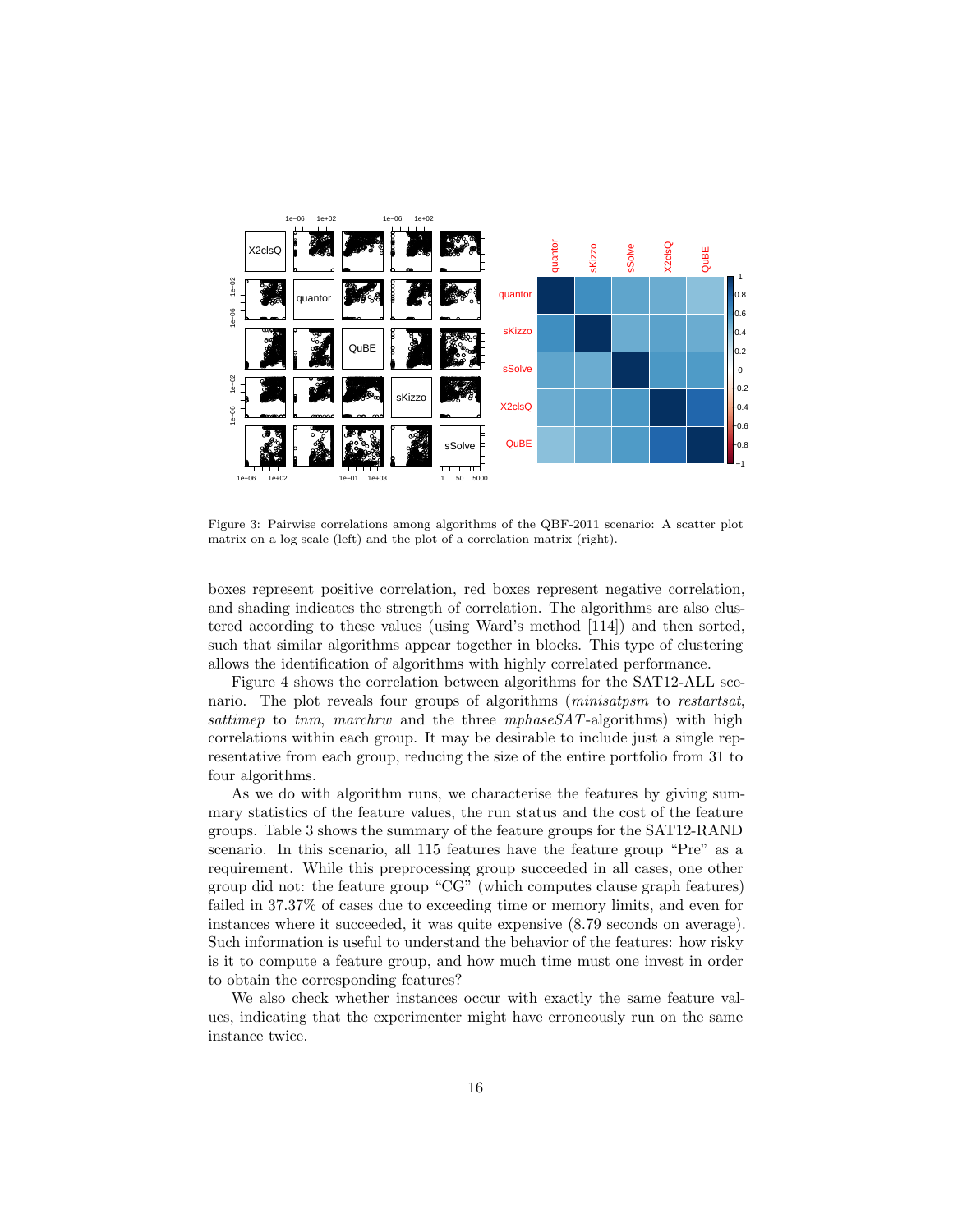<span id="page-16-1"></span>

Figure 4: Algorithm correlations on the SAT12-ALL scenario.

All of the above tables and figures and many more were generated by our online platform, and are also accessible through the R package *aslib*. The functions are highly configurable and customisable. We plan to extend our data analysis with additional techniques, such as more measures of algorithm performance [[94](#page-33-12)].

#### <span id="page-16-0"></span>**6. Study of Algorithm Selection Techniques**

In this section, we present an exploratory benchmark study that gives an indication of the diversity of our benchmarks. First, we evaluate the performance of algorithm selectors on our scenarios. We then perform a subset selection study to identify the important algorithms and instance features in each of the scenarios. We make no claim that the presented experimental settings are exhaustive or that we achieve state-of-the-art algorithm selection performance; rather, we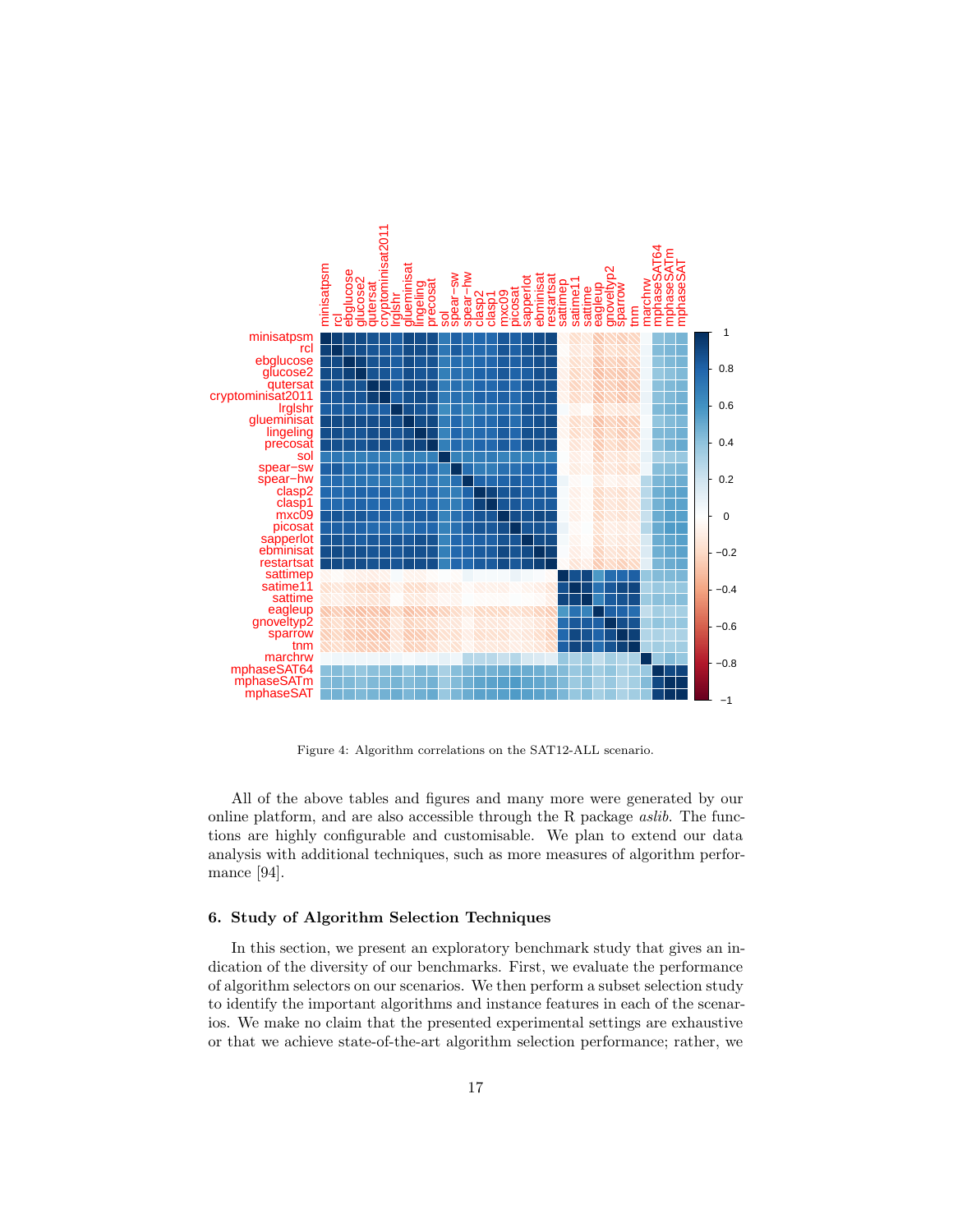<span id="page-17-0"></span>

|                |                | runstatus $[\%]$ |   |       | $\cos t$ $\left[s\right]$ |      |       |                |
|----------------|----------------|------------------|---|-------|---------------------------|------|-------|----------------|
| feature group  | #              | ok               |   | crash | min                       | mean | max   | missing $[\%]$ |
| Pre            | 115            | 100.00           | . | 0.00  | 0.00                      | 0.06 | 1.31  | 0.00           |
| Basic          | 14             | 100.00           | . | 0.00  | 0.00                      | 0.00 | 0.07  | 0.00           |
| <b>KLB</b>     | 20             | 100.00           | . | 0.00  | 0.00                      | 0.18 | 6.09  | 0.00           |
| CG             | 10             | 62.63            | . | 37.37 | 0.02                      | 8.79 | 20.28 | 0.00           |
| DIAMETER.      | 5              | 100.00           | . | 0.00  | 0.00                      | 0.60 | 2.11  | 0.00           |
| cl             | 18             | 100.00           | . | 0.00  | 0.01                      | 1.99 | 2.02  | 0.00           |
| <sub>S</sub> p | 18             | 100.00           | . | 0.00  | 0.01                      | 0.33 | 3.05  | 0.00           |
| ls_saps        | 11             | 100.00           | . | 0.00  | 1.36                      | 2.12 | 2.51  | 0.00           |
| ls_gsat        | 11             | 100.00           | . | 0.00  | 2.03                      | 2.29 | 3.03  | 0.00           |
| lobjois        | $\overline{2}$ | 100.00           | . | 0.00  | 2.00                      | 2.00 | 2.27  | 0.00           |

Table 3: Feature group summary for the SAT12-RAND scenario. The second column shows how many features depend on another feature group to be computed first. Percentages of runstatus events are followed by summary statistics for group costs.

provide results that can be used as a baseline comparison for other approaches. These results, and our framework in general, allow us to study which algorithm selection approaches work well for which of our scenarios.

We use the *LLAMA* toolkit [[62\]](#page-31-9), version 0.9.1, in combination with the *aslib* package<sup>[12](#page-17-1)</sup> to run the algorithm selection study. *LLAMA* is an R [\[84](#page-32-11)] package that facilitates many common algorithm selection approaches. In particular, it enables access to classification, regression, and clustering models for algorithm selection—the three main approaches we use in our study. We use the *mlr* R package [[14](#page-26-10)] as an interface to the machine learning models provided by other R packages. We parallelize all of our benchmark experiments through the *BatchExperiments* [[13\]](#page-26-11) R package.

In this paper, we only present aggregated benchmark results, but the interested reader can access full benchmark results at <http://aslib.net>. Our study is fully reproducible as the complete code to generate these results is part of the *aslib* package.

We use the subset of feature groups that are recommended by the authors of the respective scenario, called default feature set. For the feature subset selection study, we have used all feature groups. Detailed and continuously updated information (e.g., the names of the feature processing groups we selected and their average costs) is provided on the ASlib website.

# *6.1. Experimental setup*

We consider three approaches to algorithm selection that have been studied extensively in the literature (cf. Section [2.2](#page-4-0)):

<span id="page-17-1"></span> $\frac{12}{\text{https://github.com/coseal/aslib-r}}$  $\frac{12}{\text{https://github.com/coseal/aslib-r}}$  $\frac{12}{\text{https://github.com/coseal/aslib-r}}$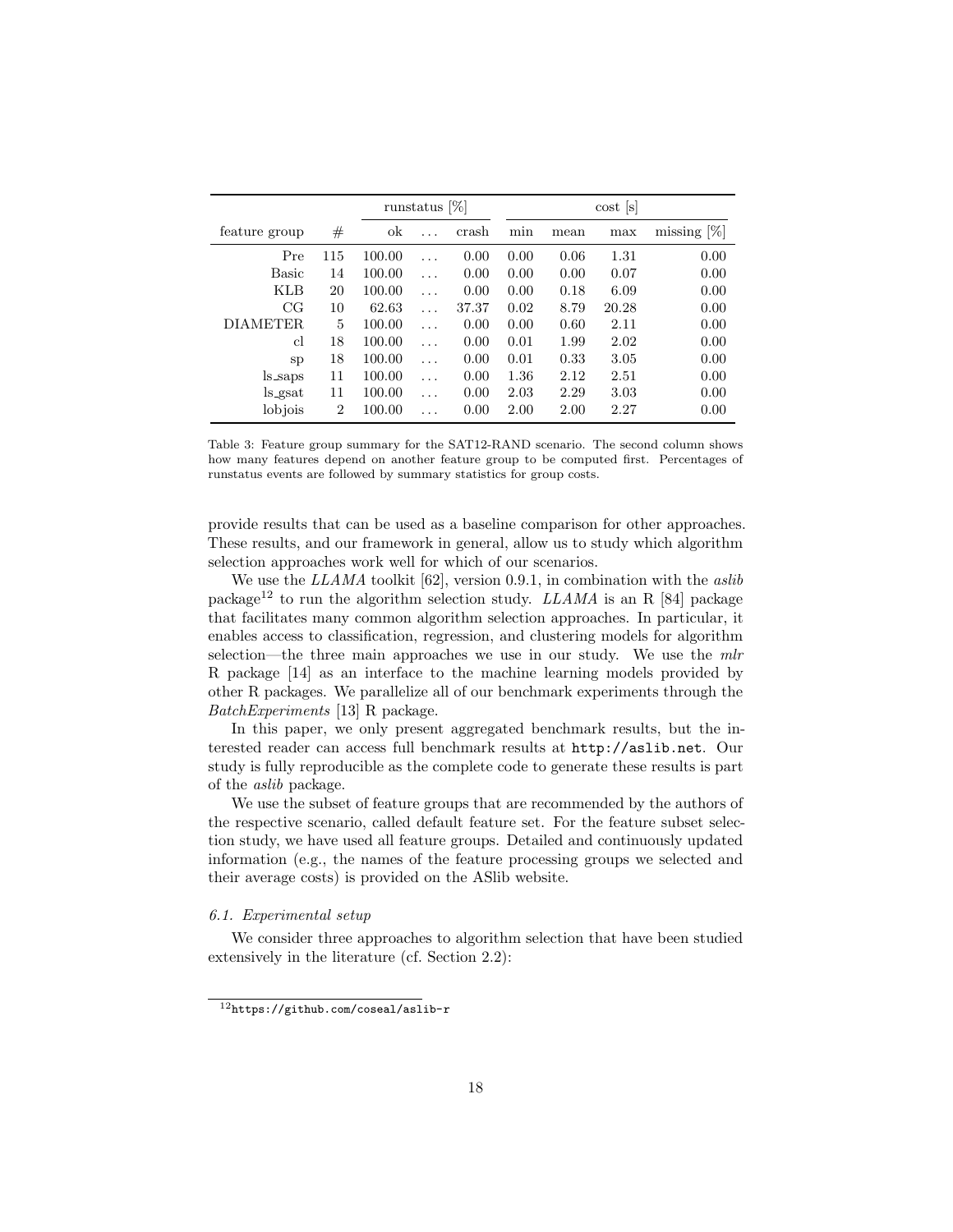- *classification* applies a multi-class classifier to directly predict the best performing algorithm of the *k* possible algorithms;
- *• regression* predicts each algorithm's performance via a regression model and then chooses the one with the best predicted performance;
- *clustering* groups problem instances in feature space, then determines the cost-optimal solver for each cluster and finally assigns to each new instance the solver associated with the instance's predicted cluster.

<span id="page-18-0"></span>

| Technical Name | Algorithm and Parameter Ranges                          | Reference          |
|----------------|---------------------------------------------------------|--------------------|
| classification |                                                         |                    |
| ksvm           | support vector machine                                  | [58]               |
|                | $C \in [2^{-12}, 2^{12}], \gamma \in [2^{-12}, 2^{12}]$ |                    |
| randomForest   | random forest                                           | [69]               |
|                | ntree $\in$ [10, 200], mtry $\in$ [1, 30]               |                    |
| rpart          | recursive partitioning tree, CART                       | $\left 103\right $ |
| regression     |                                                         |                    |
| lm.            | linear regression                                       | [84]               |
| random Forest  | random forest                                           | [69]               |
|                | ntree $\in$ [10, 200], mtry $\in$ [1, 30]               |                    |
| rpart          | recursive partitioning tree, CART                       | $\left 103\right $ |
| clustering     |                                                         |                    |
| <b>XMeans</b>  | $extended k-means clustering$                           | 40                 |

Table 4: Machine learning algorithms and their parameter ranges used for our study.

The specific machine learning algorithms we employed for our study are shown in Table [4](#page-18-0). They include representatives of each of the three major approaches above.

The linear model we employ is the best-studied regression method. In its most basic version, it models the data using the linear function  $f(x) = \beta^{T} x + \beta_{0}$ ; parameters are obtained by minimizing squared loss. The trees constructed by the CART algorithm, which can handle both classification and regression problem, are grown in a top-down manner and divide the training data into rectangular regions by axis-parallel splits at each interior node. Splits are selected by considering label impurity reduction measured by an impurity function, based, e.g., on the Gini index for classification or squared loss for regression. Leaf nodes associate the best, but constant, label with their feature region for prediction. Random forests form an ensemble of *ntree* simpler trees by bootstrapping multiple data sets from the original one and then fitting a tree for each. Predictions are made through majority voting for classification and averaging for regression. Furthermore, ensemble members are decorrelated by randomly selecting only a few candidate features for each split point (controlled by parameter *mtry*) in a tree and maximally growing trees without any early stopping or pruning. Support Vector Machines perform linear classification in a transformed feature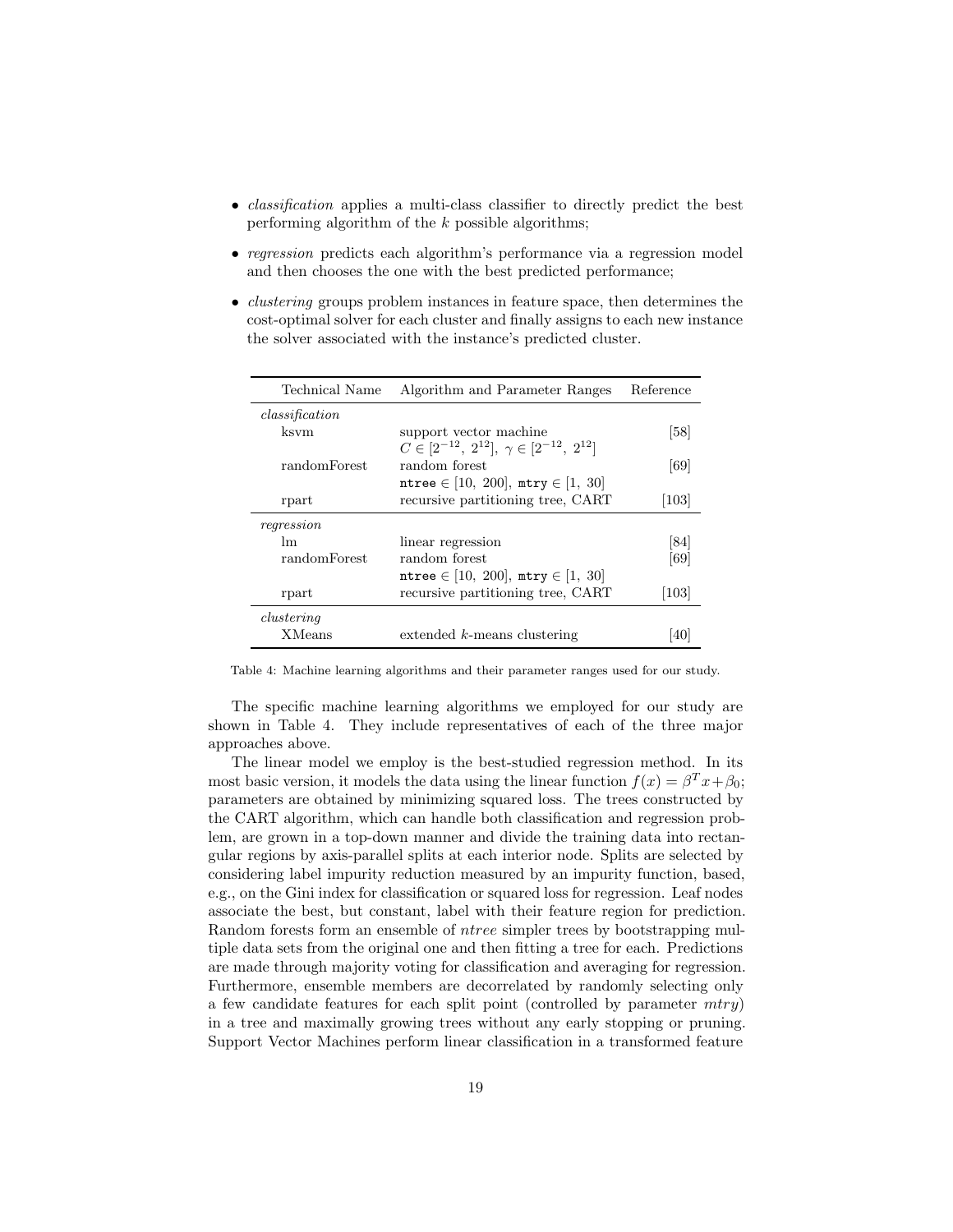space by maximizing the margin between the positive and negative examples. Parameter *C* controls the trade-off between the size of the margin and classification loss. The feature mapping is implicitly built into the algorithm by substituting the regular inner product of the Euclidean space with a so-called kernel. Parameter  $\gamma$  is a property of the radial basis function kernel used here. The XMeans clustering algorithm is the only unsupervised learning algorithm we study. It is an extension of the well known *k*-means method to adaptively select the number of clusters. *k*-means starts with *k* random cluster centroids, assigns each point to the nearest centroid, and then iteratively recomputes the cluster centroids and cluster assignments until convergence. For further details on all methods the reader is referred to the standard literature [[41\]](#page-29-10) and for XMeans to [\[21](#page-27-9)].

We tuned the hyperparameters of ksvm and randomForest (classification and regression) within the listed parameter ranges, using random search with 250 iterations and a nested cross validation (with three internal folds) to ensure unbiased performance results. All other parameters were left at their default values. For the clustering algorithm, we set the (maximum) number of clusters to 30 after some preliminary experiments; the exact number of clusters is determined internally by XMeans.

#### *6.2. Data preprocessing*

We preprocessed the data as follows. We removed constant-valued (and therefore irrelevant) features and imputed missing feature values as the mean over all non-missing values of the feature.<sup>[13](#page-19-0)</sup> For the clustering methods, we normalized the range of each feature to the interval [*−*1*,* 1]. The scenarios we consider in this article contain only continuous features. The other machine learning methods that require normalized data perform this internally (for example the SVMs). Missing performance values were imputed using the timeout value of the scenario.

For each problem instance, we calculated the total feature computation cost as the sum of the costs of all feature groups, in the order specified in the definition of the scenario. If the problem instance was solved during feature computation (e.g., using SLS-probing features [\[118](#page-35-2)]), we only considered the cost of the feature groups up to the one that solved it. Furthermore, we set the runtime for all algorithms to zero for instances solved during feature computation. If the instance was not solved during feature computation, we added the feature costs computed in this way to the runtimes of the individual algorithms on the respective instances  $(c(f_i) + t(i, a))$ . Given these new runtimes, we checked whether the specified timeout was now exceeded and set the run status of any corresponding algorithm accordingly. Preprocessing runtimes to include feature computation time in this way allows us to focus on an algorithm selection system's overall performance, and avoids overstating the fraction of instances that

<span id="page-19-0"></span><sup>&</sup>lt;sup>13</sup>For the CSP-MZN-2013 scenario, we also removed the gc\_circuit feature, which is almost constant.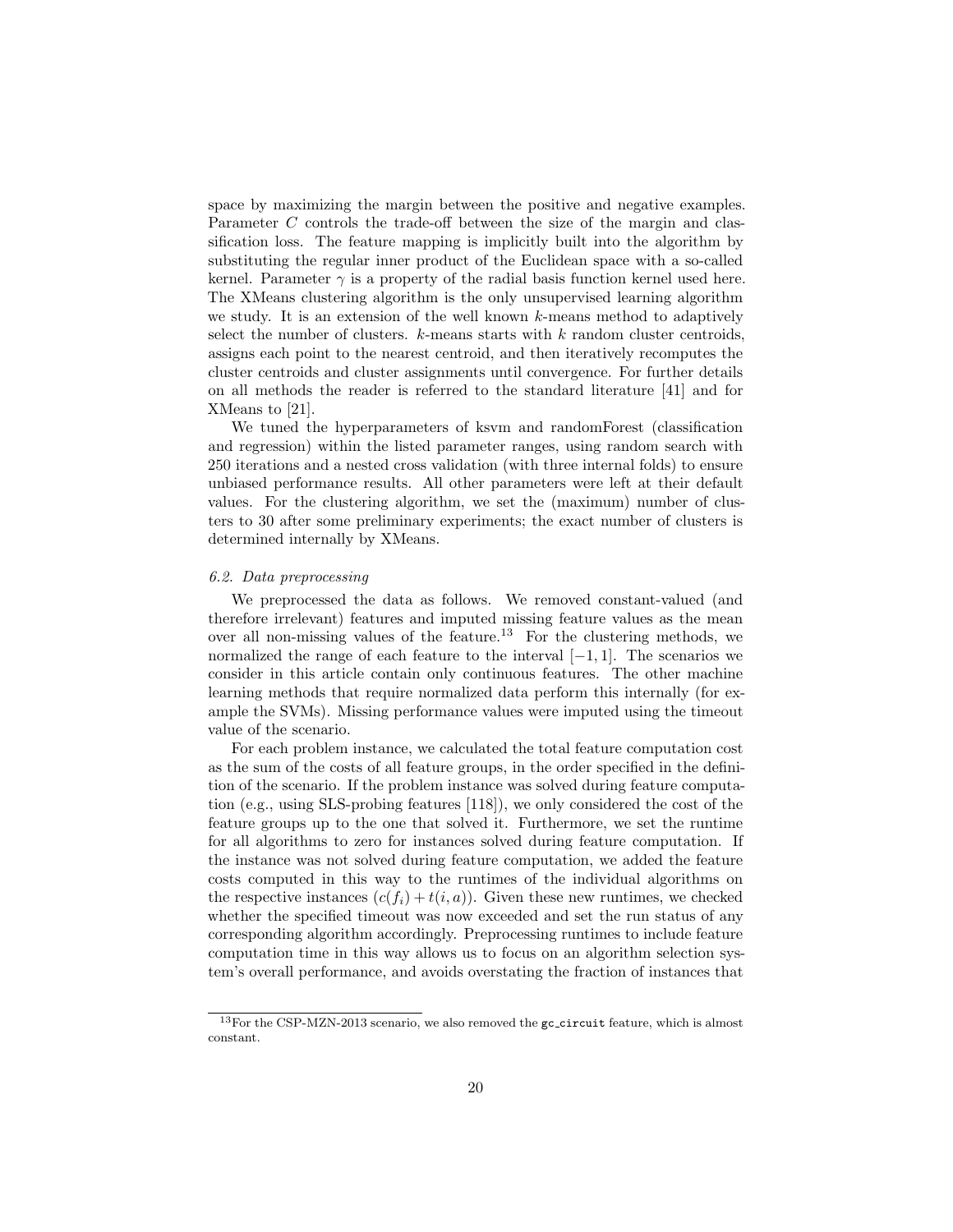would be solved within a time budget in cases where features are expensive to compute.

Each scenario specifies a partition into 10 folds for cross-validation to ensure consistent evaluation across different methods. We used this partition in our study.

# *6.3. Evaluation*

We evaluated different algorithm selection models using three different measures:

- the fraction of all instances solved within the timeout;
- the penalized average runtime with a penalty factor of 10, i.e., a timeout counts as 10 times the timeout;
- the average misclassification penalty, which, for a given instance, is the difference between the performance of the selected algorithm and the performance of the best algorithm.

The performance of each algorithm selection model was compared to the virtual best solver (VBS) and the single best solver. The virtual best solver selects the best solver from *A* for each instance ( $\forall i \in \mathcal{I} : \arg \max_{a \in \mathcal{A}} m(i, a)$ ). Note that the misclassification penalty for VBS is zero by definition. The single best solver is the actual solver that has the overall best performance on the data set ( $\arg \max_{a \in \mathcal{A}} \sum_{i \in \mathcal{I}} m(i, a)$ ). Specifically, we consider the solver with the best PAR10 score over all problem instances in a scenario.

### *6.4. Results*

Figure [5](#page-21-0) presents a summary of the results of our study. In most cases, the algorithm selection approaches performed better than the single best solver. We expected this, as most of our data sets come from publications that advocate algorithm selection systems.

Nevertheless, there were significant differences between the scenarios. While almost all algorithm selection approaches outperformed the single best algorithm, there are some scenarios that seem to be much harder for algorithm selection. In particular, on the SAT12-INDU scenario, three approaches were not able to achieve a performance improvement.

Random regression forests stood out quite clearly as the best overall approach, achieving the best performance on 13 of the 17 datasets. This is in line with recent results showing the strong performance of this model for algorithm runtime prediction [\[54](#page-30-2)]. The results are also consistent with those of the original papers introducing the datasets.

XMeans performed worst on average. On some scenarios, it performed well, in particular SAT11-RAND, MAXSAT12-PMS, and PROTEUS-2014. However, on SAT12-ALL, SAT12-INDU, and SAT15-INDU XMeans performed worse than the single best solver. The default subset of instance features appears to be unfavorable for XMeans on industrial SAT instances.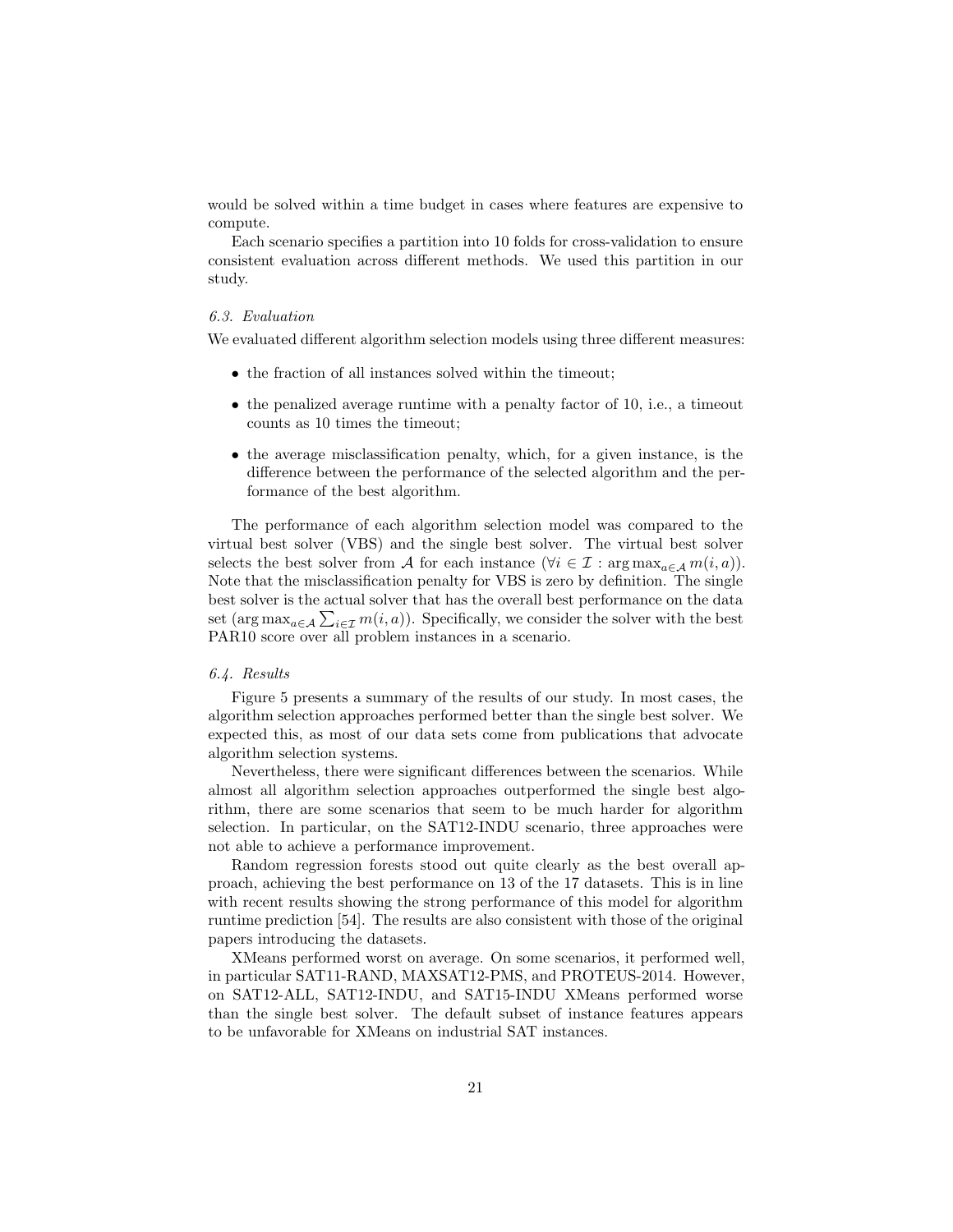<span id="page-21-0"></span>

| SAT11-HAND-                                                                                                                                                                             | $0.72*$ | 0.62    | 0.59    | 0.48 | 0.65    | 0.47                         | 0.12    |
|-----------------------------------------------------------------------------------------------------------------------------------------------------------------------------------------|---------|---------|---------|------|---------|------------------------------|---------|
| SAT11-INDU-                                                                                                                                                                             | 0.10    | $0.15*$ | 0.11    | 0.13 | 0.01    | $-0.29$                      | 0.01    |
| SAT11-RAND-                                                                                                                                                                             | 0.76    | 0.85    | 0.86    | 0.83 | $0.90*$ | 0.82                         | 0.54    |
| SAT12-ALL-                                                                                                                                                                              | 0.63    | 0.70    | 0.06    | 0.43 | $0.72*$ | 0.32                         | $-0.01$ |
| SAT12-HAND-                                                                                                                                                                             | 0.60    | 0.70    | 0.37    | 0.51 | $0.75*$ | 0.45                         | 0.08    |
| SAT12-INDU-                                                                                                                                                                             | 0.37    | 0.44    | $-0.18$ | 0.24 | $0.47*$ | $-0.01$                      | $-0.16$ |
| SAT12-RAND-                                                                                                                                                                             | $-0.00$ | 0.10    | $0.34*$ | 0.28 | 0.25    | $-0.50$                      | 0.10    |
| SAT15-INDU-                                                                                                                                                                             | 0.25    | 0.22    | 0.21    | 0.09 | $0.49*$ | 0.02                         | $-0.10$ |
| QBF-2011-                                                                                                                                                                               | 0.67    | 0.79    | 0.72    | 0.71 | $0.88*$ | 0.70                         | 0.43    |
| QBF-2014-                                                                                                                                                                               | 0.46    | 0.53    | 0.38    | 0.35 | $0.79*$ | 0.52                         | 0.07    |
| MAXSAT12-PMS-                                                                                                                                                                           | 0.62    | 0.65    | 0.62    | 0.63 | $0.90*$ | 0.62                         | 0.60    |
| MAXSAT15-PMS-INDU-                                                                                                                                                                      | 0.31    | 0.37    | 0.27    | 0.46 | $0.64*$ | 0.19                         | 0.45    |
| CSP-2010-                                                                                                                                                                               | 0.55    | 0.67    | $0.83*$ | 0.66 | 0.77    | 0.29                         | 0.23    |
| CSP-MZN-2013-                                                                                                                                                                           | 0.82    | 0.79    | 0.68    | 0.83 | $0.91*$ | 0.77                         | 0.16    |
| PROTEUS-2014-                                                                                                                                                                           | 0.73    | 0.73    | 0.47    | 0.77 | $0.81*$ | 0.71                         | 0.54    |
| ASP-POTASSCO-                                                                                                                                                                           | 0.39    | 0.43    | 0.47    | 0.55 | $0.80*$ | 0.53                         | 0.40    |
| PREMAR-ASTAR-2015-                                                                                                                                                                      | 0.23    | 0.16    | 0.23    | 0.16 | $0.29*$ | 0.16                         | 0.22    |
| classif/<br>classif/<br>classif/<br>regr/<br>regr/<br>regr/<br>randomForest<br>randomForest<br>rpart<br>ksvm<br>rpart<br>Im<br>(0.34)<br>(0.48)<br>(0.52)<br>(0.42)<br>(0.48)<br>(0.65) |         |         |         |      |         | cluster/<br>XMeans<br>(0.22) |         |

Figure 5: Summary of the results of our study. We show how much of the gap between the single best and the virtual best solver in terms of PAR10 score was closed by each model. That is, a value of 0 corresponds to the single best solver and a value of 1 to the virtual best. Negative values indicate performance worse than the single best solver. Within each data set, the best model is annotated with an asterisk. The shading emphasizes that comparison: green cells correspond to values close to 1 (i.e., close to the virtual best solver), whereas red shows the models with bad performance. White shading indicates values close to 0, i.e. the model has the same performance as the single best algorithm. The arithmetic mean for each model type across all scenarios is given in parentheses after the model name.

### *6.5. Algorithm and Feature Subset Selection*

To provide further insight into our algorithm selection scenarios, we applied forward selection [\[61](#page-30-10)] to the algorithms and features to determine whether smaller subsets still achieve comparable performance. We performed forward search independently for algorithms and features for each scenario. Forward selection is an iterative selection algorithm whose the first iteration starts with an empty set of algorithms and features; in each subsequent iteration, it greedily adds the algorithm or feature to the set which most improves the cross-validated score (PAR10) of the predictor. The selection process terminates when the score does not improve by at least  $\varepsilon$ . We set  $\varepsilon = 1$ , which roughly corresponds to an improvement of 1 second per instance. In all other aspects, the experimental setup was the same as described before.

We used random regression forests<sup>[14](#page-21-1)</sup>, as it was the best overall approach so

<span id="page-21-1"></span><sup>14</sup>We used random forests with default parameters, as the tuning was done for the set of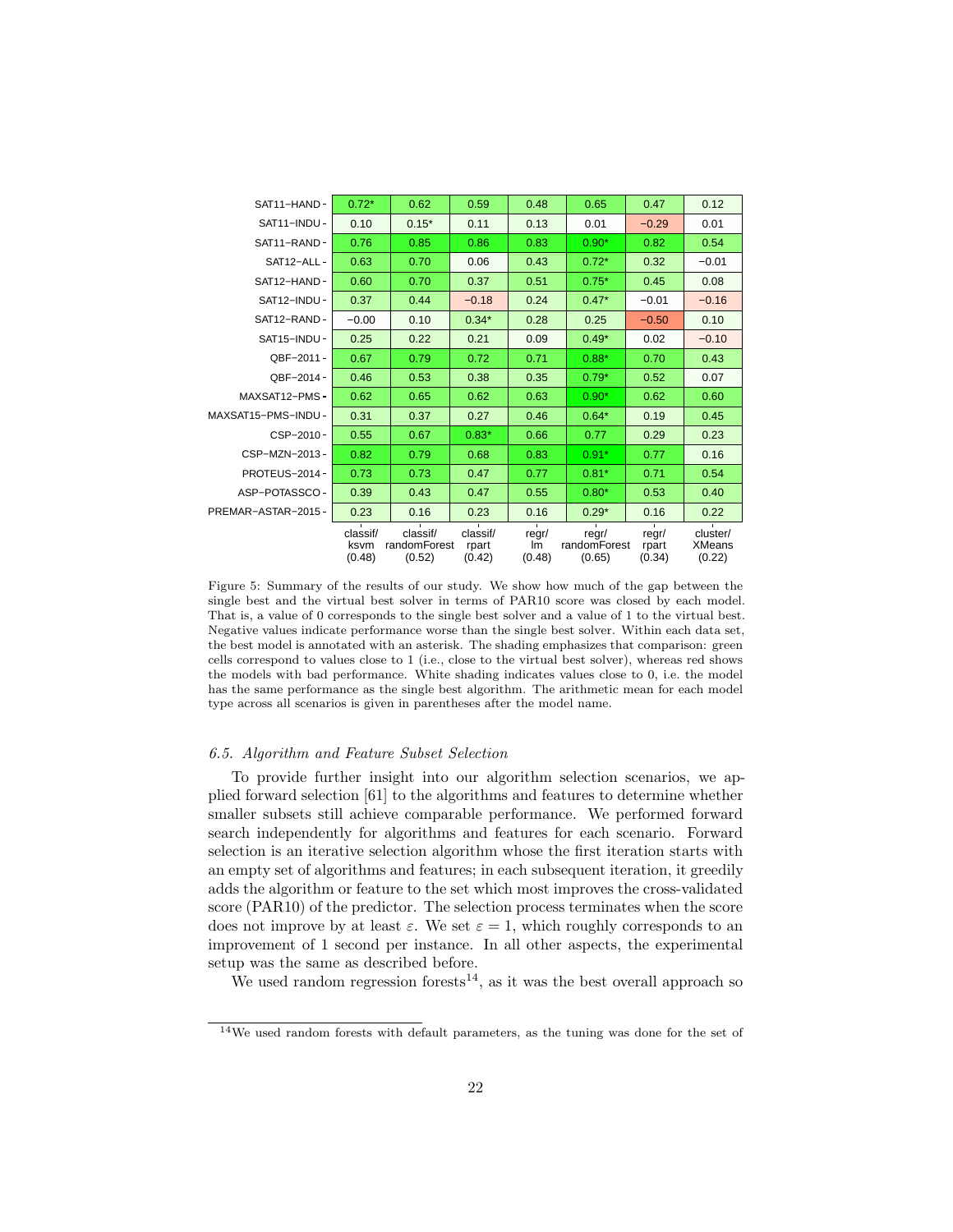far. We note that the selection results use standard cross validation rather than the nested version, which may result in overconfident performance estimates for the selected subsets [[16\]](#page-27-10). We accept this caveat since our goal here is to study the ranking of the features and the size of the selected sets, and a more complex, nested approach would have resulted in multiple selected sets.

<span id="page-22-0"></span>

| Scenario                | PAR <sub>10</sub> full set | Number              | PAR <sub>10</sub> reduced set |
|-------------------------|----------------------------|---------------------|-------------------------------|
| SAT11-HAND              | 16943.49                   | $15 \rightarrow 8$  | 15919.09                      |
| SAT11-INDU              | 13246.70                   | $18 \rightarrow 4$  | 12127.05                      |
| SAT11-RAND              | 10253.09                   | $9 \rightarrow 4$   | 10180.39                      |
| SAT12-ALL               | 971.45                     | $31 \rightarrow 11$ | 979.17                        |
| SAT <sub>12</sub> -HAND | 4303.81                    | $31 \rightarrow 10$ | 4187.13                       |
| SAT12-INDU              | 2763.37                    | $31 \rightarrow 7$  | 2775.61                       |
| SAT12-RAND              | 3241.42                    | $31 \rightarrow 2$  | 3153.48                       |
| SAT15-INDU              | 3845.52                    | $28 \rightarrow 6$  | 3604.57                       |
| QBF-2011                | 9232.49                    | $5 \rightarrow 4$   | 9198.01                       |
| $QBF-2014$              | 2090.02                    | $14 \rightarrow 8$  | 2040.33                       |
| MAXSAT12-PMS            | 3370.22                    | $6 \rightarrow 3$   | 3299.15                       |
| MAXSAT15-PMS-INDU       | 1752.57                    | $29 \rightarrow 7$  | 1479.31                       |
| $CSP-2010$              | 6541.20                    | $2 \rightarrow 2$   | 6516.57                       |
| $CSP-MZN-2013$          | 4204.58                    | $11 \rightarrow 9$  | 4168.35                       |
| PROTEUS-2014            | 5905.71                    | $22 \rightarrow 8$  | 5725.50                       |
| ASP-POTASSCO            | 525.55                     | $11 \rightarrow 5$  | 509.61                        |
| PREMAR-ASTAR-2015       | 5154.40                    | $4 \rightarrow 3$   | 4954.45                       |

Table 5: PAR10 scores for the set of all algorithms and the reduced set, along with the number of all algorithms and the size of the reduced portfolio.

Tables [5](#page-22-0) and [6](#page-23-1) present the results of forward selection for algorithms and features on all scenarios. Usually, the number of selected features is very small compared to the complete feature set. This is consistent with the observations of [Roberts and Howe](#page-33-13) ([2009\)](#page-33-13) and [Hutter et al.](#page-30-11) ([2013\)](#page-30-11) who found in their experiments that only a few instance features are necessary to reliably predict the runtime of their algorithms. For example, on SAT12-RAND, the only three features selected were a balance feature concerning the ratio of positive and negative occurrences of each variable in each clause and two features based on survey propagation.

The number of algorithms after forward selection is also substantially reduced on most scenarios. On the SAT scenarios, we expected to see this because the scenarios consider a huge set of SAT solvers that were not pre-selected in any way. [Xu et al.](#page-35-0) ([2012a\)](#page-35-0) showed that many SAT solvers are strongly correlated and make only very small contributions to the VBS, a finding that is

features specified by the scenario authors and the full set of solvers.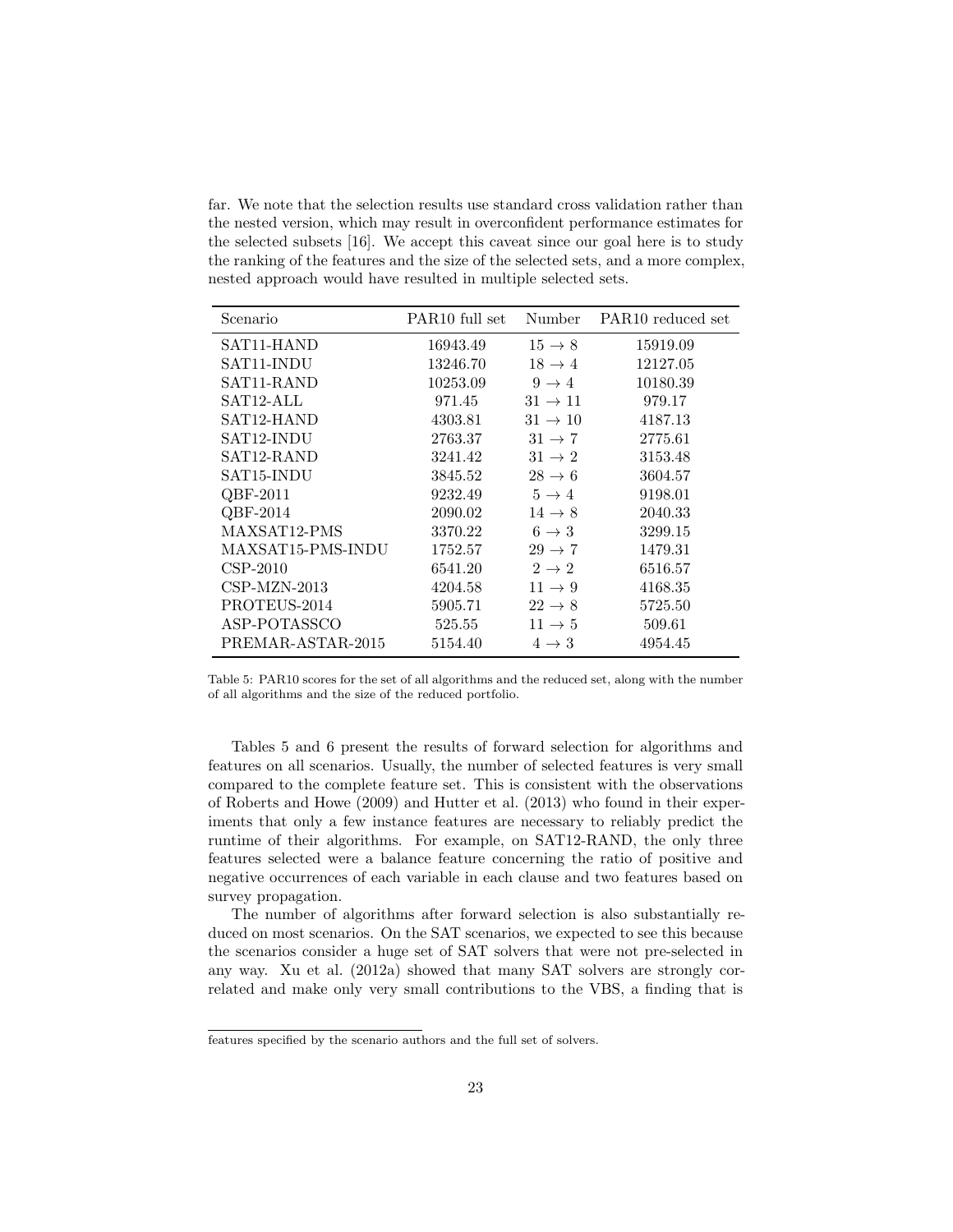<span id="page-23-1"></span>

| Scenario                | full set | default set | Number              | reduced set |
|-------------------------|----------|-------------|---------------------|-------------|
| SAT <sub>11</sub> -HAND | 17249.59 | 16943.49    | $113 \rightarrow 6$ | 15743.04    |
| SAT11-INDU              | 13111.61 | 13246.70    | $112 \rightarrow 4$ | 10951.00    |
| SAT11-RAND              | 10496.39 | 10253.09    | $112 \rightarrow 3$ | 9854.11     |
| SAT <sub>12</sub> -ALL  | 994.25   | 971.45      | $113 \rightarrow 9$ | 815.37      |
| SAT12-HAND              | 4298.00  | 4303.81     | $113 \rightarrow 6$ | 4092.58     |
| SAT12-INDU              | 2881.97  | 2763.37     | $113 \rightarrow 6$ | 2506.25     |
| SAT12-RAND              | 3196.28  | 3241.42     | $113 \rightarrow 3$ | 3088.72     |
| SAT15-INDU              | 3970.56  | 3845.52     | $51 \rightarrow 3$  | 3620.06     |
| $QBF-2011$              | 9229.99  | 9232.49     | $46 \rightarrow 5$  | 8995.62     |
| $QBF-2014$              | 2102.79  | 2090.02     | $46 \rightarrow 4$  | 2032.50     |
| MAXSAT12-PMS            | 3321.22  | 3370.22     | $30 \rightarrow 4$  | 3296.52     |
| MAXSAT15-PMS-INDU       | 1696.69  | 1752.57     | $29 \rightarrow 5$  | 1520.77     |
| $CSP-2010$              | 6514.37  | 6541.20     | $69 \rightarrow 3$  | 6415.23     |
| $CSP-MZN-2013$          | 4192.82  | 4204.58     | $115 \rightarrow 5$ | 4119.36     |
| PROTEUS-2014            | 6120.13  | 5905.71     | $193 \rightarrow 6$ | 5700.05     |
| ASP-POTASSCO            | 516.47   | 525.55      | $134 \rightarrow 4$ | 472.84      |
| PREMAR-ASTAR-2015       | 5289.96  | 5154.40     | $22 \rightarrow 3$  | 4619.49     |

Table 6: PAR10 scores for the set of all features, the default feature set and the reduced set, along with the number of all features and the size of the reduced feature set.

corroborated by our results (see Figure [4](#page-16-1) in Section [5](#page-12-0)). For example, on the SAT12-RAND scenario, only two solvers were selected: sparrow and eagleup. We did not expect the set of algorithms to be reduced on the ASP-POTASSCO scenario, as the portfolio was automatically constructed using algorithm configuration to obtain a set of complementary parameter settings that are particularly amenable to portfolios; nevertheless only 5 of 11 configurations were chosen by the forward selection.

Our results indicate that in real-world settings, selecting the most predictive features and the solvers that make the highest contributions can be important. More detailed and continuously updated results can be found on the ASlib website.

# <span id="page-23-0"></span>**7. Competitions on ASlib**

As described before and illustrated in Section [6](#page-16-0), we designed ASlib to enable easy and fair comparison of different algorithm selection approaches. The next step to get unbiased performance comparisons of algorithm selectors is to organize competitions based on ASlib. In this section, we will briefly describe two exemplary competition settings based on ASlib.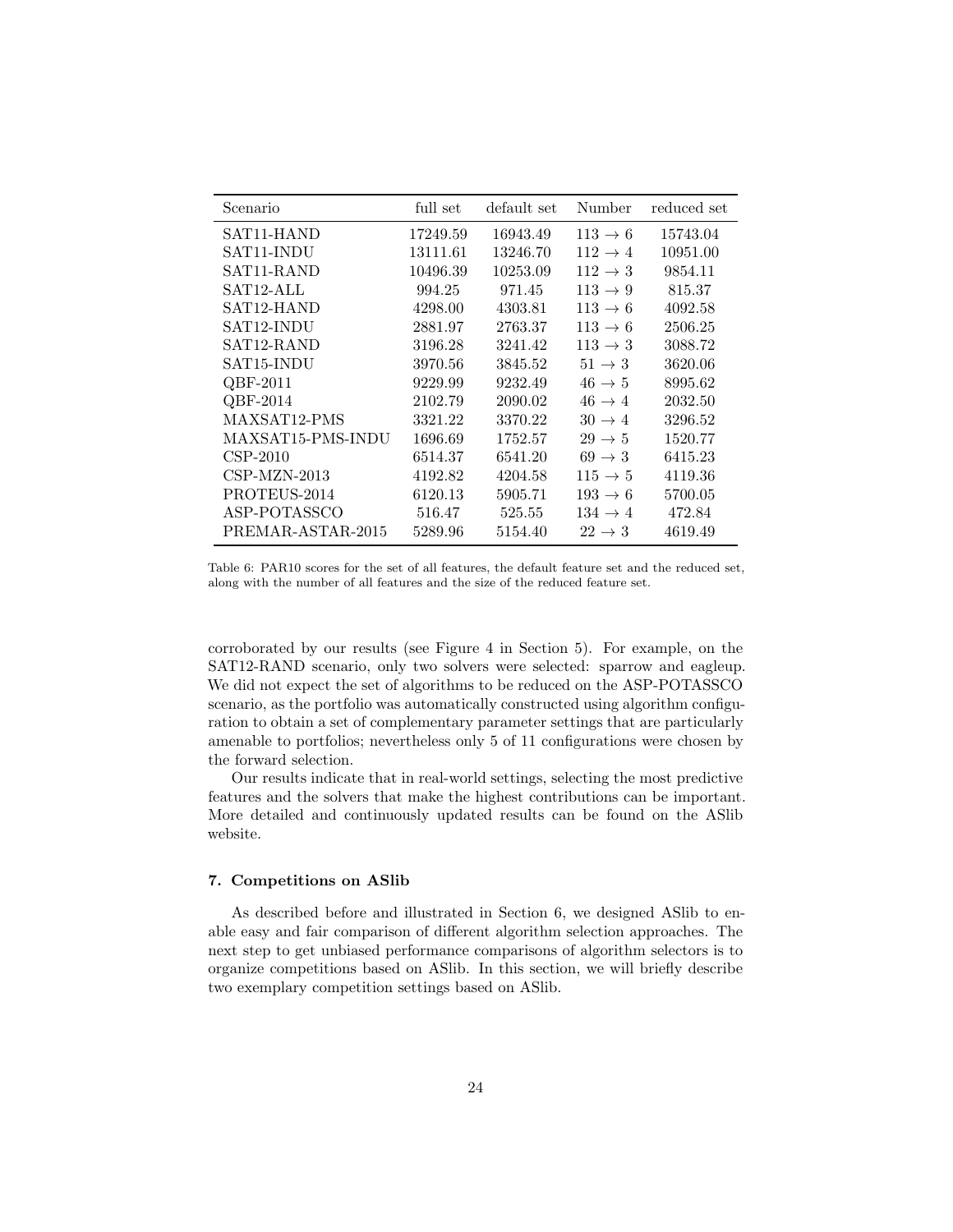*On-going Evaluation on ASlib.* In the on-going evaluation on ASlib<sup>[15](#page-24-0)</sup>, every participant can simply submit his/her performance for each scenario (using the provided cross validation splits) and the source code of their algorithm selector. The latter will only be used to verify the results in case of doubt. The results (i.e., (penalized) average performance on each scenario) will be added in an overview table and the system will be linked.

In this setting, every system that can read the ASlib format can easily participate and no deadlines for submission are required. Therefore, the newest systems and results can always be added on-the-fly such that the on-going evaluation always reflects the most recent known state-of-the-art systems and their performances. Disadvantages of this setting are:

- 1. the different participants use different amounts of computational resources to compute the results – for example, two well-performing systems in the on-going evaluation are *SATzilla* [\[118\]](#page-35-2) and *AutoFolio* [\[70](#page-31-11)] but it is also well-known that these two systems use a lot more computation resources (several CPU days) than other systems;
- 2. since the test and training data are published, the system will tend to overfit the scenarios if we will not regularly provide new scenarios to reveal such overfitting.

*ICON Challenge on Algorithm Selection.* The ICON Challenge on Algorithm Selection<sup>[16](#page-24-1)</sup> provided a comparative evaluation of state-of-the-art algorithm selection systems. The winner of the challenge was the zilla system [[121\]](#page-35-7). In this competition, the algorithm selectors needed to be submitted before a fixed deadline and each system was executed on the organizers' hardware with some limitations (e.g., at most 12 CPU hours for training on one scenario). Although the used scenarios were also already published before (i.e., ASlib version 1.0.1), the organizers did not reveal the training-test splits to avoid overly strong overfitting on these scenarios. Furthermore, the ICON challenge assessed the performance of the algorithm selectors based on 3 different performance metrics (i.e., average number of solved instances, PAR10, and misclassification penalty (MCP)) which revealed some strengths and weaknesses of algorithm selectors, e.g., systems that used an algorithm schedule had better performance on solved instances and PAR10, but wasted some time with respect to MCP.

# **8. Summary**

We have introduced ASlib, a benchmark library for algorithm selection, a rapidly growing field of research with substantial impact on various subcommunities in artificial intelligence. ASlib facilitates research on algorithm

<span id="page-24-0"></span><sup>&</sup>lt;sup>15</sup>The most recent results of the on-going evaluation can be found on the ASlib homepage <aslib.net>.

<span id="page-24-1"></span> $16$ <http://challenge.icon-fet.eu/>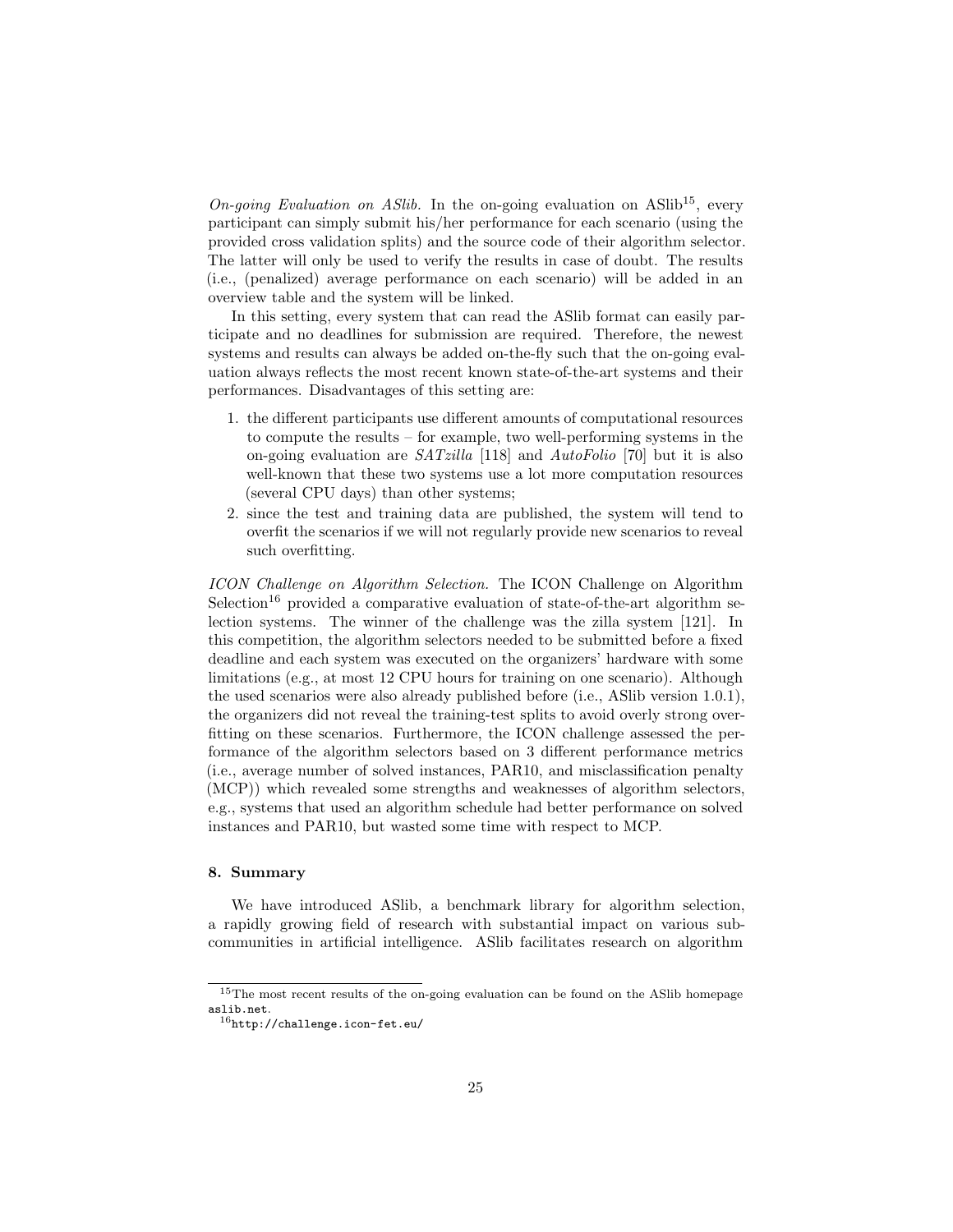selection methods by providing a common set of benchmarks and tools for working with these. Similar to solver competitions, it enables principled comparative empirical performance assessment. It also considerably lowers the otherwise rather high barrier for researchers to work on algorithm selection, since anyone using the benchmark scenarios we provide does not have to perform actual runs of the solvers contained in them. Since our library provides performance data for the solvers and problem instances included in each selection scenario, using ASlib also substantially reduces the computational burden of performance assessments. Otherwise, these data would have to be produced, at considerable computational cost, by anyone working with that scenario. We carefully selected the set of scenarios included in release version 2.0 of ASlib to challenge algorithm selection methods in various ways and thus provide a solid basis for developing and assessing such methods.

Release version 2.0 of the library contains 17 algorithm selection scenarios from six different areas with a focus on (but not a limitation to) constraint satisfaction problems. We discussed the format of new algorithm selection scenarios and showed examples of the automated exploratory data analysis that will run for each new scenario submitted to our online platform <http://aslib.net/>. Finally, exploratory studies with various algorithm selection approaches demonstrated the performance that algorithm selection systems can achieve on our scenarios.

#### *Acknowledgements*

We thank the creators of the algorithms and instance distributions used in our various algorithm selection scenarios. The performance of algorithm selection systems depends critically upon the ingenuity and tireless efforts of domain experts who continue to invent novel solver strategies.

FH and ML are supported by the DFG (German Research Foundation) under Emmy Noether grant HU 1900/2-1. KLB, AF and LK were supported by an NSERC E.W.R. Steacie Fellowship; in addition, all of these, along with HH, were supported under the NSERC Discovery Grant Program. Part of this research was supported by an Azure for Research grant.

### **References**

- <span id="page-25-2"></span>[1] Amadini, R., Gabbrielli, M., Mauro, J., 2014a. An enhanced features extractor for a portfolio of constraint solvers, in: Symposium on Applied Computing, SAC 2014, Gyeongju, Republic of Korea - March 24 - 28, 2014, pp. 1357–1359.
- <span id="page-25-1"></span>[2] Amadini, R., Gabbrielli, M., Mauro, J., 2014b. SUNNY: a lazy portfolio approach for constraint solving. TPLP 14, 509–524.
- <span id="page-25-0"></span>[3] Ansótegui, C., Malitsky, Y., Sellmann, M., 2014. MaxSAT by Improved Instance-Specific Algorithm Configuration, in: Proceedings of the Twenty-Eighth National Conference on Artificial Intelligence, pp. 2594–260.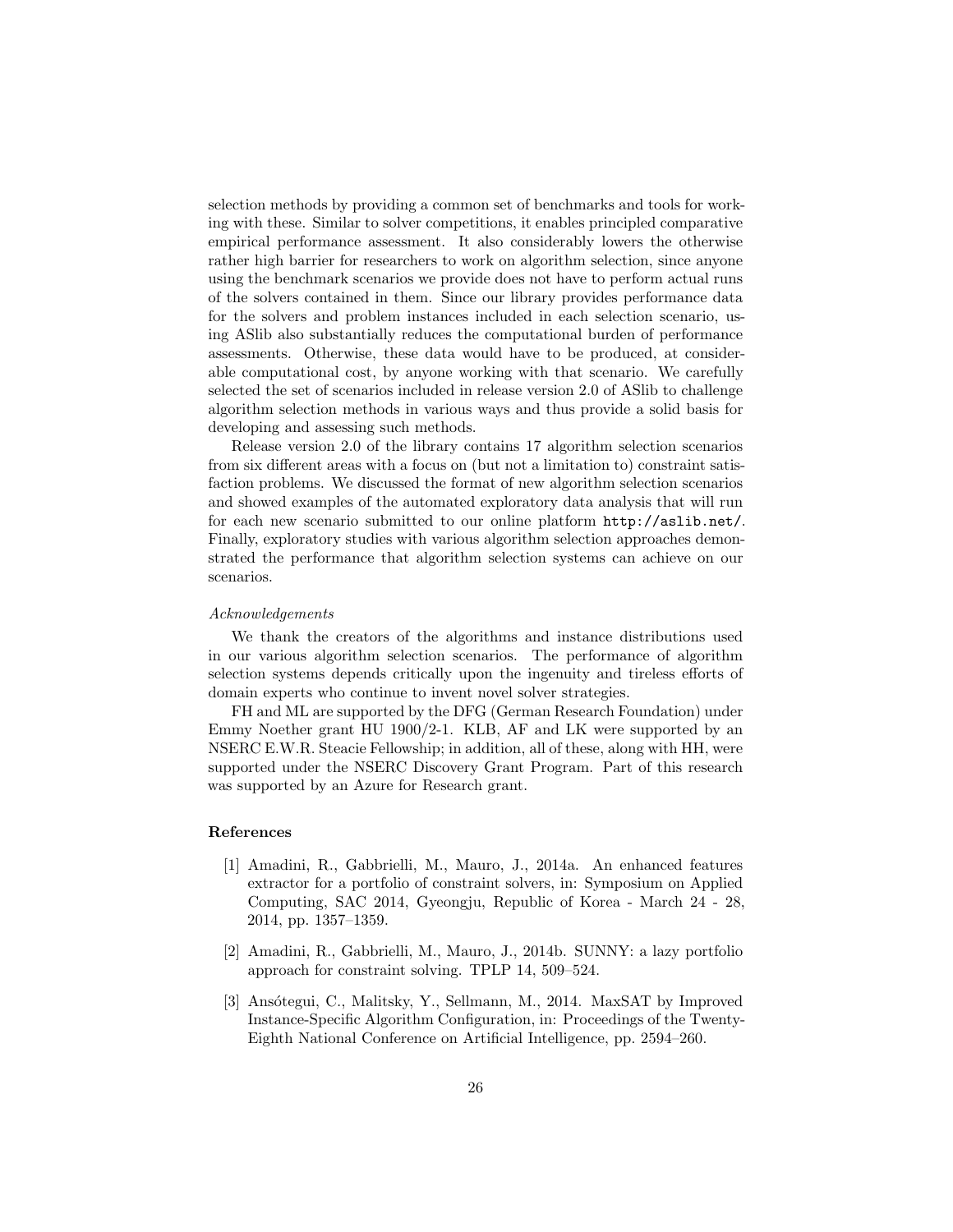- <span id="page-26-3"></span>[4] Ansótegui, C., Sellmann, M., Tierney, K., 2009. A gender-based genetic algorithm for the automatic configuration of algorithms, in: Proceedings of the Fifteenth International Conference on Principles and Practice of Constraint Programming (CP'09), pp. 142–157.
- <span id="page-26-1"></span>[5] Arbelaez, A., Hamadi, Y., Sebag, M., 2010. Continuous search in constraint programming, in: Proceedings of the Twenty-Second IEEE International Conference on Tools with Artificial Intelligence, pp. 53–60.
- <span id="page-26-6"></span>[6] Argelich, J., Berre, D.L., Lynce, I., Marques-Silva, J., Rapicault, P., 2010. Solving linux upgradeability problems using boolean optimization, in: Proceedings of the International Workshop on Logics for Component Configuration, pp. 11–22.
- <span id="page-26-8"></span>[7] Argelich, J., Li, C., Manyà, F., Planes, J., 2012. Seventh MaxSAT Evaluation. <http://www.maxsat.udl.cat/12/>.
- <span id="page-26-9"></span>[8] Baral, C., 2003. Knowledge Representation, Reasoning and Declarative Problem Solving. Cambridge University Press.
- <span id="page-26-0"></span>[9] Biere, A., 2014. Yet another local search solver and Lingeling and friends entering the SAT competition 2014, in: Proceedings of SAT Competition 2014: Solver and Benchmark Descriptions, pp. 39–40.
- <span id="page-26-7"></span>[10] Biere, A., Heule, M., van Maaren, H., Walsh, T. (Eds.), 2009. Handbook of Satisfiability. volume 185 of *Frontiers in Artificial Intelligence and Applications*. IOS Press.
- <span id="page-26-4"></span>[11] Birattari, M., Yuan, Z., Balaprakash, P., Stützle, T., 2010. in: Empirical Methods for the Analysis of Optimization Algorithms. Springer. chapter F-race and iterated F-race: An overview.
- <span id="page-26-5"></span>[12] Bischl, B., Kotthoff, L., Lindauer, M., Malitsky, Y., Fréchette, A., Hoos, H., Hutter, F., Kerschke, P., Leyton-Brown, K., Vanschoren, J., 2014. Algorithm Selection Format Specification. Technical Report. Available at <http://www.aslib.net/>.
- <span id="page-26-11"></span>[13] Bischl, B., Lang, M., Mersmann, O., Rahnenführer, J., Weihs, C., 2015a. BatchJobs and BatchExperiments: Abstraction mechanisms for using R in batch environments. Journal of Statistical Software 64, 1–25.
- <span id="page-26-10"></span>[14] Bischl, B., Lang, M., Richter, J., Bossek, J., Judt, L., Kuehn, T., Studerus, E., Kotthoff, L., Jones, Z., 2015b. mlr: Machine Learning in R. R package version 2.7. <https://github.com/mlr-org/mlr>.
- <span id="page-26-2"></span>[15] Bischl, B., Mersmann, O., Trautmann, H., Preuss, M., 2012a. Algorithm selection based on exploratory landscape analysis and cost-sensitive learning, in: Proceedings of the Fourteenth Annual Conference on Genetic and Evolutionary Computation, pp. 313–320.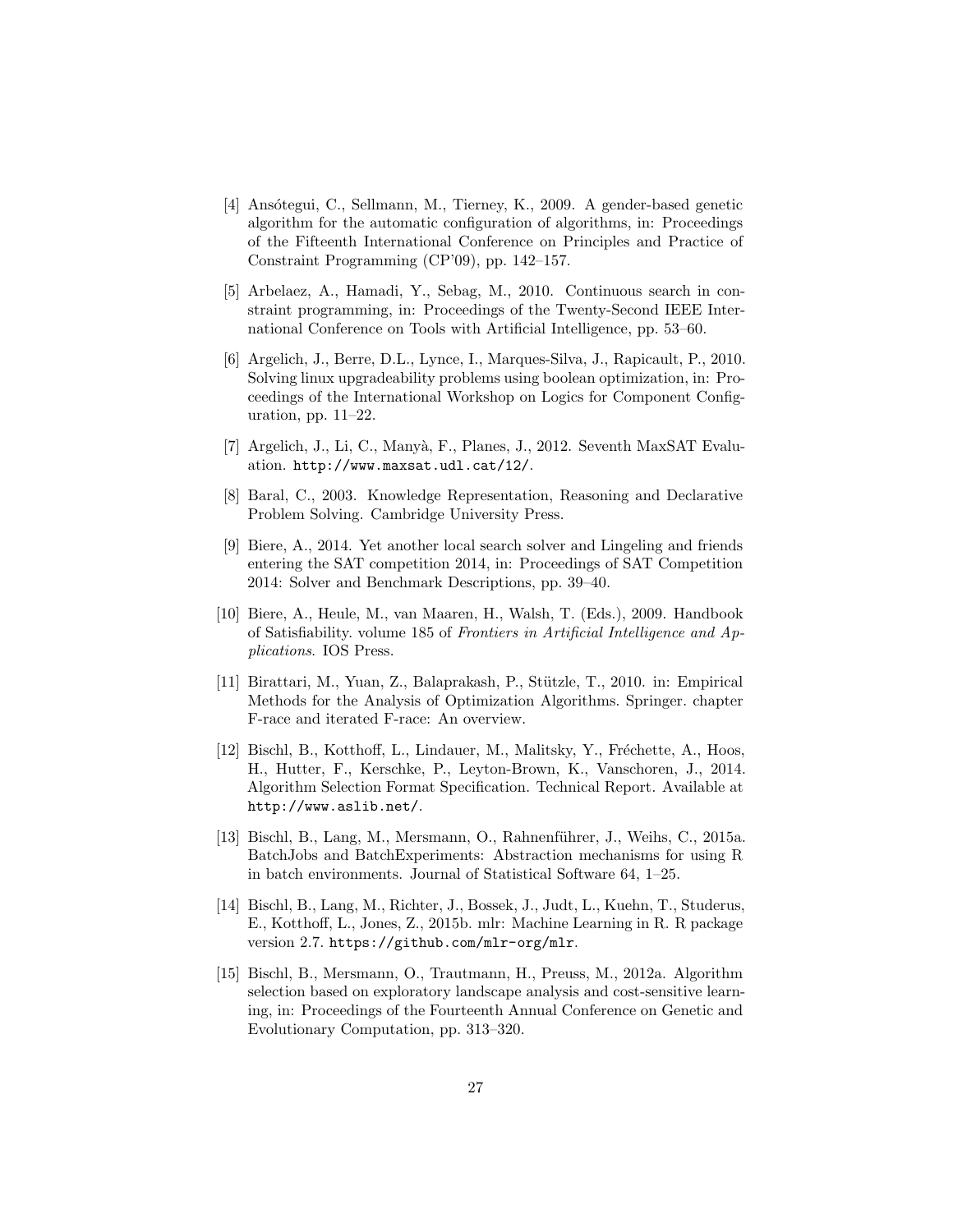- <span id="page-27-10"></span>[16] Bischl, B., Mersmann, O., Trautmann, H., Weihs, C., 2012b. Resampling methods for meta-model validation with recommendations for evolutionary computation. Evolutionary Computation 20, 249–275.
- <span id="page-27-5"></span>[17] Brazdil, P., Giraud-Carrier, C., Soares, C., Vilalta, R., 2008. Metalearning: Applications to Data Mining. 1st ed., Springer.
- <span id="page-27-3"></span>[18] Cicirello, V.A., Smith, S.F., 2005. The max k-armed bandit: A new model of exploration applied to search heuristic selection, in: Proceedings of the Twentieth National Conference on Artificial Intelligence, AAAI Press. pp. 1355–1361.
- <span id="page-27-2"></span>[19] Cook, D.J., Varnell, R.C., 1997. Maximizing the benefits of parallel search using machine learning, in: Proceedings of the Fourteenth National Conference on Artificial Intelligence, AAAI Press. pp. 559–564.
- <span id="page-27-8"></span>[20] Crawford, J.M., Baker, A.B., 1994. Experimental results on the application of satisfiability algorithms to scheduling problems, in: In Proceedings of the Twelfth National Conference on Artificial Intelligence, pp. 1092– 1097.
- <span id="page-27-9"></span>[21] Dan Pelleg, A.M., 2000. X-means: Extending k-means with efficient estimation of the number of clusters, in: Proceedings of the Seventeenth International Conference on Machine Learning, Morgan Kaufmann, San Francisco. pp. 727–734.
- <span id="page-27-1"></span>[22] Demmel, J., Dongarra, J., Eijkhout, V., Fuentes, E., Petitet, A., Vuduc, R., Whaley, R.C., Yelick, K., 2005. Self-Adapting linear algebra algorithms and software. Proceedings of the IEEE 93, 293–312.
- <span id="page-27-6"></span>[23] Domhan, T., Springenberg, J.T., Hutter, F., 2015. Speeding up automatic hyperparameter optimization of deep neural networks by extrapolation of learning curves, in: Proceedings of the 24th International Joint Conference on Artificial Intelligence (IJCAI).
- <span id="page-27-7"></span>[24] Eggensperger, K., Hutter, F., Hoos, H.H., Leyton-Brown, K., 2015. Efficient benchmarking of hyperparameter optimizers via surrogates, in: Proceedings of the Twenty-Ninth AAAI Conference on Artificial Intelligence.
- <span id="page-27-4"></span>[25] Fawcett, C., Vallati, M., Hutter, F., Hoffmann, J., Hoos, H., Leyton-Brown, K., 2014. Improved features for runtime prediction of domainindependent planners, in: Proceedings of the International Conference on Automated Planning and Scheduling.
- <span id="page-27-0"></span>[26] Feurer, M., Klein, A., Eggensperger, K., Springenberg, J., Blum, M., Hutter, F., 2015a. Efficient and robust automated machine leraning, in: Advances in Neural Information Processing Systems 28, pp. 2944–2952.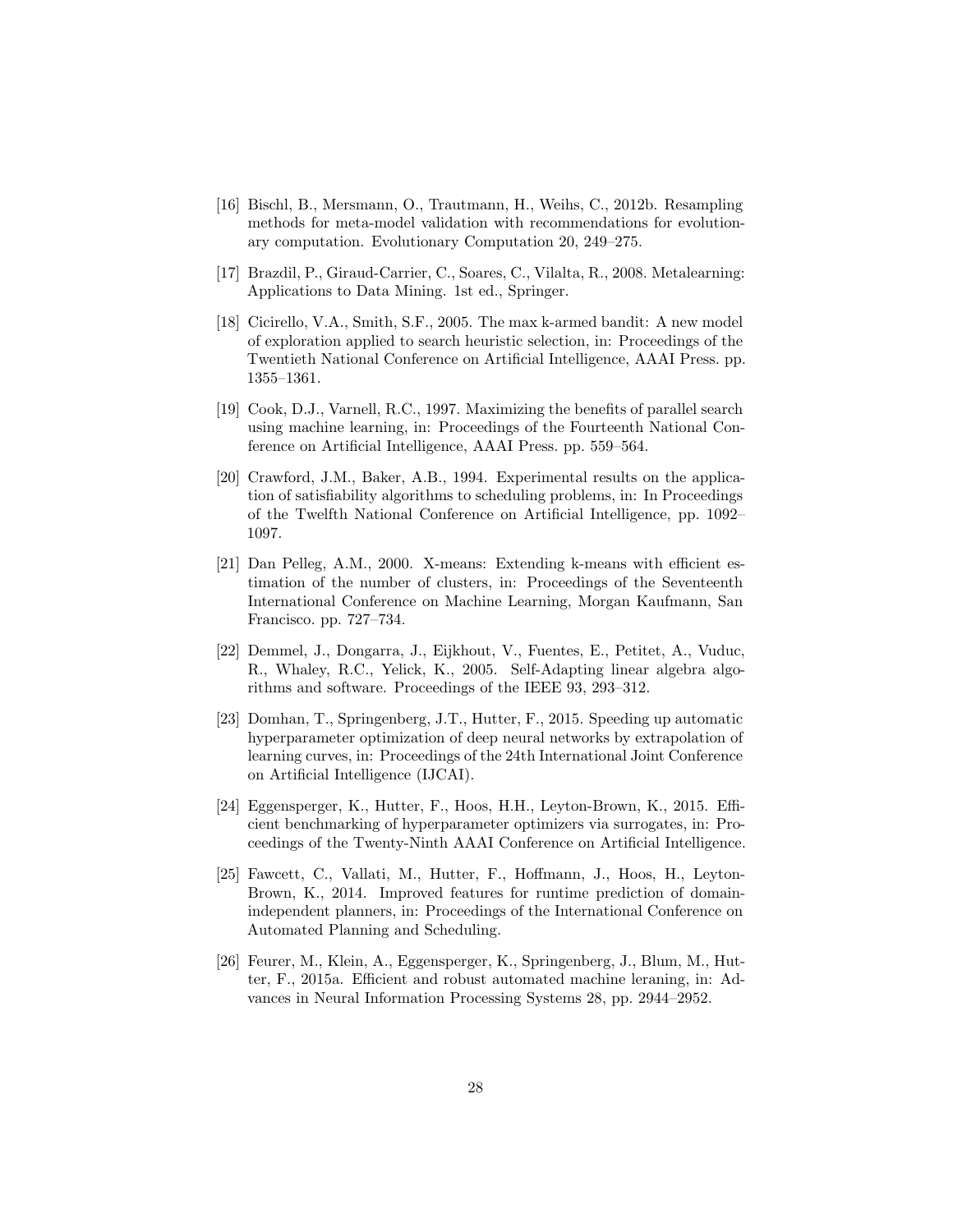- <span id="page-28-5"></span>[27] Feurer, M., Springenberg, J.T., Hutter, F., 2015b. Initializing Bayesian hyperparameter optimization via meta-learning, in: Bonet, B., Koenig, S. (Eds.), Proceedings of the Twenty-Ninth AAAI Conference on Artificial Intelligence, January 25-30, 2015, Austin, Texas, USA., AAAI Press. pp. 1128–1135.
- <span id="page-28-1"></span>[28] Gagliolo, M., Schmidhuber, J., 2007. Learning restart strategies, in: Proceedings of the Twentieth International Joint Conference on Artificial Intelligence (IJCAI), pp. 792–797.
- <span id="page-28-3"></span>[29] Gagliolo, M., Zhumatiy, V., Schmidhuber, J., 2004. Adaptive online time allocation to search algorithms, in: Proceedings of European Conference on Machine Learning, Springer. pp. 134–143.
- <span id="page-28-8"></span>[30] Gebser, M., Kaminski, R., Kaufmann, B., Schaub, T., 2012a. Answer Set Solving in Practice. Synthesis Lectures on Artificial Intelligence and Machine Learning, Morgan and Claypool Publishers.
- <span id="page-28-0"></span>[31] Gebser, M., Kaminski, R., Kaufmann, B., Schaub, T., Schneider, M.T., Ziller, S., 2011. A portfolio solver for answer set programming: preliminary report, in: Eleventh International Conference on Logic Programming and Nonmonotonic Reasoning, Springer. pp. 352–357.
- <span id="page-28-10"></span>[32] Gebser, M., Kaufmann, B., Schaub, T., 2012b. Multi-threaded ASP solving with clasp. Theory and Practice of Logic Programming 12, 525–545.
- <span id="page-28-4"></span>[33] Gent, I., Jefferson, C., Kotthoff, L., Miguel, I., Moore, N., Nightingale, P., Petrie, K., 2010a. Learning when to use lazy learning in constraint solving, in: Proceedings of the Nineteenth European Conference on Artificial Intelligence, IOS Press. pp. 873–878.
- <span id="page-28-7"></span>[34] Gent, I.P., Jefferson, C.A., Miguel, I., 2006. MINION: A fast, scalable, constraint solver, in: Proceedings of the European Conference on Artificial Intelligence, pp. 98–102.
- <span id="page-28-6"></span>[35] Gent, I.P., Miguel, I., Moore, N.C.A., 2010b. Lazy explanations for constraint propagators, in: Proceedings of the Twelfth International Symposium on Practical Aspects of Declarative Languages, pp. 217–233.
- <span id="page-28-11"></span>[36] Gomes, C., Selman, B., Crato, N., Kautz, H., 2000. Heavy-tailed phenomena in satisfiability and constraint satisfaction problems. Journal of Automated Reasoning 24, 67–100.
- <span id="page-28-2"></span>[37] Gomes, C.P., Selman, B., 2001. Algorithm portfolios. Artificial Intelligence 126, 43–62.
- <span id="page-28-9"></span>[38] Grasso, G., Iiritano, S., Leone, N., Lio, V., Ricca, F., Scalise, F., 2010. An ASP-based system for team-building in the Gioia-Tauro seaport, in: Proceedings of the Twelfth International Symposium on Practical Aspects of Declarative Languages, pp. 40–42.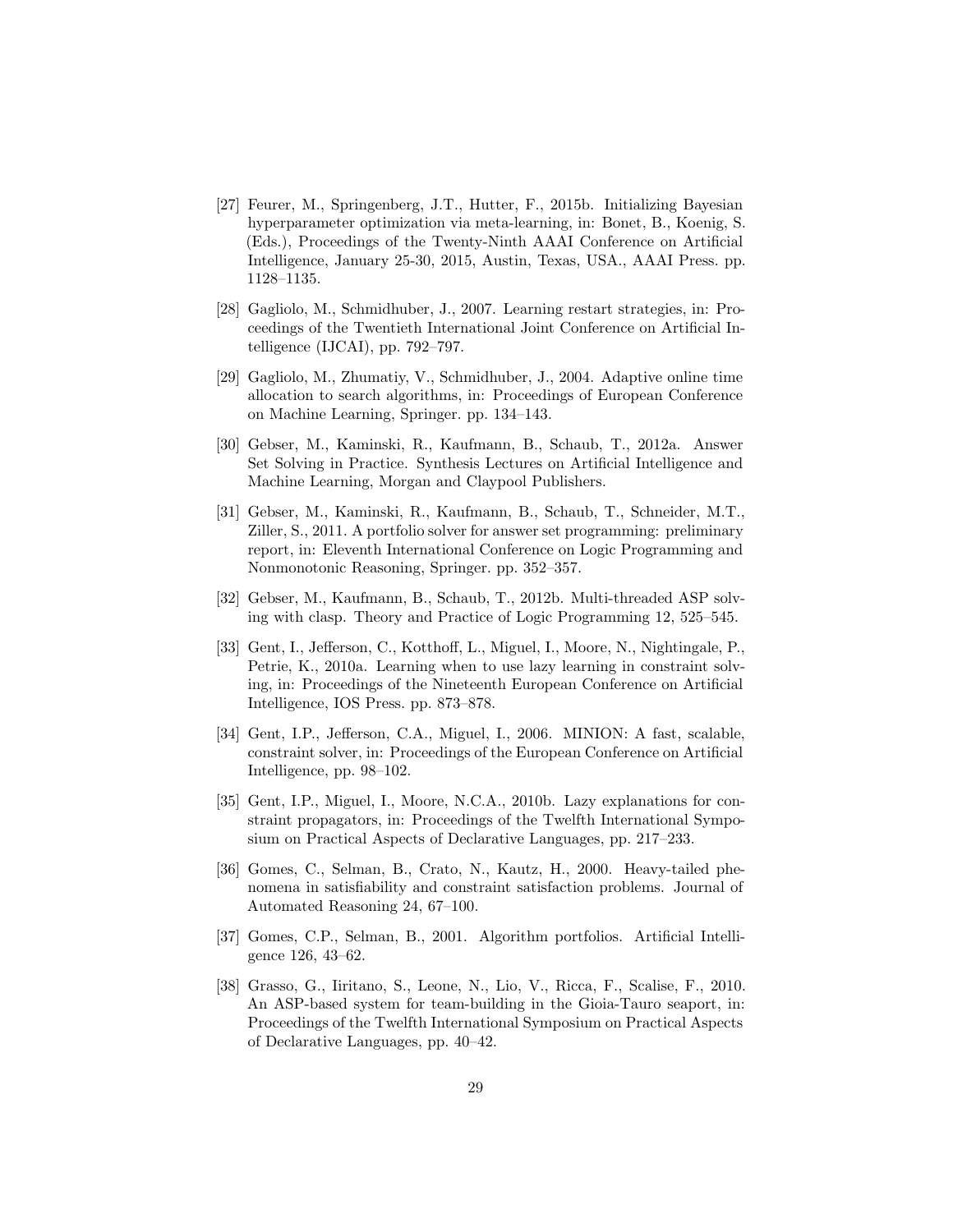- <span id="page-29-3"></span>[39] Guerri, A., Milano, M., 2004. Learning techniques for automatic algorithm portfolio selection, in: Proceedings of the Sixteenth Eureopean Conference on Artificial Intelligence, IOS Press. pp. 475–479.
- <span id="page-29-9"></span>[40] Hall, M., Frank, E., Holmes, G., Pfahringer, B., Reutemann, P., Witten, I.H., 2009. The WEKA data mining software: An update. SIGKDD Explorations 11, 10–18.
- <span id="page-29-10"></span>[41] Hastie, T.J., Tibshirani, R.J., Friedman, J.H., 2009. The elements of statistical learning : data mining, inference, and prediction. Springer series in statistics, Springer, New York.
- <span id="page-29-0"></span>[42] Helmert, M., Röger, G., Karpas, E., 2011. Fast downward stone soup: A baseline for building planner portfolios, in: Proceedings of the Workshop on Planning and Learning at the Twenty-First International Conference on Automated Planning and Scheduling, pp. 28–35.
- <span id="page-29-8"></span>[43] Hoos, H., Lindauer, M., Schaub, T., 2014a. claspfolio 2: Advances in algorithm selection for answer set programming. Theory and Practice of Logic Programming , 569–585.
- <span id="page-29-2"></span>[44] Hoos, H.H., Kaminski, R., Lindauer, M., Schaub, T., 2014b. aspeed: Solver scheduling via answer set programming. Theory and Practice of Logic Programming , 1–26.
- <span id="page-29-1"></span>[45] Howe, A.E., Dahlman, E., Hansen, C., Scheetz, M., von Mayrhauser, A., 1999. Exploiting competitive planner performance, in: Proceedings of the Fifth European Conference on Planning, Springer. pp. 62–72.
- <span id="page-29-4"></span>[46] Hurley, B., Kotthoff, L., Malitsky, Y., O'Sullivan, B., 2014. Proteus: A hierarchical portfolio of solvers and transformations, in: Proceedings of the Eleventh International Conference on Integration of AI and OR Techniques in Constraint Programming for Combinatorial Optimization Problems, pp. 301–317.
- <span id="page-29-5"></span>[47] Hutter, F., Babić, D., Hoos, H.H., Hu, A.J., 2007. Boosting Verification by Automatic Tuning of Decision Procedures, in: Formal Methods in Computer Aided Design, IEEE Computer Society. pp. 27–34.
- <span id="page-29-7"></span>[48] Hutter, F., Hamadi, Y., Hoos, H.H., Leyton-Brown, K., 2006. Performance prediction and automated tuning of randomized and parametric algorithms, in: Proceedings of the Twelfth International Conference on Principles and Practice of Constraint Programming, pp. 213–228.
- <span id="page-29-6"></span>[49] Hutter, F., Hoos, H.H., Leyton-Brown, K., 2010. Automated configuration of mixed integer programming solvers, in: Integration of AI and OR Techniques in Constraint Programming for Combinatorial Optimization Problems, pp. 186–202.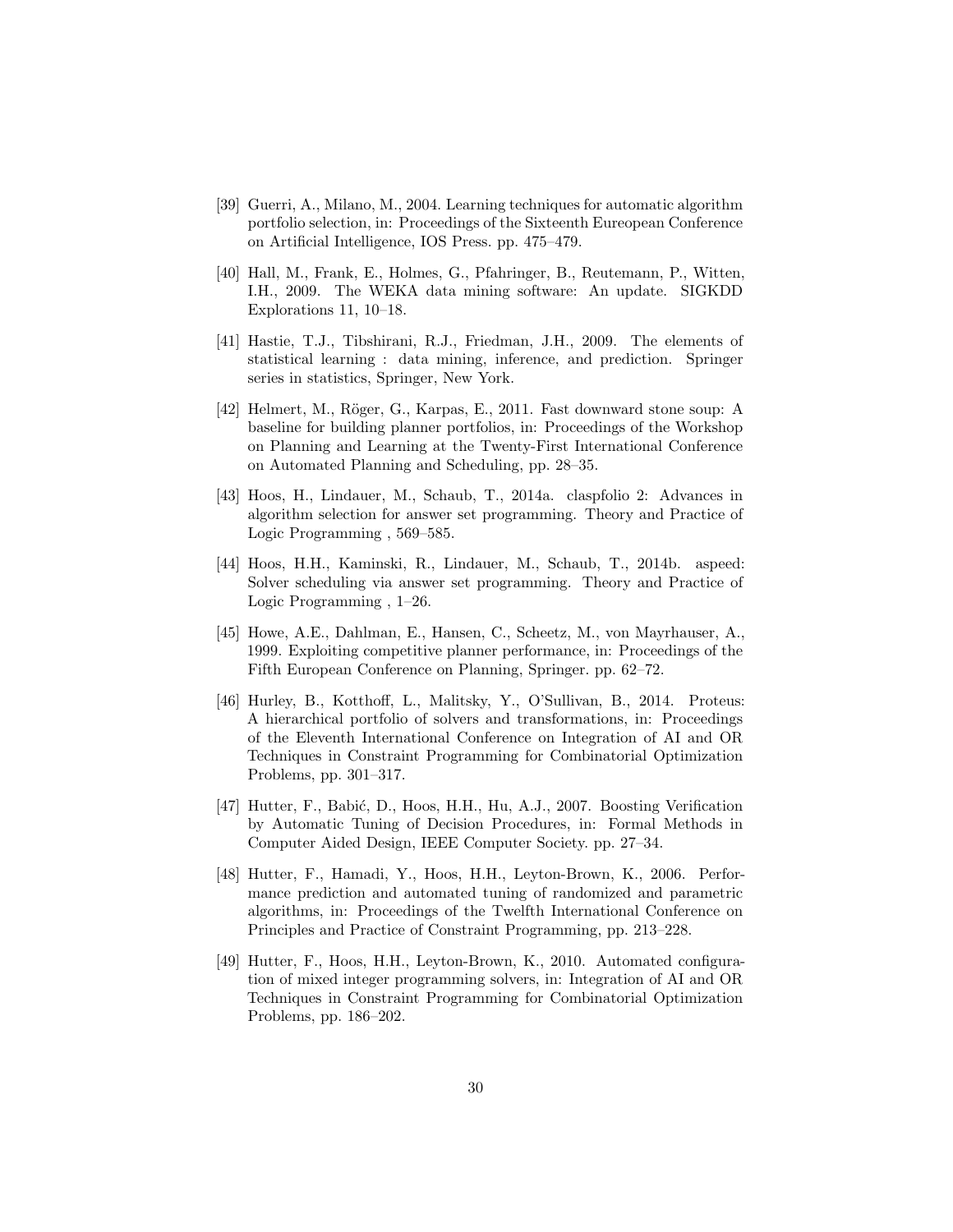- <span id="page-30-5"></span>[50] Hutter, F., Hoos, H.H., Leyton-Brown, K., 2011. Sequential model-based optimization for general algorithm configuration, in: Proceedings of the International Conference on Learning and Intelligent Optimization, pp. 507–523.
- <span id="page-30-11"></span>[51] Hutter, F., Hoos, H.H., Leyton-Brown, K., 2013. Identifying key algorithm parameters and instance features using forward selection, in: LION 7.
- <span id="page-30-4"></span>[52] Hutter, F., Hoos, H.H., Leyton-Brown, K., Stützle, T., 2009. ParamILS: an automatic algorithm configuration framework. Journal of Artificial Intelligence Research (JAIR) 36, 267–306.
- <span id="page-30-6"></span>[53] Hutter, F., López-Ibáñez, M., Fawcett, C., Lindauer, M., Hoos, H., Leyton-Brown, K., Stützle, T., 2014a. Aclib: a benchmark library for algorithm configuration, in: Proceedings of the International Conference on Learning and Intelligent Optimization, pp. 36–40.
- <span id="page-30-2"></span>[54] Hutter, F., Xu, L., Hoos, H.H., Leyton-Brown, K., 2014b. Algorithm runtime prediction: Methods & evaluation. Artificial Intelligence 206, 79– 111.
- <span id="page-30-8"></span>[55] Ishebabi, H., Mahr, P., Bobda, C., Gebser, M., Schaub, T., 2009. Answer set vs. integer linear programming for automatic synthesis of multiprocessor systems from real-time parallel programs. Journal of Reconfigurable Computing .
- <span id="page-30-0"></span>[56] Kadioglu, S., Malitsky, Y., Sabharwal, A., Samulowitz, H., Sellmann, M., 2011. Algorithm selection and scheduling, in: Proceedings of the International Conference on Principles and Practice of Constraint Programming. Springer. volume 6876 of *Lecture Notes in Computer Science*, pp. 454–469.
- <span id="page-30-1"></span>[57] Kadioglu, S., Malitsky, Y., Sellmann, M., Tierney, K., 2010. ISAC Instance-Specific Algorithm Configuration, in: Proceedings of Nineteenth European Conference on Artificial Intelligence, IOS Press. pp. 751–756.
- <span id="page-30-9"></span>[58] Karatzoglou, A., Smola, A., Hornik, K., Zeileis, A., 2004. kernlab – an S4 package for kernel methods in R. Journal of Statistical Software 11, 1–20.
- <span id="page-30-7"></span>[59] Kautz, H., Selman, B., 1999. Unifying SAT-based and graph-based planning, in: Proceedings of the Sixteenth International Joint Conference on Artifical Intelligence, Morgan Kaufmann. pp. 318–325.
- <span id="page-30-3"></span>[60] Kerschke, P., Preuss, M., Hern´andez, C., Sch¨utze, O., Sun, J.Q., Grimme, C., Rudolph, G., Bischl, B., Trautmann, H., 2014. Cell mapping techniques for exploratory landscape analysis, in: Proceedings of the EVOLVE 2014: A Bridge between Probability, Set Oriented Numerics, and Evolutionary Computation, Springer. pp. 115–131.
- <span id="page-30-10"></span>[61] Kohavi, R., John, G.H., 1997. Wrappers for feature subset selection. Artificial Intelligence 97, 273–324.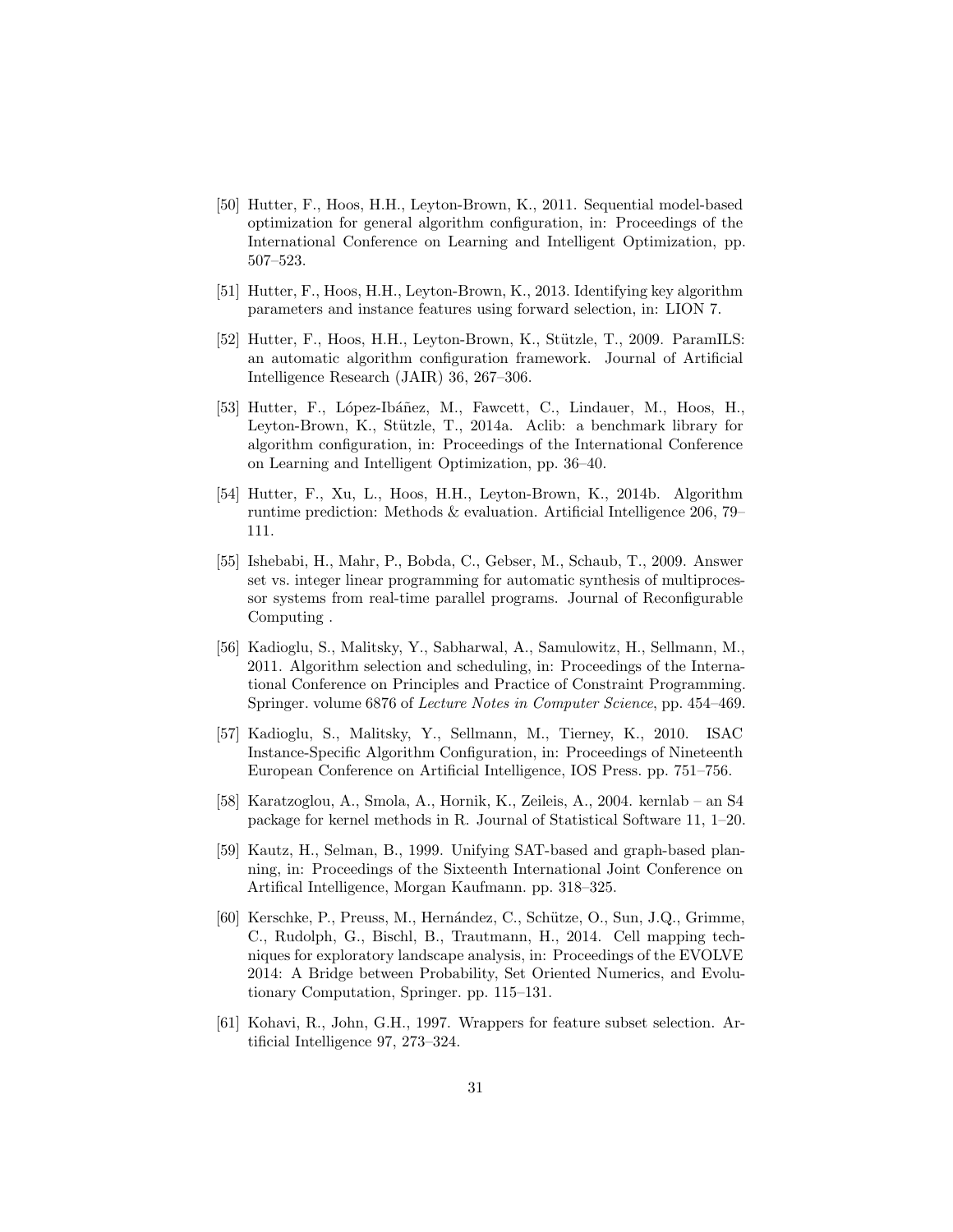- <span id="page-31-9"></span>[62] Kotthoff, L., 2013. LLAMA: Leveraging Learning to Automatically Manage Algorithms. Technical Report arXiv:1306.1031. arXiv. [http:](http://arxiv.org/abs/1306.1031) [//arxiv.org/abs/1306.1031](http://arxiv.org/abs/1306.1031).
- <span id="page-31-7"></span>[63] Kotthoff, L., 2014. Algorithm selection for combinatorial search problems: A survey. AI Magazine 35, 48–60.
- <span id="page-31-3"></span>[64] Lagoudakis, M., Littman, M., 2000. Algorithm selection using reinforcement learning, in: Proceedings of the Seventeenth International Conference on Machine Learning, pp. 511–518.
- <span id="page-31-4"></span>[65] Lagoudakis, M., Littman, M., 2001. Learning to select branching rules in the DPLL procedure for satisfiability, in: Proceedings of the International Conference on Satisfiability, pp. 344–359.
- <span id="page-31-8"></span>[66] Le Berre, D., Lynce, I., 2008. CSP2SAT4J: A simple CSP to SAT translator, in: Proceedings of the Second International CSP Solver Competition, pp. 43–54.
- <span id="page-31-1"></span>[67] Leite, R., Brazdil, P., Vanschoren, J., 2012. Selecting classification algorithms with active testing, in: Machine Learning and Data Mining in Pattern Recognition, Springer. pp. 117–131.
- <span id="page-31-6"></span>[68] Leyton-Brown, K., Nudelman, E., Andrew, G., McFadden, J., Shoham, Y., 2003. A portfolio approach to algorithm selection, in: Proceedings of the Eighteenth International Joint Conference on Artificial Intelligence, Morgan Kaufmann. pp. 1542–1543.
- <span id="page-31-10"></span>[69] Liaw, A., Wiener, M., 2002. Classification and regression by randomForest. R News 2, 18–22.
- <span id="page-31-11"></span>[70] Lindauer, M., Hoos, H., Hutter, F., Schaub, T., 2015. Autofolio: An automatically configured algorithm selector. Journal of Artificial Intelligence 53, 745–778.
- <span id="page-31-0"></span>[71] Malitsky, Y., Mehta, D., O'Sullivan, B., 2013. Evolving instance specific algorithm configuration, in: The Sixth Annual Symposium on Combinatorial Search.
- <span id="page-31-2"></span>[72] Malitsky, Y., O'Sullivan, B., Previti, A., Marques-Silva, J., 2014. A portfolio approach to enumerating minimal correction subsets for satisfiability problems, in: Proceedings of the Eleventh International Conference on Integration of Artificical Intelligence and Operations Research Techniques in Constraint Programming.
- <span id="page-31-5"></span>[73] Malitsky, Y., Sabharwal, A., Samulowitz, H., Sellmann, M., 2011. Nonmodel-based algorithm portfolios for SAT, in: Proceedings of the Fourteenth International Conference on Theory and Applications of Satisfiability Testing, Springer. pp. 369–370.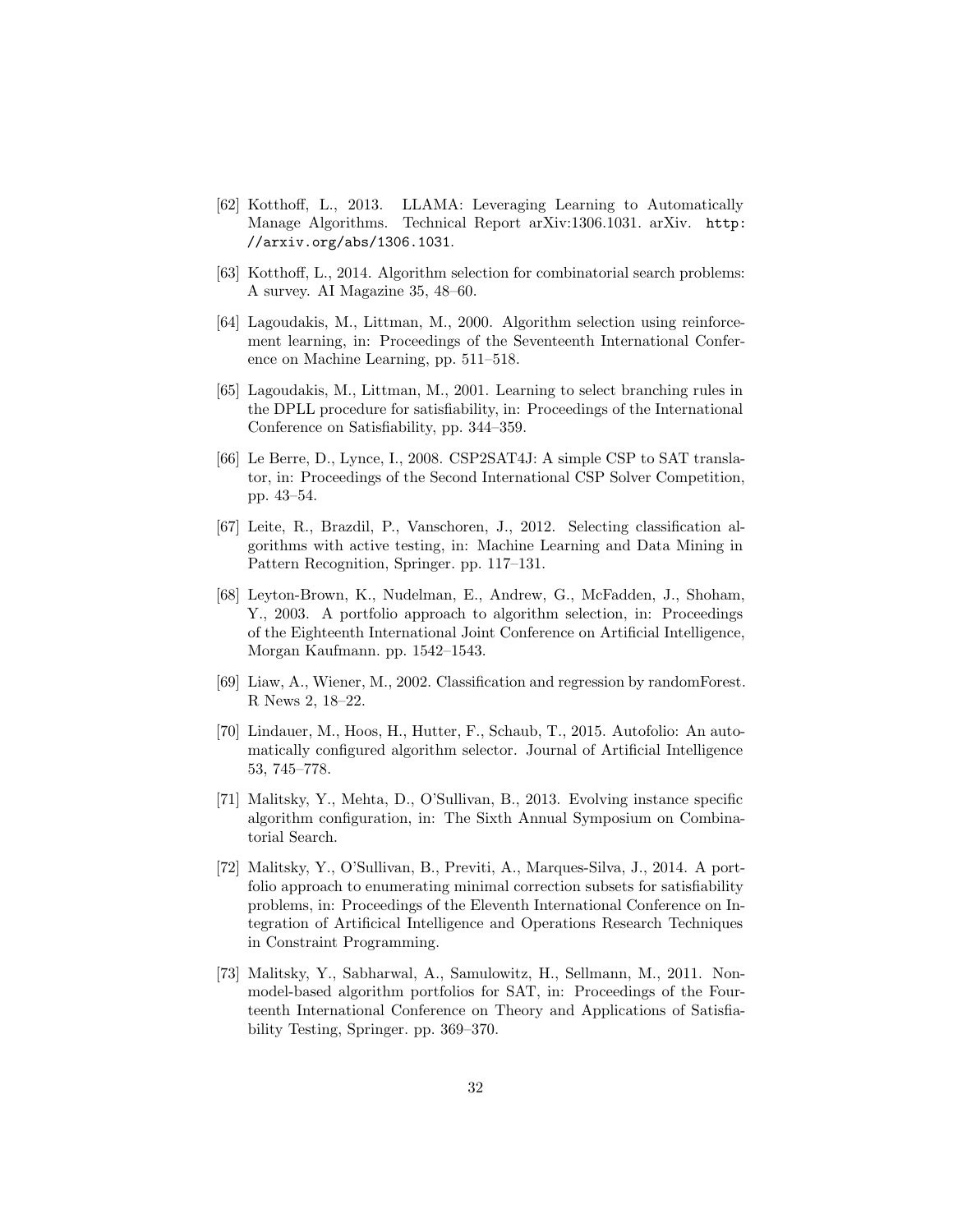- <span id="page-32-5"></span>[74] Mersmann, O., Bischl, B., Trautmann, H., Wagner, M., Bossek, J., Neumann, F., 2013. A novel feature-based approach to characterize algorithm performance for the traveling salesperson problem. Annals of Mathematics and Artificial Intelligence , 1–32.
- <span id="page-32-4"></span>[75] Nikolić, M., Marić, F., Janičić, P., 2009. Instance-based selection of policies for SAT solvers, in: Proceedings of the Twelfth International Conference on Theory and Applications of Satisfiability Testing, Springer. pp. 326–340.
- <span id="page-32-10"></span>[76] Nogueira, M., Balduccini, M., Gelfond, M., Watson, R., Barry, M., 2001. An A-prolog decision support system for the space shuttle, in: Proceedings of the Third International Symposium on Practical Aspects of Declarative Languages, Springer. pp. 169–183.
- <span id="page-32-3"></span>[77] Nudelman, E., Leyton-Brown, K., Andrew, G., Gomes, C., McFadden, J., Selman, B., Shoham, Y., 2003. Satzilla 0.9.
- <span id="page-32-6"></span>[78] Nudelman, E., Leyton-Brown, K., Hoos, H.H., Devkar, A., Shoham, Y., 2004. Understanding random SAT: beyond the Clauses-to-Variables ratio, in: Principles and Practice of Constraint Programming CP 2004, Springer. pp. 438–452.
- <span id="page-32-0"></span>[79] O'Mahony, E., Hebrard, E., Holland, A., Nugent, C., O'Sullivan, B., 2008. Using case-based reasoning in an algorithm portfolio for constraint solving, in: Proceedings of the Nineteenth Irish Conference on Artificial Intelligence and Cognitive Science.
- <span id="page-32-8"></span>[80] Pfahringer, B., Bensusan, H., Giraud-Carrier, C., 2000. Meta-learning by landmarking various learning algorithms. Proceedings of the Seventeenth International Conference on Machine Learning , 743–750.
- <span id="page-32-9"></span>[81] Prasad, M.R., Biere, A., Gupta, A., 2005. A survey of recent advances in SAT-based formal verification. International Journal on Software Tools for Technology Transfer 7, 156–173.
- <span id="page-32-7"></span>[82] Pulina, L., Tacchella, A., 2007. A multi-engine solver for quantified boolean formulas, in: Proceedings of the Thirteenth International Conference on Principles and Practice of Constraint Programming, Springer. pp. 574–589.
- <span id="page-32-2"></span>[83] Pulina, L., Tacchella, A., 2009. A self-adaptive multi-engine solver for quantified boolean formulas. Constraints 14, 80–116.
- <span id="page-32-11"></span>[84] R Core Team, 2014. R: A Language and Environment for Statistical Computing. R Foundation for Statistical Computing. Vienna, Austria. URL: <http://www.R-project.org/>.
- <span id="page-32-1"></span>[85] Rice, J.R., 1976. The algorithm selection problem. Advances in Computers 15, 65–118.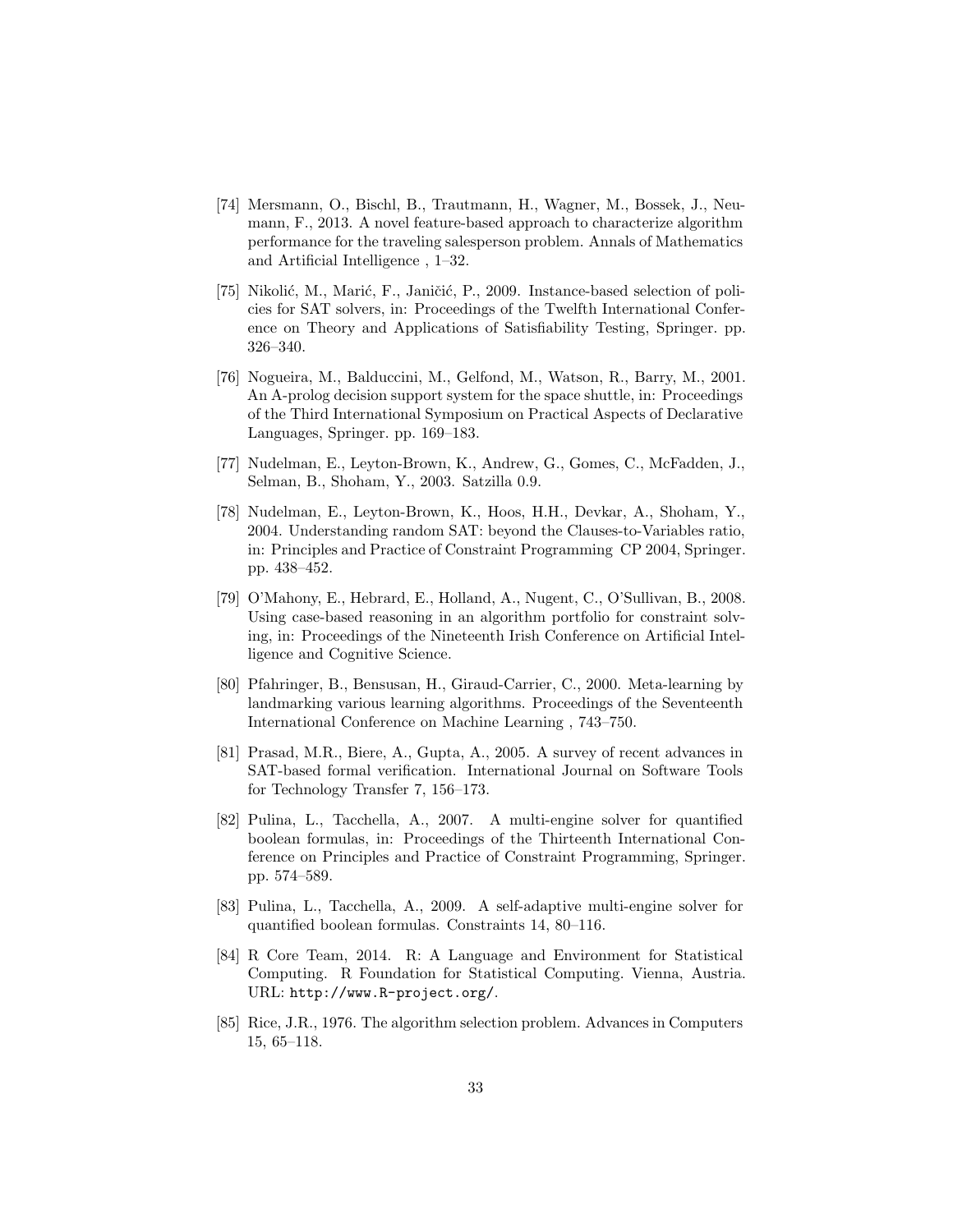- <span id="page-33-13"></span>[86] Roberts, M., Howe, A., 2009. Learning from planner performance. Artificial Intelligence Journal 173, 536–561.
- <span id="page-33-2"></span>[87] Roberts, M., Howe, A.E., 2007. Learned models of performance for many planners, in: Proceedings of the Workshop on AI Planning and Learning at the Seventeenth International Conference on Automated Planning and Scheduling.
- <span id="page-33-6"></span>[88] Roberts, M., Howe, A.E., Wilson, B., desJardins, M., 2008. What makes planners predictable?, in: ICAPS, pp. 288–295.
- <span id="page-33-7"></span>[89] Sabharwal, A., Samulowitz, H., Sellmann, M., Malitsky, Y., 2013. Boosting sequential solver portfolios: Knowledge sharing and accuracy prediction, in: LION 7.
- <span id="page-33-1"></span>[90] Samulowitz, H., Memisevic, R., 2007. Learning to solve QBF, in: Proceedings of the Twenty-Second National Conference on Artificial Intelligence, AAAI Press. pp. 255–260.
- <span id="page-33-8"></span>[91] Serban, F., Vanschoren, J., Kietz, J.U., Bernstein, A., 2013. A survey of intelligent assistants for data analysis. ACM Comput. Surv. 45, 1–35.
- <span id="page-33-3"></span>[92] Silverthorn, B., Miikkulainen, R., 2010. Latent class models for algorithm portfolio methods., in: Proceedings of the Twenty-Fourth AAAI Conference on Artificial Intelligence, pp. 167–172.
- <span id="page-33-9"></span>[93] Smith-Miles, K.A., 2008. Cross-disciplinary perspectives on meta-learning for algorithm selection. ACM Computing Surveys 41, 6:1–6:25.
- <span id="page-33-12"></span>[94] Smith-Miles, K.A., Baatar, D., Wreford, B.J., Lewis, R., 2014. Towards objective measures of algorithm performance across instance space. Computers & Operations Research 45, 12–24.
- <span id="page-33-10"></span>[95] Soininen, T., Niemelä, I., 1999. Developing a declarative rule language for applications in product configuration, in: Proceedings of the First International Workshop on Practical Aspects of Declarative Languages, Springer. pp. 305–319.
- <span id="page-33-11"></span>[96] Stahlbock, R., Voß, S., 2008. Operations research at container terminals: a literature update. OR Spectrum 30, 1–52.
- <span id="page-33-4"></span>[97] Stergiou, K., 2009. Heuristics for dynamically adapting propagation in constraint satisfaction problems. AI Communications 22, 125–141.
- <span id="page-33-5"></span>[98] Streeter, M.J., Golovin, D., Smith, S.F., 2007a. Combining multiple heuristics online, in: Proceedings of the Twenty-Second National Conference on Artificial Intelligence, AAAI Press. pp. 1197–1203.
- <span id="page-33-0"></span>[99] Streeter, M.J., Golovin, D., Smith, S.F., 2007b. Restart schedules for ensembles of problem instances, in: Proceedings of the Twenty-Second National Conference on Artificial Intelligence, AAAI Press. pp. 1204–1210.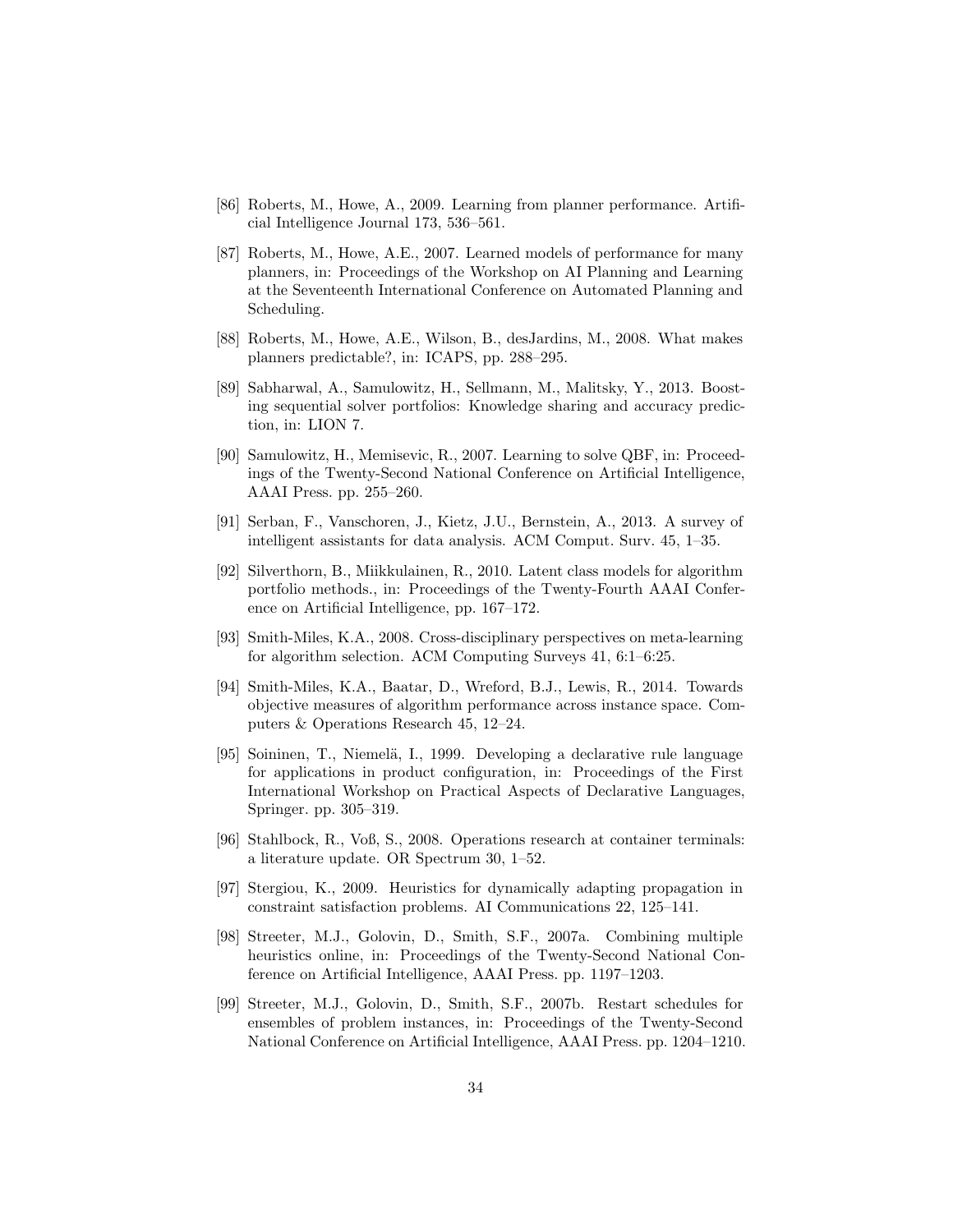- <span id="page-34-7"></span>[100] Stuckey, P.J., Feydy, T., Schutt, A., Tack, G., Fischer, J., 2014. The MiniZinc challenge 2008-2013. AI Magazine 35, 55–60.
- <span id="page-34-8"></span>[101] Tamura, N., Tanjo, T., Banbara, M., 2008. System description of a SATbased CSP solver sugar, in: Proceedings of the Third International CSP Solver Competition, pp. 71–75.
- <span id="page-34-9"></span>[102] Tanjo, T., Tamura, N., Banbara, M., 2012. Azucar: a SAT-based CSP solver using compact order encoding, in: Theory and Applications of Satisfiability Testing – SAT 2012. Springer, pp. 456–462.
- <span id="page-34-11"></span>[103] Therneau, T., Atkinson, B., Ripley, B., 2014. rpart: Recursive Partitioning and Regression Trees. URL: [http://CRAN.R-project.org/package=](http://CRAN.R-project.org/package=rpart) [rpart](http://CRAN.R-project.org/package=rpart). r package version 4.1-8.
- <span id="page-34-0"></span>[104] Thornton, C., Hutter, F., Hoos, H., Leyton-Brown, K., 2013. Auto-WEKA: Combined selection and hyperparameter optimization of classification algorithms, in: Proceedings of the Nineteenth ACM SIGKDD International Conference on Knowledge Discovery and Data Mining, ACM. pp. 847–855.
- <span id="page-34-5"></span>[105] Tierney, K., Malitsky, Y., 2015. An algorithm selection benchmark of the container pre-marshalling problem, in: Dhaenens, C., Jourdan, L., Marmion, M.E. (Eds.), Learning and Intelligent Optimization, Springer International Publishing. pp. 17–22.
- <span id="page-34-10"></span>[106] Tierney, K., Pacino, D., Voß, S., 2014. Solving the Pre-Marshalling Problem to Optimality with A\* and IDA\*. Technical Report Working Paper #1401. Decision Support & Optimization Lab, University of Paderborn.
- <span id="page-34-1"></span>[107] Vallati, M., Chrpa, L., Grzes, M., McCluskey, T.L., Roberts, M., Sanner, S., 2015a. The 2014 international planning competition: Progress and trends. AI Magazine 36, 90–98.
- <span id="page-34-4"></span>[108] Vallati, M., Chrpa, L., Kitchin, D., 2015b. Portfolio-based planning: State of the art, common practice and open challenges. AI Communincations 28, 717–733.
- <span id="page-34-3"></span>[109] Vallati, M., Fawcett, C., Gerevini, A., Hoos, H.H., Saetti, A., 2013. Automatic generation of efficient domain-optimized planners from generic parametrized planners, in: International Symposium on Combinatorial Search (SoCS).
- <span id="page-34-6"></span>[110] Van Gelder, A., 2008. Another look at graph coloring via propositional satisfiability. Discrete Applied Mathematics 156, 230–243.
- <span id="page-34-2"></span>[111] Vanschoren, J., 2010. Understanding Machine Learning Performance with Experiment Databases. Ph.D. thesis. University of Leuven.